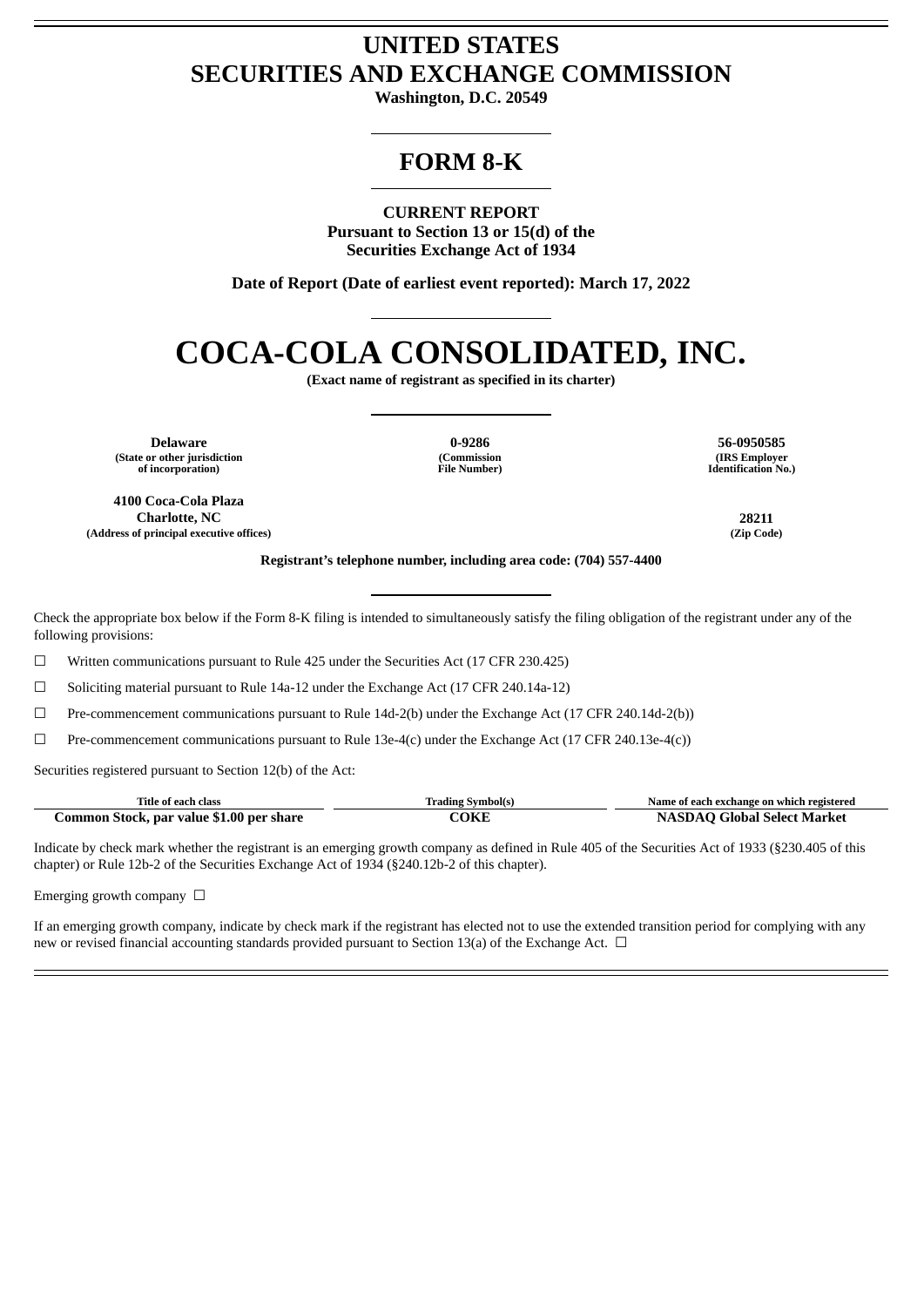# **Item 1.01. Entry into a Material Definitive Agreement.**

# *Entry into Purchase and Sale Agreement*

On March 17, 2022, CCBCC Operations, LLC ("Operations"), a wholly owned subsidiary of Coca-Cola Consolidated, Inc. (the "Company"), entered into a definitive purchase and sale agreement (the "Purchase and Sale Agreement") with Harrison Limited Partnership One ("HLP"), pursuant to which Operations purchased the Snyder Production Center and an adjacent sales facility in Charlotte, North Carolina (the "Property") from HLP on such date for a purchase price of \$60 million. HLP is directly and indirectly owned by trusts of which J. Frank Harrison, III, the Company's Chairman of the Board of Directors and Chief Executive Officer, and Sue Anne H. Wells, a former director of the Company and a greater than 5% beneficial owner of the Company, are trustees and beneficiaries and of which Morgan H. Everett, Vice Chair of the Company's Board of Directors, is a permissible, discretionary beneficiary.

The Purchase and Sale Agreement contains representations, warranties and covenants that are customary for transactions of this type.

The Purchase and Sale Agreement provides for the termination of that certain lease agreement with respect to the lease of the Property, dated as of March 23, 2009, by and between the Company, as tenant, and HLP, as landlord (as amended by that certain first amendment to lease agreement, dated as of June 30, 2020), upon the conveyance of the Property from HLP to Operations on March 17, 2022.

The foregoing description of the Purchase and Sale Agreement does not purport to be complete and is qualified in its entirety by reference to the complete text of such agreement, a copy of which is filed as Exhibit 10.1 hereto and incorporated herein by reference.

#### *Entry into Stockholder Conversion Agreement*

Also on March 17, 2022, the Company entered into a stockholder conversion agreement (the "Stockholder Conversion Agreement") with the JFH Family Limited Partnership—SW1, the Anne Lupton Carter Trust f/b/o Sue Anne H. Wells, the JFH Family Limited Partnership—DH1 and the Anne Lupton Carter Trust f/b/o Deborah S. Harrison (collectively, the "Converting Stockholders"), pursuant to which the Company and the Converting Stockholders agreed upon the process for converting an aggregate of 1,227,546 shares of the Company's Class B Common Stock owned by the Converting Stockholders on a one share for one share basis into shares of the Company's Common Stock, effective as of March 17, 2022 (the "Converted Shares"). In the Stockholder Conversion Agreement, the Company agreed to cause the Converted Shares to be registered for resale pursuant to the Company's existing automatic shelf registration statement and the Converting Stockholders agreed to certain restrictions on their resale of the Converted Shares, including a trade volume limitation that prohibits the sale of more than 175,000 of the Converted Shares in the aggregate during any three-consecutive month period.

The foregoing description of the Stockholder Conversion Agreement does not purport to be complete and is qualified in its entirety by reference to the complete text of such agreement, a copy of which is filed as Exhibit 10.2 hereto and incorporated herein by reference.

#### **Item 1.02. Termination of a Material Definitive Agreement.**

The disclosure required by this Item 1.02 and included in Item 1.01 above is incorporated by reference into this Item 1.02.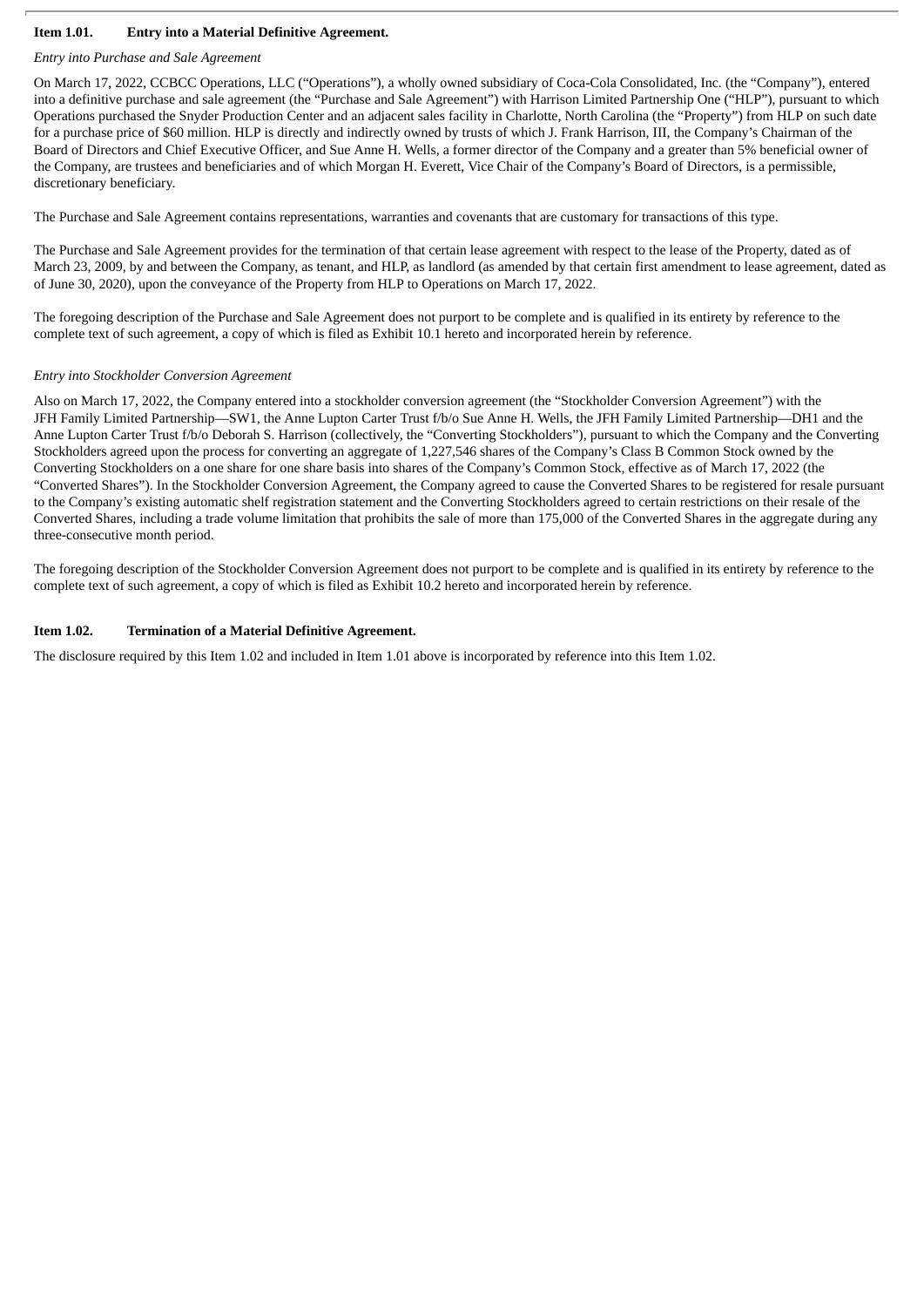#### Item 5.02. Departure of Directors or Certain Officers; Election of Directors; Appointment of Certain Officers; Compensatory **Arrangements of Certain Officers.**

(b) On March 17, 2022, Sue Anne H. Wells provided notice of her decision to resign from the Board of Directors of the Company, effective as of such date. Dr. Wells is resigning for personal reasons and not as a result of any disagreement with the Company on any matter relating to the Company's operations, policies or practices.

On March 18, 2022, John W. Murrey, III provided notice of his decision to retire from the Board of Directors of the Company, effective as of May 10, 2022, the date of the Company's 2022 Annual Meeting of Stockholders. Mr. Murrey is retiring for personal reasons and not as a result of any disagreement with the Company on any matter relating to the Company's operations, policies or practices.

# **Item 8.01. Other Events.**

In connection with the Company's entry into the Stockholder Conversion Agreement discussed in Item 1.01 above, J. Frank Harrison, III, the Company's Chairman of the Board of Directors and Chief Executive Officer, made a communication to certain members of the Company's senior leadership, a copy of which is filed as Exhibit 99.1 hereto and incorporated herein by reference.

# **Item 9.01. Financial Statements and Exhibits.**

(d) Exhibits.

| Exhibit<br>No. | <b>Description</b>                                                                                                                                                                                                                                                                             | <b>Incorporated by Reference or</b><br><b>Filed/Furnished Herewith</b> |
|----------------|------------------------------------------------------------------------------------------------------------------------------------------------------------------------------------------------------------------------------------------------------------------------------------------------|------------------------------------------------------------------------|
| 10.1           | Purchase and Sale Agreement, dated as of March 17, 2022, by and between CCBCC Operations, LLC, a<br>wholly owned subsidiary of the Company, and Harrison Limited Partnership One.                                                                                                              | Filed herewith.                                                        |
| 10.2           | Stockholder Conversion Agreement, dated as of March 17, 2022, by and among the Company, the<br>JFH Family Limited Partnership—SW1, the Anne Lupton Carter Trust f/b/o Sue Anne H. Wells, the<br>JFH Family Limited Partnership—DH1 and the Anne Lupton Carter Trust f/b/o Deborah S. Harrison. | Filed herewith.                                                        |
| 99.1           | <u>Internal Communication from the Company's Chairman of the Board of Directors and Chief Executive</u><br>Officer, dated March 23, 2022.                                                                                                                                                      | Filed herewith.                                                        |
| 104            | Cover Page Interactive Data File - the cover page interactive data file does not appear in the Interactive<br>Data File because its XBRL tags are embedded within the Inline XBRL document.                                                                                                    | Filed herewith.                                                        |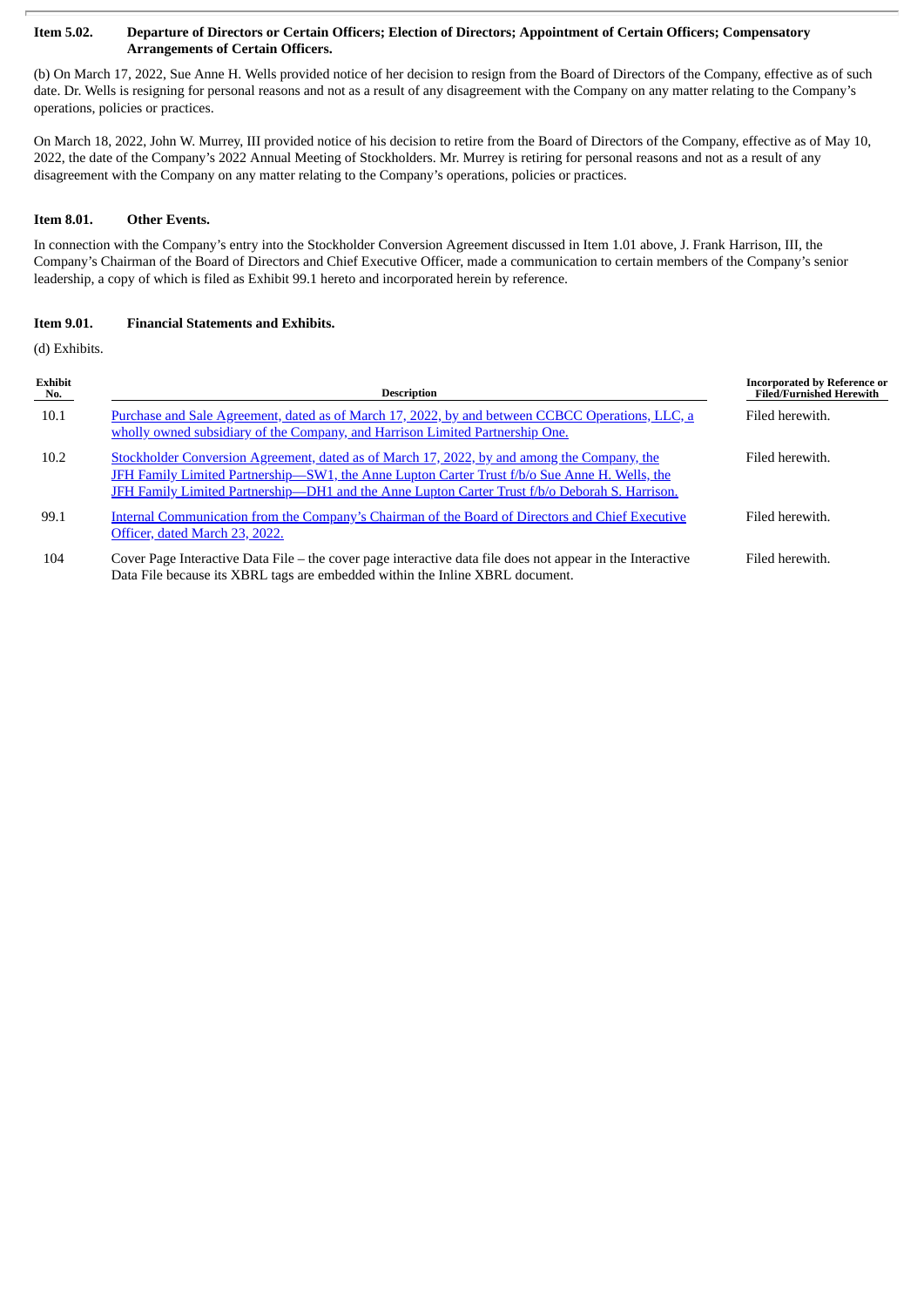**SIGNATURE**

Pursuant to the requirements of the Securities Exchange Act of 1934, the registrant has duly caused this report to be signed on its behalf by the undersigned hereunto duly authorized.

# **COCA-COLA CONSOLIDATED, INC.**

Date: March 23, 2022 By: /s/ E. Beauregarde Fisher III

E. Beauregarde Fisher III Executive Vice President, General Counsel and Secretary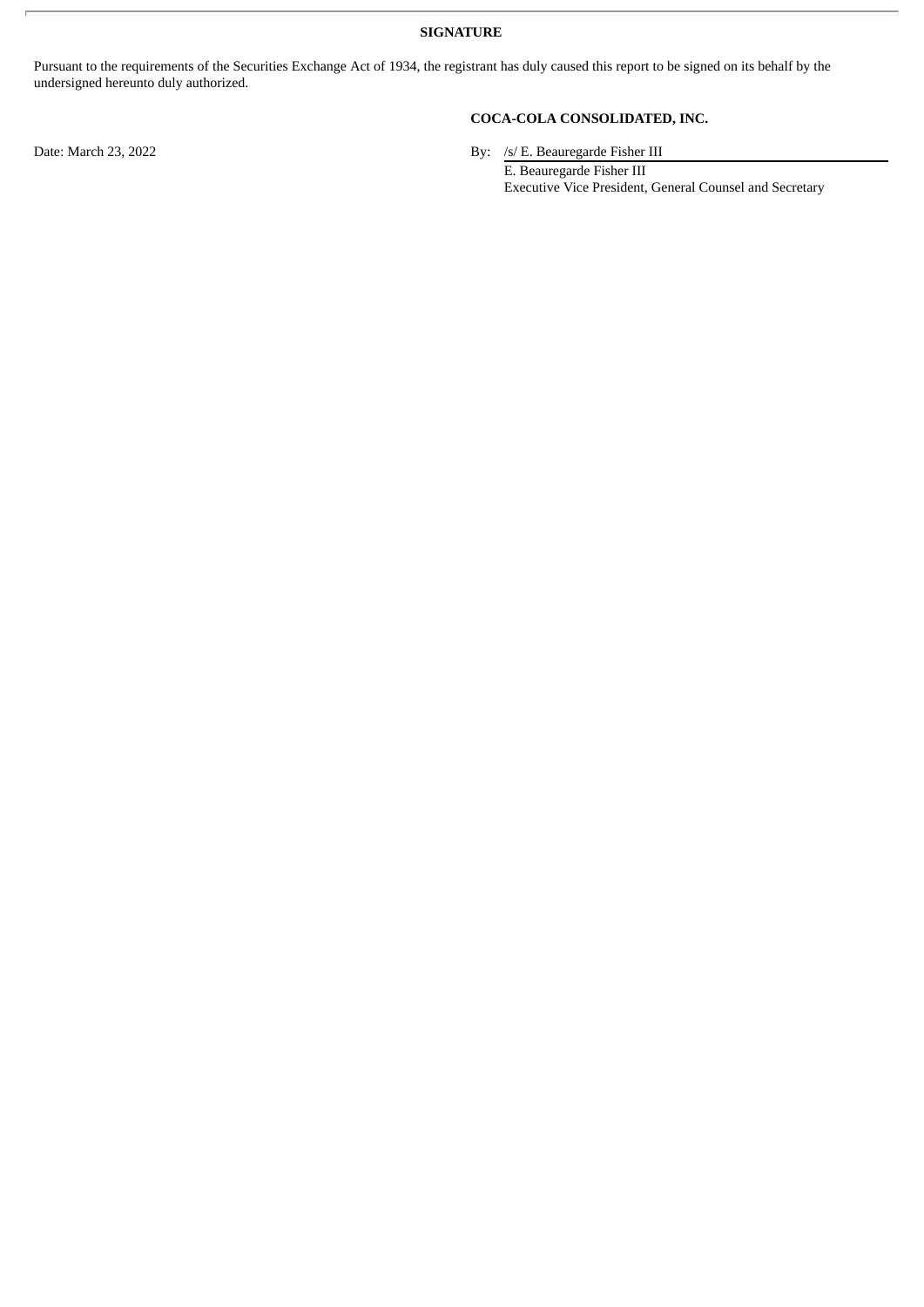#### **PURCHASE AND SALE AGREEMENT**

<span id="page-4-0"></span>**THIS PURCHASE AND SALE AGREEMENT** (this "Agreement") is made and entered into this 17th day of March, 2022 by and between HARRISON LIMITED PARTNERSHIP ONE, a North Carolina limited partnership ("Seller"); and CCBCC OPERATIONS, LLC, a Delaware limited liability company ("Buyer"). Unless otherwise defined in this Agreement, the capitalized terms used in this Agreement have the meanings given such terms in Section 1 hereof (unless the context otherwise requires).

#### **RECITALS:**

A. Seller is the owner of certain Real Property and Improvements (each as defined in Section 1 hereof) located at 5001 Chesapeake Drive, 4845 Chesapeake Drive, and 801 Black Satchel Drive in Charlotte, Mecklenburg County, North Carolina, and commonly known as the Snyder Production Center and having tax parcel identification numbers 03932101, 03932108, and 03932107, and as more particularly described on Exhibit A attached hereto and incorporated herein by this reference.

B. Buyer desires to purchase and Seller desires to sell the Property (hereinafter defined in Section 1 hereof) pursuant to the terms stated herein. The transactions contemplated hereby are being entered into in connection with a series of transactions between certain affiliates of Seller and certain affiliates of Buyer. During the course of those negotiations, Buyer has initiated and completed its due diligence on the Property. On that basis, Buyer is willing to forego a customary due diligence period and the parties desire to simultaneously sign and close the transactions contemplated under this Agreement.

#### **AGREEMENT:**

NOW, THEREFORE, in consideration of the foregoing, the mutual covenants, representations, warranties and agreements contained herein, and for other good and valuable consideration, the adequacy and receipt of which are hereby acknowledged by all the parties, it is agreed as follows:

**SECTION 1. Definitions.** For purposes of this Agreement, the following capitalized terms used herein shall have the meanings set forth below:

"Environmental Law" means any federal, state, or local law, statute, ordinance, regulation, order or rule pertaining to health, industrial hygiene or environmental conditions, including, without limitation, the Comprehensive Environmental Response, Conservation and Liability Act; the Resource Conservation and Recovery Act; the Federal Clean Water Act; the Federal Insecticide, Fungicide, and Rodenticide Act; the Federal Toxic Substances Control Act; the Federal Safe Drinking Water Act; the Federal Hazardous Materials Transportation Act; and environmental laws of the State of North Carolina, including, without limitation, any laws regarding (i) Hazardous Substances, (ii) drinking water, (iii) underground storage of Hazardous Substances, (iv) hazardous waste management and/or (v) the presence or treatment of mold, mildew or similar materials.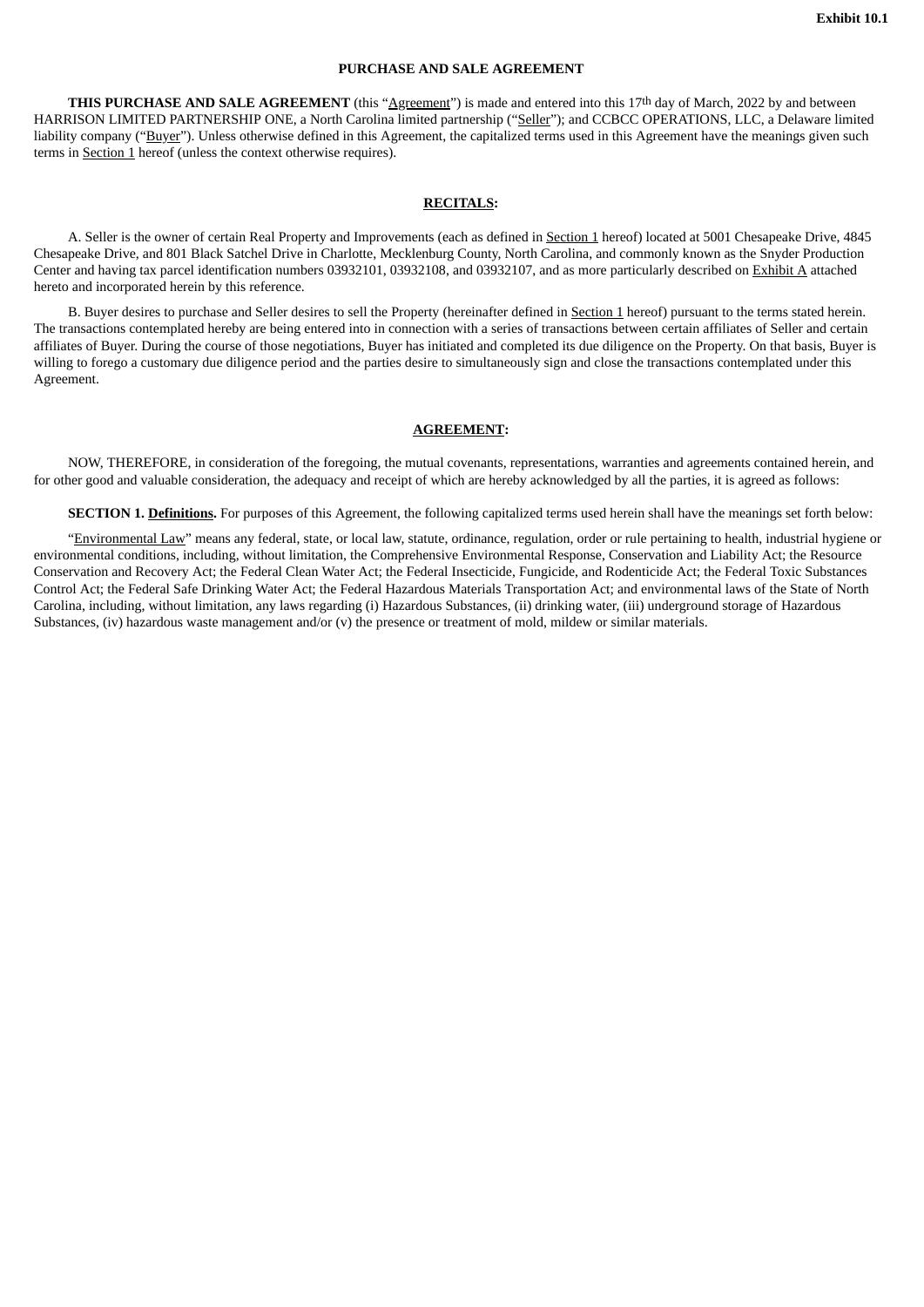"Hazardous Substance" means (a) those substances included within the definition of "Hazardous Substances," "Hazardous Materials," "Toxic Substances," "Hazardous Waste," or "Solid Waste" in any Environmental Law or in the regulations promulgated pursuant thereto; (b) those substances listed in the United States Department of Transportation Table (9 C.F.R. 172.101 and any amendments thereto) or by the Environmental Protection Agency as hazardous substances (40 C.F.R. Part 302 and amendments thereto); (c) such other chemicals, substances, material, toxins, contaminants and wastes that are or become regulated under the applicable local, state, or federal laws or regulations; (d) oil and petroleum products, asbestos, polychlorinated biphenyls, TCE, PCE or urea formaldehyde; and (e) mold, mildew and similar materials.

"Improvements" means all buildings, landscaping, parking, signs and other improvements now or hereafter situated on the Real Property (not including the Personal Property), and all right, title and interest appurtenant to the Improvements, including, without limitation, (a) any easement, right-of-way, license, interest, right and appurtenance of any kind relating to the Improvements, (b) any award from and after the Closing Date relating to any damage or any condemnation or other taking (whether permanent or temporary) of the Improvements or any rights related thereto, and (c) any insurance proceeds relating to any casualty loss due and owing to Seller as a result of damage or destruction of all or any portion of the Improvements to the extent not applied by Seller to restore the Improvements.

"Judicial Action" means any action, lawsuit, claim, proceeding, or investigation (or group of related actions, lawsuits, proceedings or investigations) brought before any court or other adjudicative body.

"Lease" means that certain Lease Agreement by and between Coca-Cola Consolidated, Inc. ("CCCI"), as Tenant, and Seller, as Landlord, dated March 23, 2009, and as amended by that certain First Amendment to Lease Agreement by and between CCCI and Seller dated June 30, 2020 (the "First Amendment").

"Personal Property" means all right, title and interest of Seller in and to (i) all equipment, furniture, furnishing, fixtures, and personalty, if any, located at the Real Property and/or the Improvements or affixed to any of the Real Property or the Improvements, which is owned by Seller and used in the operation of the Improvements and (ii) all governmental approvals, licenses, entitlements, trademarks, goodwill, and other intangible property owned by Seller or otherwise appurtenant or relating to the Real Property.

"Property" means, collectively, the Improvements, the Real Property, the Personal Property, and the Warranties (if any).

"Real Property" means that certain tract or parcel of land located at 5001 Chesapeake Drive, 4845 Chesapeake Drive, and 801 Black Satchel Drive in Charlotte, Mecklenburg County, North Carolina, and more particularly described on Exhibit A attached hereto and incorporated herein by this reference, together with all right, title and interest appurtenant to such land, including, without limitation, any easements, rights of way, licenses, mineral rights, water rights, water stock and all other interests, rights and appurtenances of any kind relating to the land, and Seller's interest, if any, in any land lying in the bed of any highway, street, road, avenue, access-way or in any easement, opened or proposed, in front of, at a side or adjoining such land.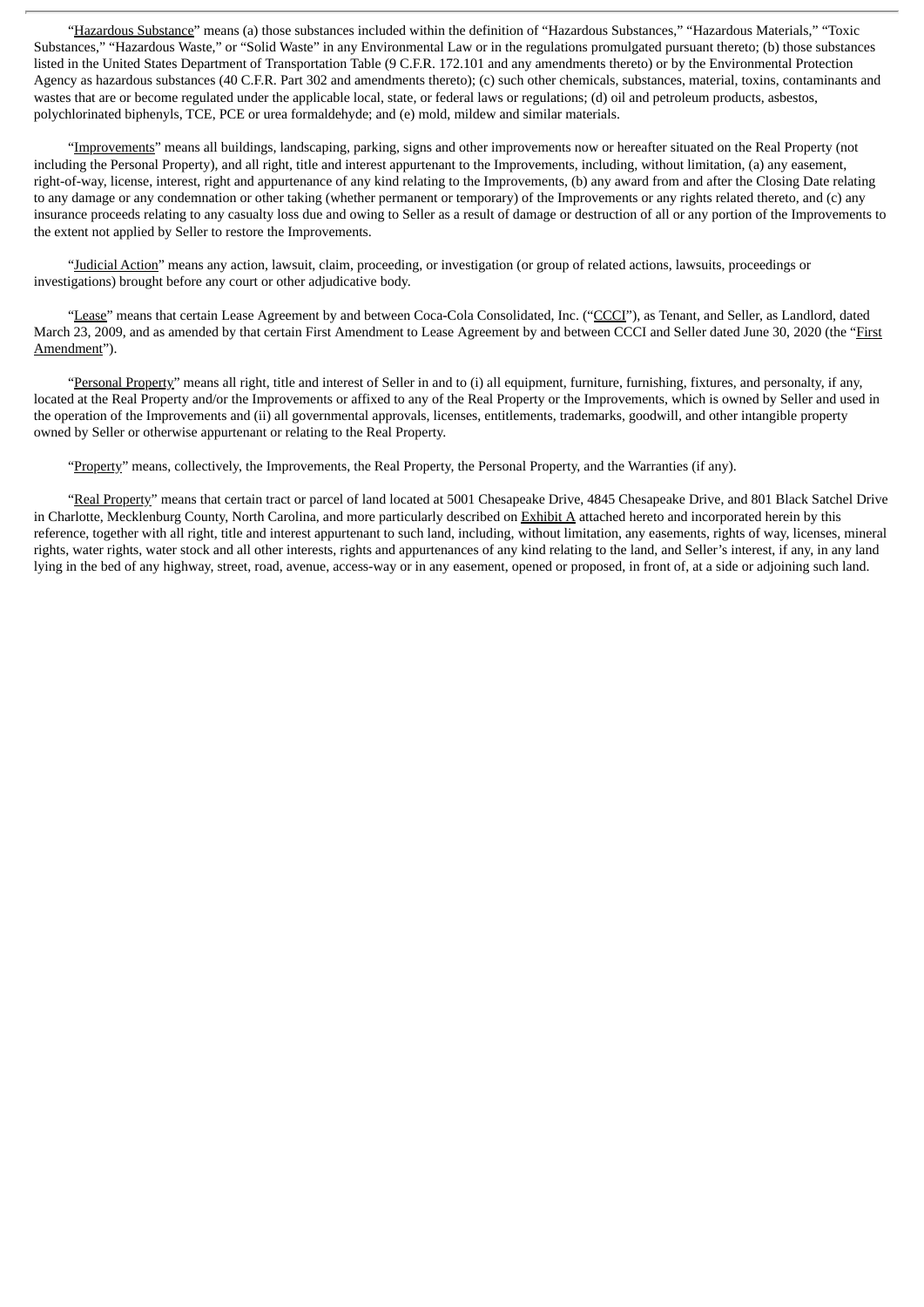"Tenant" means CCCI, as Tenant under the Lease.

"Title Company" means Chicago Title Insurance Company, or such other title company as shall be designated by Buyer.

"Warranties" means the warranties set forth on Schedule 2 attached hereto and incorporated herein by reference and any other warranties relating to the Improvements or to the construction thereof.

**SECTION 2. Purchase Price and Terms of Payment.** The purchase price ("Purchase Price") for the Property is Sixty Million and No/100 Dollars (\$60,000,000.00). Upon Closing, the Purchase Price shall be paid by Buyer to Seller in immediately available funds.

**SECTION 3. Conveyance and Title.** Subject to the terms and conditions of this Agreement and for the consideration set forth herein, Seller agrees to convey, transfer, assign, sell and deliver to Buyer at Closing all of the following:

A. Fee simple title to the Real Property and Improvements by special warranty deed, subject only to the Permitted Exceptions. The legal description for the Real Property to be used in the aforementioned deed may, at Buyer's election (and to the extent applicable), be taken from the survey obtained by Buyer during the Due Diligence Period, or from the legal description included in Exhibit A; and

B. All of Seller's right, title and interest in and to the Warranties and the Personal Property. The Lease shall terminate upon the conveyance of the Property from Seller to Buyer, and CCCI (as Tenant) and Seller shall execute a termination of the Lease (the "Termination of Lease Agreement") in form and content acceptable to Buyer and Seller at Closing.

Seller agrees to deliver possession of the Property on the Closing Date to Buyer, free of any lease or other right of possession or claim of right of possession by any person or entity, except for the Permitted Exceptions (including, without limitation, the Duke Lease (as defined below)).

**SECTION 4. Title Review.** Buyer has caused the Title Company to issue a commitment for a policy of title insurance relative to the Property (the "Title Commitment") and, on or prior to the date hereof, Buyer has confirmed that it has no objections to anything contained in the Title Commitment or any survey Buyer has obtained of the Property (the "Survey"), except the Monetary Liens and other matters which are Seller's responsibility to satisfy set forth in the requirements section of the Title Commitment. Any other item contained in Schedule B-2 of the Title Commitment or any matter shown on the Survey are deemed to each be a "Permitted Exception." As used herein, "Monetary Lien" means and includes (i) any deed of trust, mortgage, mechanics' lien or other lien, claim or encumbrance which evidences or secures a fixed monetary amount against Seller, other than ad valorem real property taxes not yet delinquent, and (ii) any lis pendens or other lien or filing relating to litigation against Seller and affecting the Property except any arising out of actions or inactions of Buyer. All Monetary Liens shall be satisfied in full by Seller at Closing.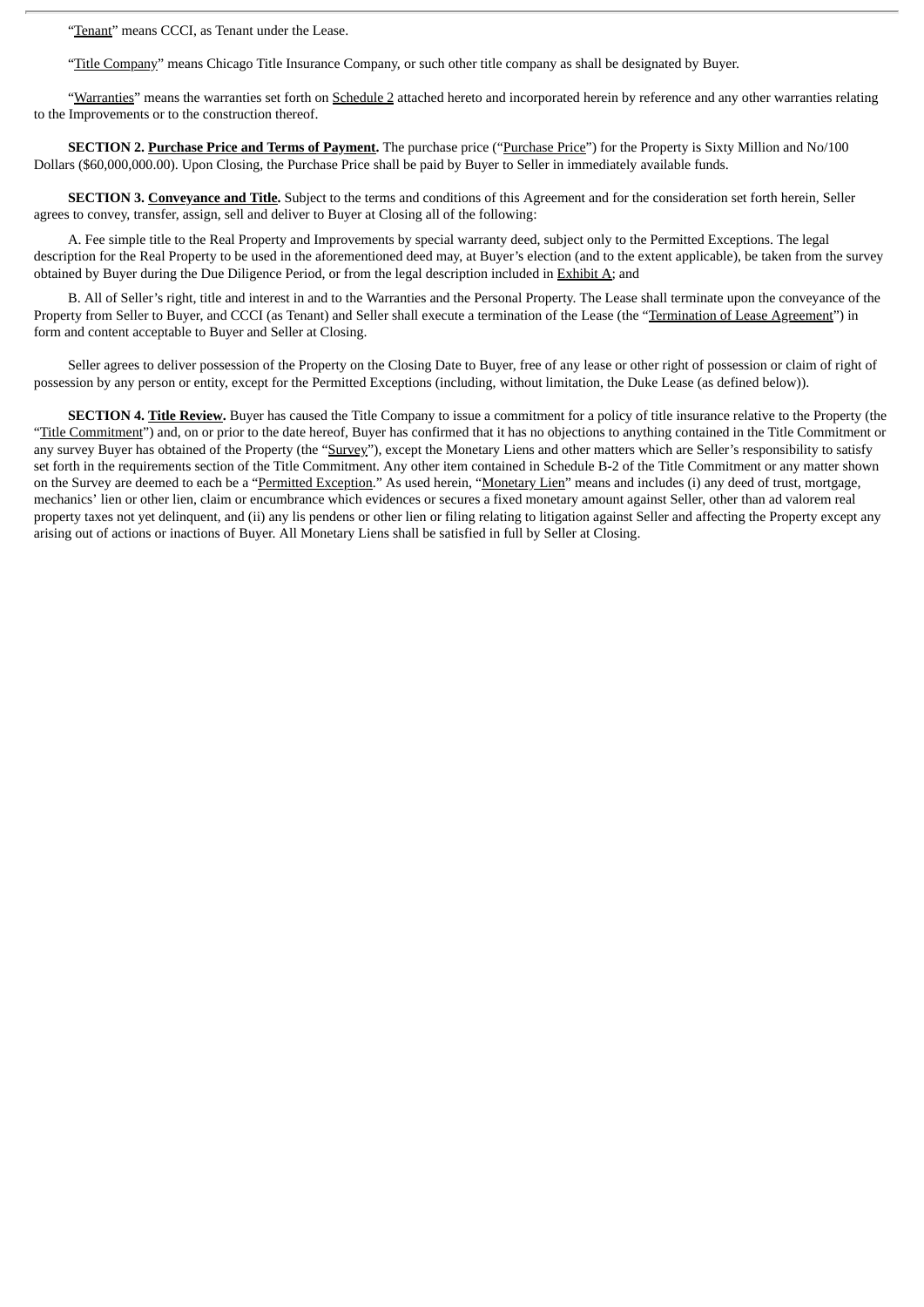#### **SECTION 5. Inspection and Cooperation.**

A. Buyer and its invitees and agents have had the right, during the period prior to the execution of this Agreement (the "Due Diligence Period") to receive all requested Due Diligence Materials as outlined in Section 5.B below that were not already in Buyer's possession or control, to enter upon the Real Property and the Improvements to conduct all inspections and investigations of the condition and all other aspects of the Property which it may have deemed necessary or desirable in its sole discretion, taking into consideration CCCI's status as a long-time tenant of the Property under the Lease (collectively, "Inspections"), including, but not limited to, the performance of surveys, tests, studies, inquiries, investigation and reviews relating to the Property, and the right to review and copy all Warranties and other information in Seller's possession or available to Seller regarding the Property.

B. To the extent not confirmed by Buyer to have already been in Buyer's possession or control, Seller delivered to Buyer copies of all agreements and documents in Seller's possession or under Seller's reasonable control which affect the Property, including, but not limited to (to the extent same exist), the following (collectively, the "Due Diligence Materials"):

(i) ALTA and other surveys and site plans;

(ii) certificate(s) of occupancy for the building;

(iii) title policies;

(iv) litigation filings or other documents related to any ongoing Judicial Action;

(v) documents received by Seller relating to threatened or pending change in zoning, public referenda concerning the Property or condemnation proceedings;

(vi) complaints or citations received by Seller regarding noncompliance of the Property with applicable zoning laws, ADA, general and specific plans, subdivision laws, and other laws, ordinances and regulations (including those related to health, safety and environmental issues);

(vii) copies of any notices received by Seller from any municipal, state or other governmental or regulatory agency with respect to the Property (including but not limited to any notices of violation of any code or law, notices of any public assessments or any notices of taking or the exercise of eminent domain).

Buyer also had a right to review and inspect all contracts or other agreements affecting or relating to the Property in Seller's possession or control (to the extent not confirmed by Buyer to already be in Buyer's possession or control), and was entitled to review such books and records of Seller that relate to the operation of the Property. Additionally, Seller agreed to cooperate in good faith with Buyer and Buyer's invitees and agents with respect to Buyer's Inspections. The aforementioned listing did not prohibit Buyer's requesting of, and Buyer expressly reserved the right to request, additional materials (without affecting the timing of the Due Diligence Period) from Seller as determined by Buyer during its review of Due Diligence Materials. Seller used commercially reasonable efforts to provide any additional materials so requested. Neither Seller, nor any of its officers, members, managers,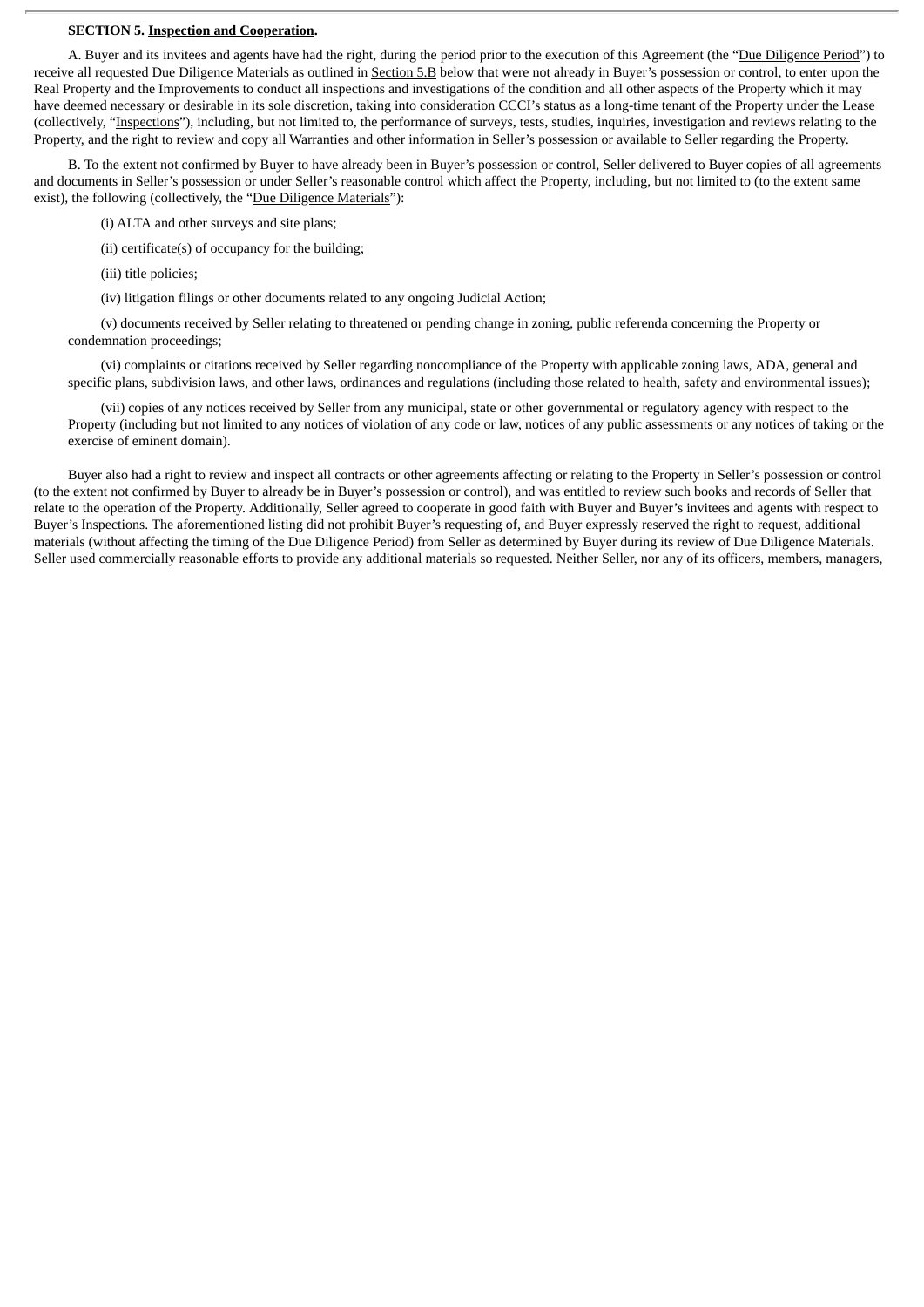directors, employees, agents, or representatives, shall be deemed to have made any representation or warranty as to the accuracy of third-party information pertaining to the Property except as may be specifically set forth in this Agreement, and neither Seller, nor any of its officers, members, managers, directors, employees, agents, or representatives, shall have any liability resulting from Buyer's use of the Due Diligence Materials.

C. Any tests conducted in connection with such Inspections have been conducted so as not to damage the Property. All entries onto the Property by Buyer, its agents, contractors and invitees were done at the risk of Buyer, and Seller shall have no liability for any injuries sustained by Buyer or any of Buyer's agents, contractors or invitees. Buyer agrees to indemnify, defend and hold Seller harmless from and against any and all loss, claim, action, demand or liability which may arise against Seller or the Property by virtue of Buyer's Inspections, which indemnity shall survive Closing or termination of this Agreement for a period of one (1) year; provided, however, that Buyer shall in no event be liable to Seller for a reduction in the value of the Property or any other costs, damages or liabilities resulting solely from the discovery of an existing condition or circumstance relating to the Property.

**SECTION 6. Closing.** As of the date hereof, Seller and Buyer acknowledge that the Due Diligence Period has expired and that Buyer has no objections arising out of its review of title, survey or any other reports relative to the Real Property, the Improvements or Personal Property, subject only to Seller's satisfaction of any Monetary Liens and other matters which are Seller's responsibility to satisfy set forth in the requirements section of the Title Commitment. The consummation of the transactions contemplated hereby is being held through the offices of Title Company. As used in this Agreement, "Closing" means the delivery of a special warranty deed to Buyer for the Real Property and Improvements, the delivery of the other closing documents contemplated hereunder, and the delivery of the Purchase Price to Seller. The Closing shall occur by electronic mail and/or hand delivery on the date hereof (the "Closing Date").

**SECTION 7. Expenses of Closing.** Seller shall pay and be responsible for the following costs: (i) all documentary stamp taxes and transfer taxes due or payable upon or in connection with the transfer of the Property; (ii) all loan defeasance fees and/or loan prepayment penalties; (iii) preparation of the special warranty deed; and (iv) the removal of any Monetary Liens. Buyer shall pay and be responsible for the following costs: (a) all nominal per page recording and filing fees for all recordable instruments executed and delivered by Seller at the Closing pursuant to the terms hereof (except for matters pertaining to the removal of any Monetary Liens); (b) any closing escrow fees; (c) the cost of title examinations and the title insurance premiums, including any special coverage or endorsements to any owner's or lender's policies of title insurance Buyer elects to purchase and; (d) the cost of any surveys and other inspections or report Buyer elects to obtain. Each party shall be responsible for its own attorney's fees and costs, except as provided otherwise by this Agreement.

#### **SECTION 8. Closing Documents.**

A. Seller shall execute and/or deliver, as applicable, the following documents at Closing: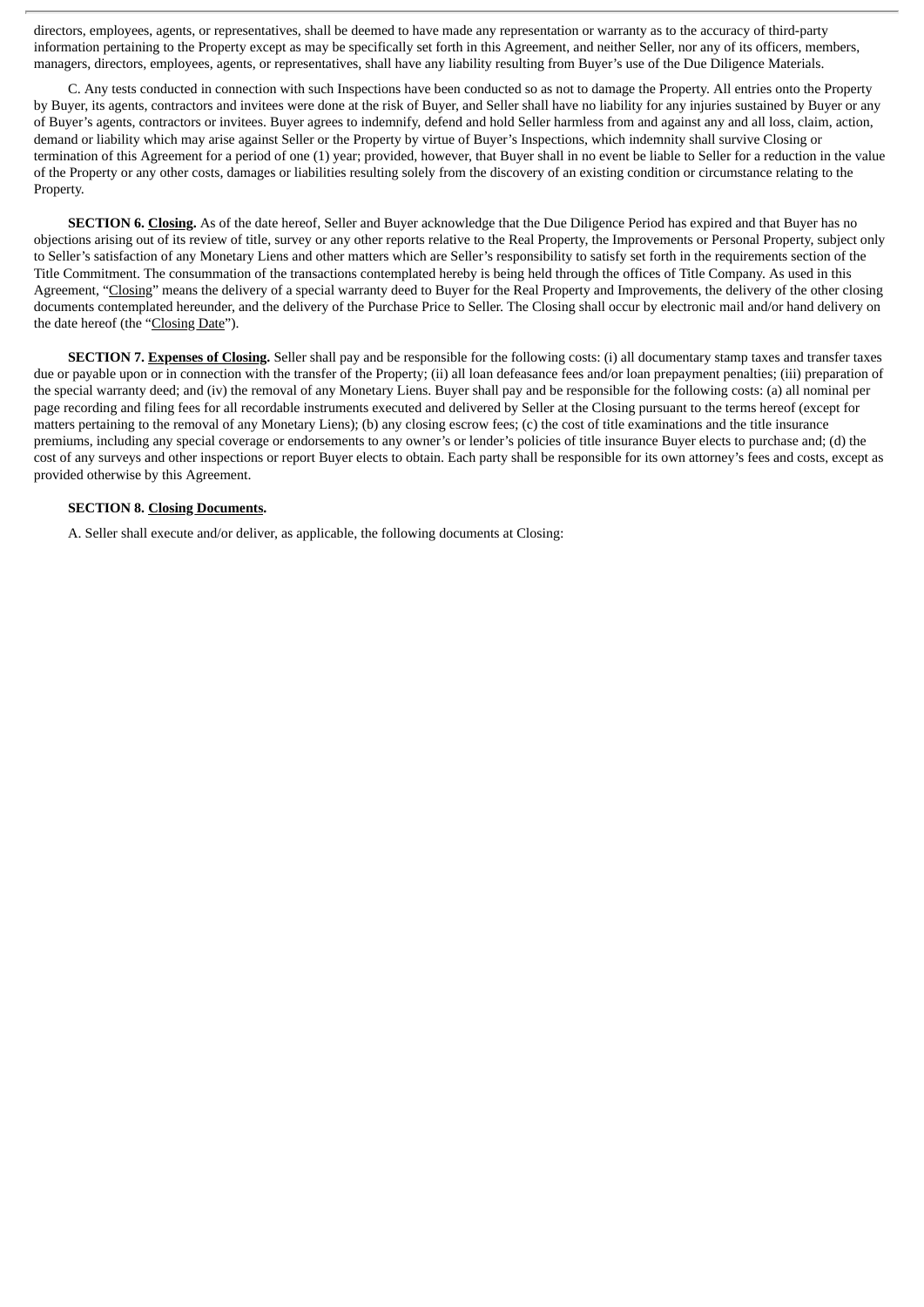(i) A special warranty deed for the Real Property and Improvements as described in Section 3.A, subject only to the applicable Permitted Exceptions;

(ii) A Seller's affidavit, in form and content reasonably acceptable to Buyer and the Title Company, affirming that no labor has been performed on behalf of Seller at the Real Property and Improvements within any applicable statutory lien period (or if work has been performed during such period, then certifying as to payment in full and/or waiving lien rights as to the Real Property and Improvements) and that there are no outstanding liens or rights to claim liens against the Real Property or Improvements arising by or on behalf of Seller; and that the Lease, which is being terminated at Closing, is the only lease or occupancy agreement in effect with respect to the Property, other than the Duke Lease;

(iii) An executed closing statement itemizing the dollar amount of all financial matters relating to the Closing, including the adjustments and prorations provided herein;

(iv) A FIRPTA affidavit;

(v) A bill of sale with respect to the Personal Property and Warranties to be conveyed hereunder, free and clear of all liens, claims and encumbrances, but otherwise without any warranty;

(vi) Such evidence of Seller's authority as is reasonably requested by Buyer or the Title Company and an owner's title affidavit in such form as reasonably requested by the Title Company to remove the so-called standard exceptions from the applicable title insurance policies;

(vii) A duly executed copy of the Termination of Lease Agreement terminating the Lease;

(viii) An Assignment and Assumption of Lease document (the "Duke Lease Assignment") with respect to that certain lease between Seller, as lessor, and Duke Power Company, as lessee, dated August 8, 1994 and recorded in Book 7900, page 828 of the Mecklenburg County Register of Deeds (the "Duke Lease"); and

(ix) Such other documents as may be contemplated by this Agreement or otherwise reasonably necessary or desirable in consummating the transaction contemplated by this Agreement, including evidence of the authority of the person(s) executing the closing documents on behalf of Seller.

B. Buyer shall execute and/or deliver, as applicable, the following at Closing:

(i) An executed closing statement, itemizing the dollar amount of all financial matters related to the Closing, including the adjustments and prorations provided for herein;

(ii) A duly executed copy of the Termination of Lease Agreement terminating the Lease, executed by CCCI;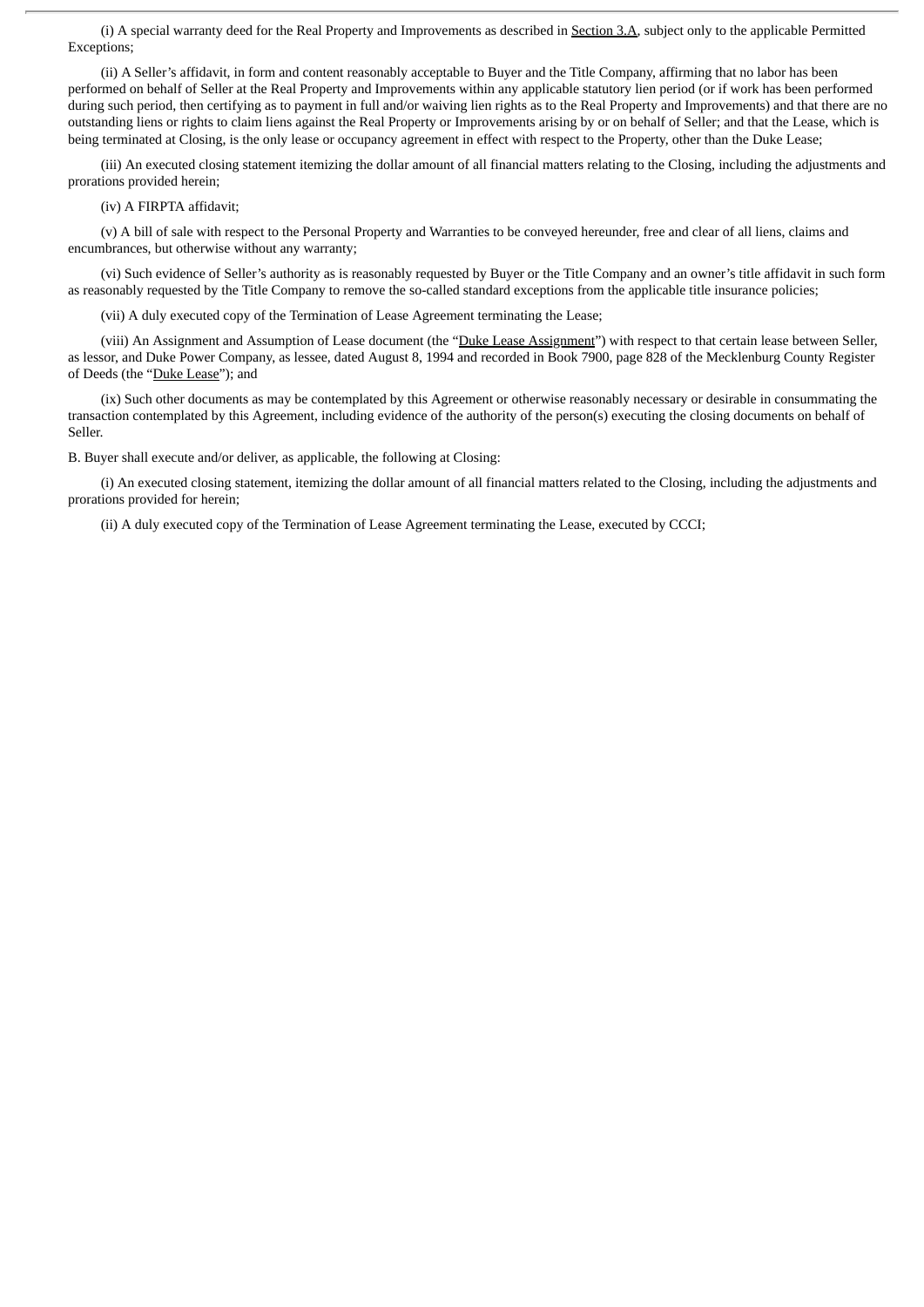(iii) A duly executed copy of the Duke Lease Assignment; and

(iv) Such other documents as may be contemplated by this Agreement or otherwise reasonably necessary or desirable in consummating the transaction contemplated by this Agreement, including evidence of the authority of the person(s) executing the closing documents on behalf of Buyer.

**SECTION 9. Prorations and Allocations.** The following items shall be adjusted between Seller and Buyer as of the Closing Date (the "Adjustment Date") so that Buyer receives the benefit of all income from the Property commencing on the day of the Closing Date and assumes the burden of all expenses and liabilities relating to the Property commencing on the day of the Closing Date, and Seller receives the benefit of all rent accruing under the Lease and other income from the Property prior to the Closing Date and bears the burden of all expenses and liabilities relating to the Property prior to the Closing Date, except as otherwise provided in the Lease:

A. Charges. All expenses relating to the Property (including any service contract costs and assessments or other charges payable under restrictive covenant agreements or other documents of public record) which have been accrued but not paid by Closing and which are customarily prorated in commercial real estate closings in the area where the Property is located, and which are not otherwise allocated or provided for under the Lease.

B. Errors in Computations; Amounts Paid by CCCI as Tenant under the Lease; Estimates. Any errors or omissions in computing adjustments and apportionments at the Closing shall be corrected promptly thereafter. To the extent that any expenses of the Property (including, without limitation, ad valorem real estate taxes) are paid or are to be paid by CCCI as Tenant under the Lease directly, then such expenses shall not be prorated between Seller and Buyer. In addition, any prorations made at Closing based on estimates will be subject to adjustment between Buyer and Seller at such time as the actual amounts are available, provided, however, any such adjustments may only be made within one (1) year of Closing.

**SECTION 10. Brokerage Commission.** The parties represent and warrant to each other that there are no brokers involved in the transaction contemplated by this Agreement. Buyer and Seller agree that in the event of a breach of the warranties, representations or covenants set forth in this Section 10, then the breaching or defaulting party shall indemnify and hold the other harmless with respect to any loss or claim, including all attorneys' fees and costs of litigation through appellate proceedings. This Section 10 shall survive the Closing.

**SECTION 11. Warranties and Representations of Buyer.** Buyer represents, warrants and covenants to Seller and agrees that:

A. Legal Capacity. Buyer has full legal capacity to execute and deliver this Agreement and to perform all of its obligations hereunder.

B. Power and Authority Relative to this Agreement. The execution, delivery and performance of this Agreement and the closing documents by Buyer and the execution, delivery and performance by each individual and/or entity signing this Agreement on behalf of Buyer, has been duly authorized and approved by all requisite action on the part of Buyer. This Agreement and all other agreements, instruments and documents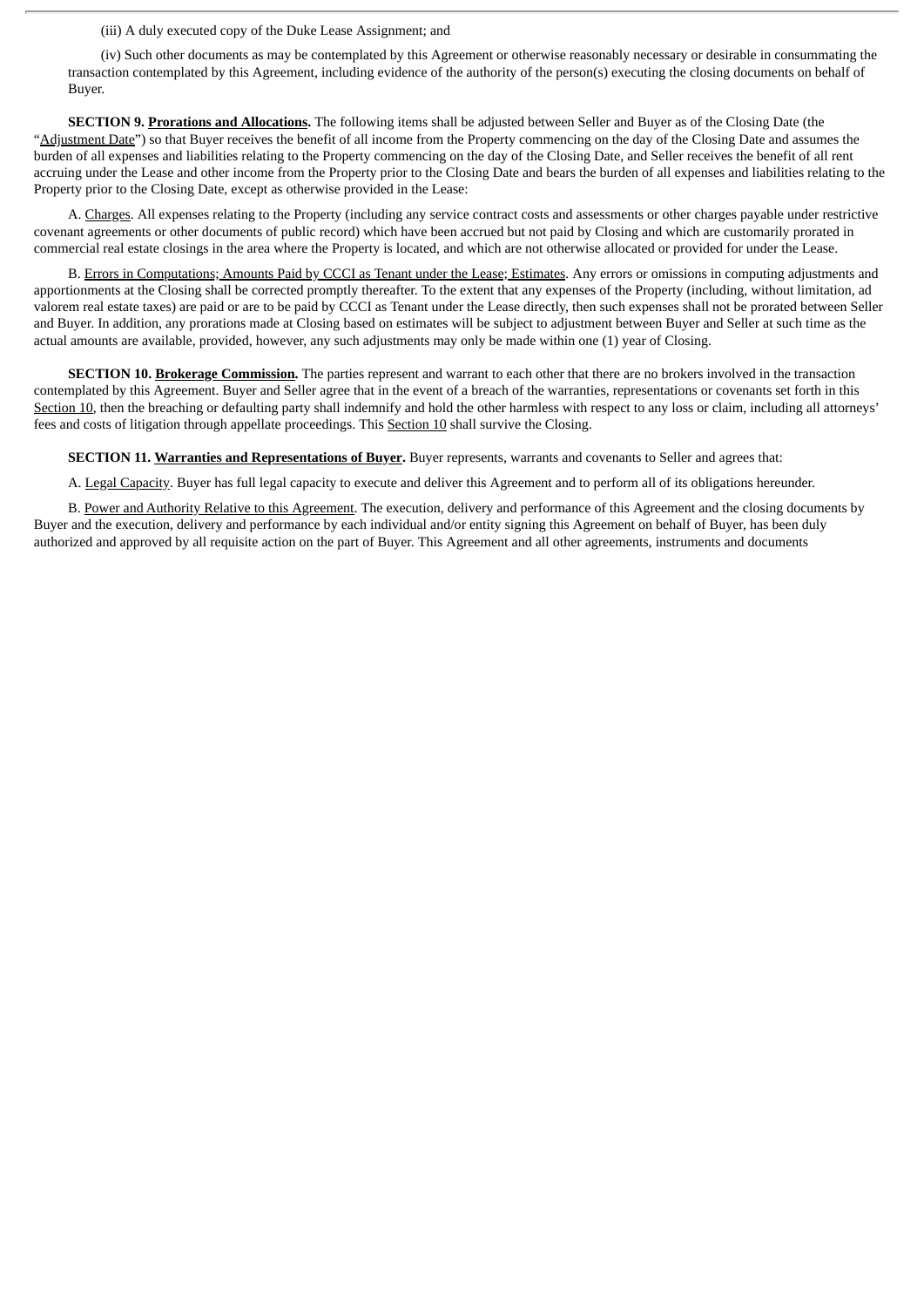required to be executed or delivered by Buyer pursuant hereto have been duly executed and delivered by Buyer, and are legal, valid and binding obligations of Buyer. No governmental consents and permissions are required to be obtained by Buyer for the execution and performance of this Agreement and the other documents executed by Buyer pursuant hereto. The consummation of the transactions contemplated herein and the fulfillment of the terms hereof will not result in a breach of any of the terms or provisions of, or constitute a default under, any agreement or document to which Buyer is a party or by which it is bound, or any order, rule or regulation of any court or of any federal or state regulatory body or any administrative agency or any other governmental body having jurisdiction over Buyer.

C. No Proceedings. There is not now pending or, to Buyer's knowledge, threatened, any action, suit or proceeding, legal, equitable or otherwise, before any court or governmental agency or body which might adversely affect Buyer's ability to perform its obligations hereunder.

D. Survival. If Seller learns after Closing that a representation by Buyer contained herein is not true and correct and Seller did not know of such on the date hereof, then Seller may bring an action against Buyer for Seller's damages resulting from such untrue or incorrect representation and pursue any other remedies available to Seller at law or in equity. All representations and warranties of Buyer in this Agreement shall survive Closing for a period of one (1) year and Buyer shall have no liability under this Agreement for a breach of any representation or warranty contained herein if Seller fails to give written notice to Buyer (prior to the expiration of the foregoing one (1) year period) alleging a breach by Buyer of a representation or warranty contained in this Agreement.

**SECTION 12. Warranties and Representations of Seller.** Seller represents, warrants and covenants to Buyer and agrees that:

A. Legal Capacity. Seller has full power to sell the Property and to execute and deliver this Agreement and to perform all of its obligations hereunder.

B. Power and Authority Relative to this Agreement. The execution, delivery and performance of this Agreement and the closing documents by Seller and the execution, delivery and performance by each individual and/or entity signing this Agreement on behalf of Seller, has been duly authorized and approved by all requisite action on the part of Seller. This Agreement and all other agreements, instruments and documents required to be executed or delivered by Seller pursuant hereto have been executed and delivered by Seller, and are legal, valid and binding obligations of Seller. No governmental consents and permissions are required to be obtained by Seller for the execution and performance of this Agreement and the other documents executed by Seller pursuant hereto. The consummation of the transactions contemplated herein and the fulfillment of the terms hereof will not result in a breach of any of the terms or provisions of, or constitute a default under, any agreement or document to which Seller is a party or by which it is bound, or any order, rule or regulation of any court or of any federal or state regulatory body or any administrative agency or any other governmental body having jurisdiction over Seller.

C. FIRPTA. Seller is not a "foreign person" within the meaning of Section 1445 (f)(3) of the Internal Revenue Code.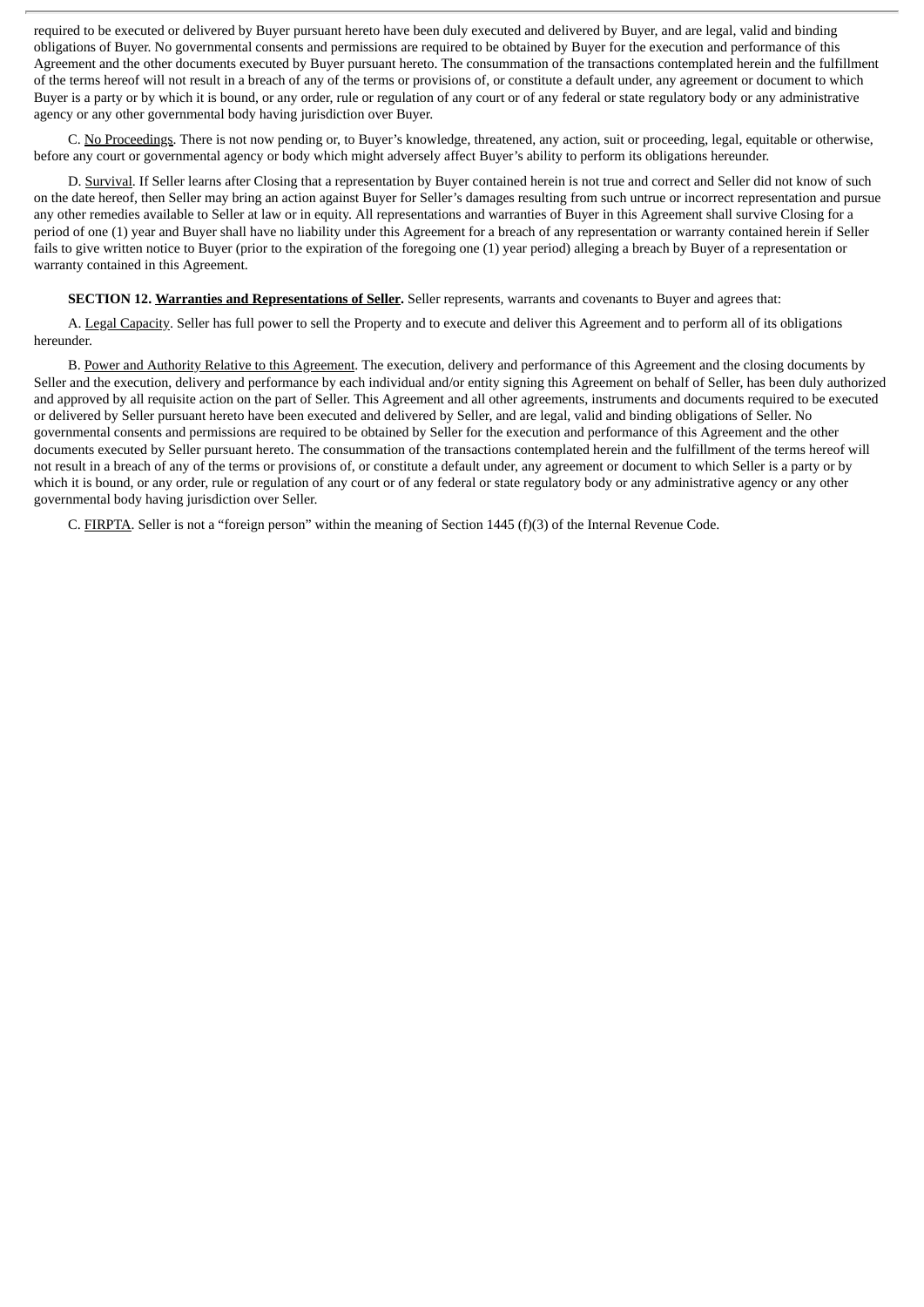D. Pending Litigation. Seller has received no notice of and has not been served with, and to Seller's knowledge, there are no actions, suits or proceedings (including arbitration proceedings) pending or threatened affecting any portion of the Property or the Seller's interest therein at law or in equity or before or by any federal, state, municipal or other governmental department, commission, board, bureau, agency or instrumentality. There is not now pending or, to Seller's knowledge, threatened, any action, suit or proceeding, legal, equitable or otherwise, before any court or governmental agency or body which might adversely affect Seller's ability to perform its obligations hereunder.

E. Condemnation. To Seller's knowledge, there are no condemnation actions against or relating to the Property or any portion thereof. Seller has not received any notice of any such contemplated condemnation action.

F. Violations. Seller has not received any written notice of, and has no knowledge of, any violation of any zoning, building, environmental, ecology, health and public safety, subdivision, land sales or similar law, rule, ordinance or regulation (including, without limitation, Environmental Laws), pertaining to the Property or any portion thereof. Seller has not received any written notice that, and has no knowledge that, it is in default under any of the covenants, easements or restrictions or other title documents encumbering the Property or any portion thereof.

G. Leases. There are no leases or other occupancy agreements affecting the Property, except for the Lease (which is being terminated at Closing) and the Duke Lease. No amounts are payable by Seller under the terms of the Lease or the Duke Lease (or else same have already been paid).

H. Contracts/Purchase Options. There are no existing contracts for the sale of the Property or any constituent or portion thereof, and there are no existing rights of first refusal or options to purchase the Property.

I. Bankruptcy Proceedings. Seller is not the subject of any existing, pending, threatened or contemplated bankruptcy, solvency or other debtor's relief proceeding.

J. Patriot Act Compliance. Seller is not acting, directly or indirectly for, or on behalf of, any person, group, entity or nation named by any Executive Order (including the September 24, 2001, Executive Order Blocking Property and Prohibiting Transactions With Persons Who Commit, Threaten to Commit, or Support Terrorism) or the United States Treasury Department as a terrorist, "Specially Designated National and Blocked Person," or other banned or blocked person, entity, or nation pursuant to any law that is enforced or administered by the Office of Foreign Assets Control, and is not engaging in this transaction, directly or indirectly, on behalf of, or instigating or facilitating this transaction, directly or indirectly, on behalf of, any such person, group, entity or nation.

K. Assumed Agreements. There will be no agreements binding upon Buyer after Closing which have been entered into by, or on behalf of Seller, other than the Permitted Exceptions.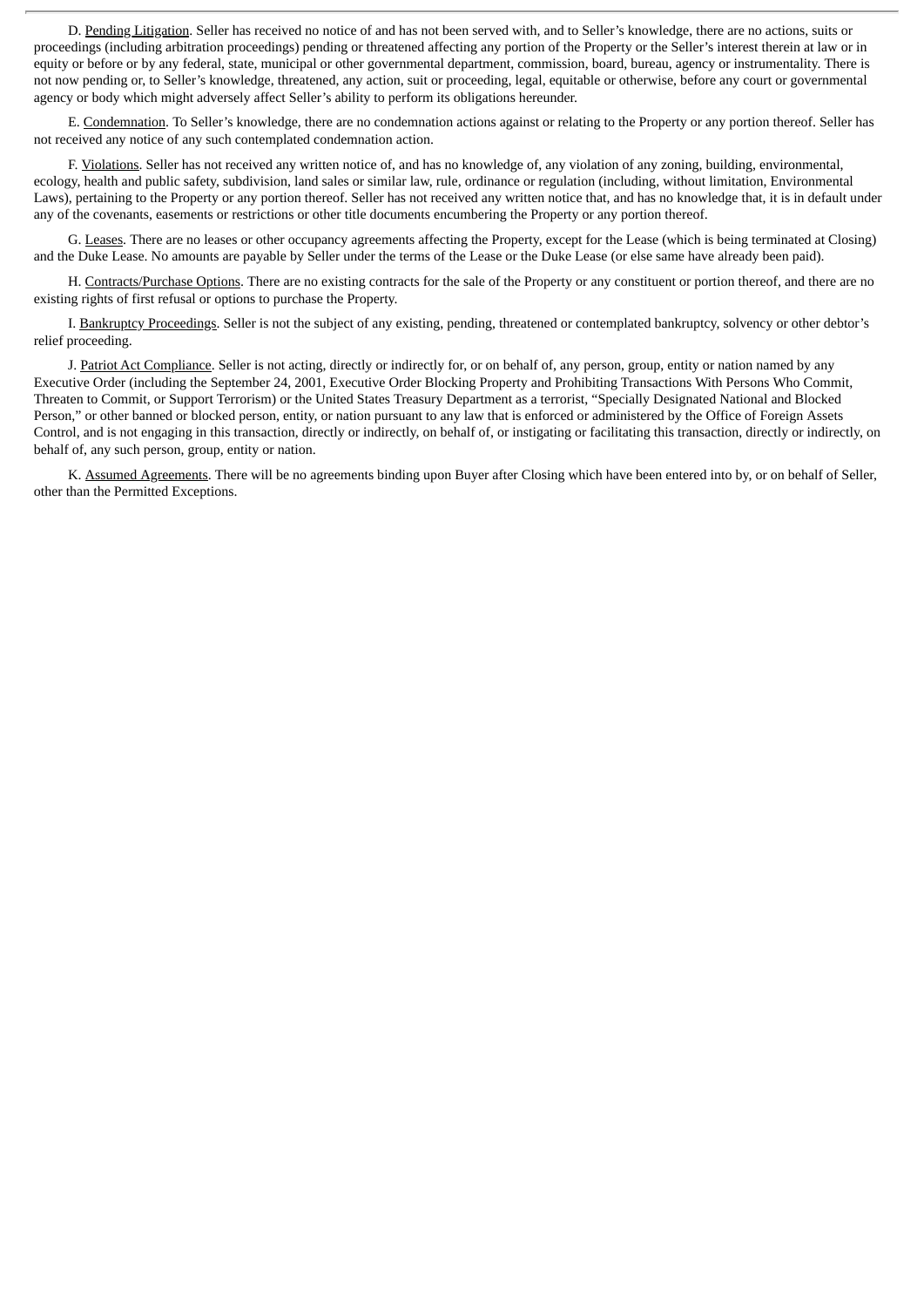L. Survival. If Buyer learns after Closing that a representation by Seller contained herein is not true and correct and Buyer did not know of such on the date hereof, then Buyer may bring an action against Seller for Buyer's damages resulting from such untrue or incorrect representation and pursue any other remedies available to Buyer at law or in equity. All representations and warranties of Seller in this Agreement shall survive Closing for a period of one (1) year and Seller shall have no liability under this Agreement for a breach of any representation or warranty contained herein if Buyer fails to give written notice to Seller (prior to the expiration of the foregoing one (1) year period) alleging a breach by Seller of a representation or warranty contained in this Agreement.

Anything herein to the contrary notwithstanding, Buyer acknowledges and agrees that except for the representations and warranties of Seller contained in this Agreement and any of the documents executed and/or delivered by Seller at Closing, SELLER MAKES NO REPRESENTATIONS OR WARRANTIES OF ANY KIND TO BUYER, INCLUDING, WITHOUT LIMITATION, THE PHYSICAL CONDITION, ENVIRONMENTAL CONDITION, OR LEGAL COMPLIANCE STATUS OF THE PROPERTY, OR ITS SUITABILITY FOR ANY PARTICULAR PURPOSE OR OF MERCHANTABILITY, AND ANY SUCH RELIANCE TO THE CONTRARY IS HEREBY WAIVED AND DISCLAIMED BY BUYER. BUYER HAS RELIED ON ITS INVESTIGATIONS OF THE PROPERTY AND ON THE REPRESENTATIONS AND WARRANTIES MADE IN THIS AGREEMENT AND/OR IN ANY DOCUMENTS EXECUTED AND/OR DELIVERED BY SELLER AT CLOSING IN DETERMINING WHETHER OR NOT TO ACQUIRE THE PROPERTY. THE PROVISIONS OF THIS SECTION ARE A MATERIAL PART OF THE CONSIDERATION FOR SELLER'S ENTERING INTO THIS AGREEMENT AND SHALL SURVIVE CLOSING AND NOT BE MERGED INTO THE DEED. The Property is being sold to and accepted by Buyer in its present condition, "AS IS, WITH ALL FAULTS, AND WITHOUT ANY WARRANTY WHATSOEVER, EXPRESS OR IMPLIED", subject to the provisions of this Agreement and except for the express representations and warranties of Seller contained in this Agreement and the closing documents executed and/or delivered by Seller.

**SECTION 13. Notice.** All notices required or allowed by this Agreement shall be delivered in person, by email, or by third party courier (including an overnight courier service such as Federal Express) addressed to the party or person to whom notice is to be given at the following addresses:

| To Seller: | Harrison Limited Partnership One          |
|------------|-------------------------------------------|
|            | Volunteer Building Suite 1200             |
|            | 832 Georgia Avenue                        |
|            | Chattanooga, TN 37402-2289                |
|            | Attention: John F. Henry, Jr.             |
|            | Email: john.henry@millermartin.com        |
| To Buyer:  | Coca-Cola Consolidated. Inc.              |
|            | 4100 Coca-Cola Plaza                      |
|            | Charlotte, NC 28211                       |
|            | Attention: Scott Anthony and              |
|            | E. Beauregarde Fisher III                 |
|            | Email: scott.anthony@cokeconsolidated.com |
|            | beau.fisher@cokeconsolidated.com          |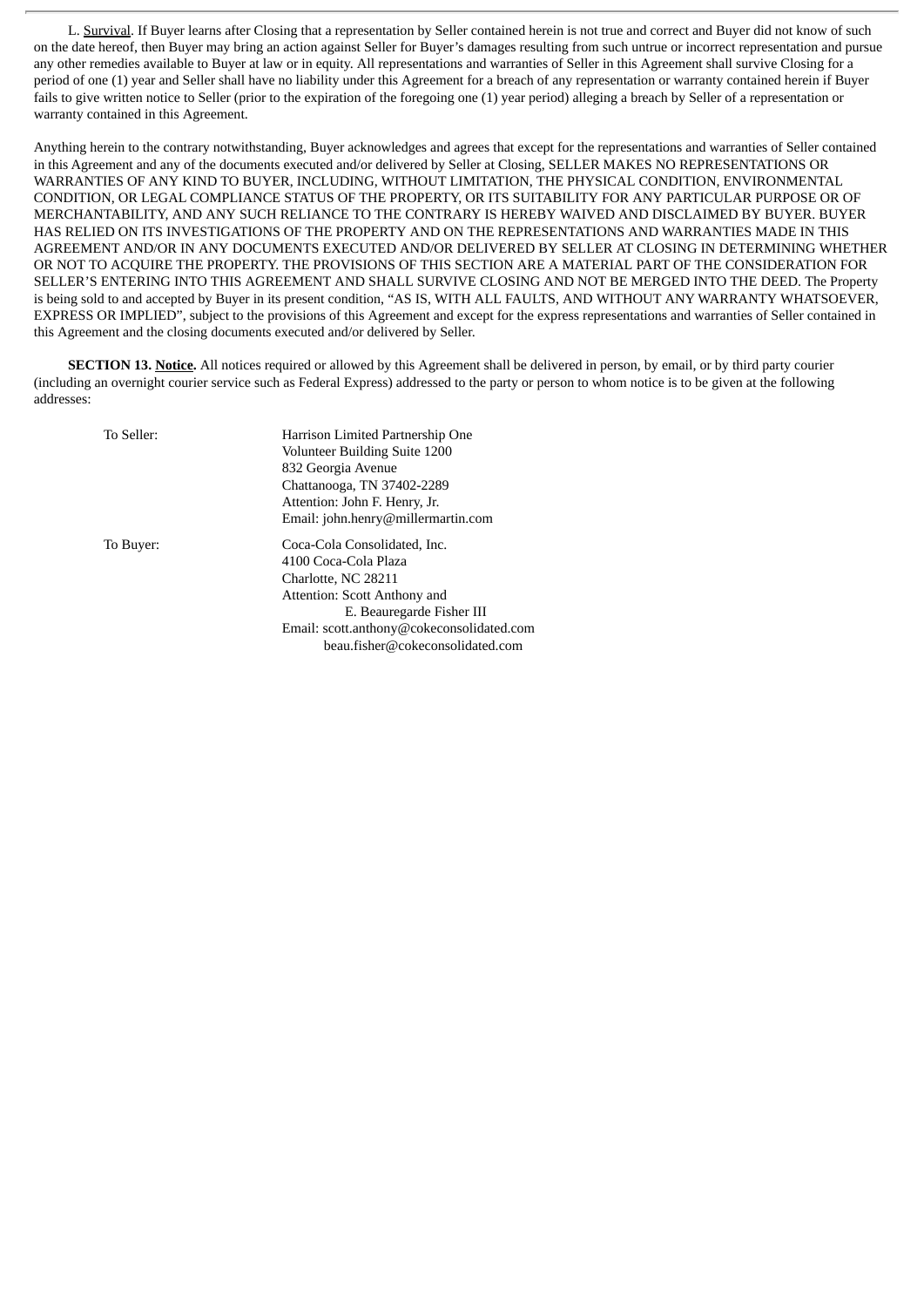| with a copy to:   | Troutman Pepper Hamilton Sanders LLP<br>301 S. College Street, Suite 3400<br>Charlotte, North Carolina 28202<br>Attention: Lee Cory<br>Email: lee.cory@troutman.com  |
|-------------------|----------------------------------------------------------------------------------------------------------------------------------------------------------------------|
| To Title Company: | Chicago Title Insurance Company<br>200 S. Tryon Street, Suite 800<br>Charlotte, North Carolina 28202<br>Attention: Scott Mansfield<br>Email: scott.mansfield@ctt.com |

Notice shall be deemed to have been given upon the date of email, delivery in person or deposit with an expedited mail service, unless a response is required or contemplated hereunder, in which case same shall be deemed given upon receipt. The addresses for the purpose of this paragraph may be changed by giving notice as provided herein; provided, however, that unless and until such written notice is actually received, the last address stated herein shall be deemed to continue in effect for all purposes hereunder. Notices given by counsel to the Buyer shall be deemed given by Buyer and notices given by counsel to the Seller shall be deemed given by Seller.

**SECTION 14. Entire Agreement.** This Agreement constitutes the entire agreement of the parties with respect to the Property described herein. This Agreement may not be amended or modified orally. All understandings and agreements heretofore between the parties with respect to the Property are merged in this Agreement which alone fully and completely expresses their understanding.

**SECTION 15. No Waiver.** No waiver of any provision of this Agreement shall be effective unless it is in writing and signed by the party against whom it is asserted and any such written waiver shall only be applicable to the specific instance to which it relates and shall not be deemed to be a continuing or future waiver.

**SECTION 16. Amendments.** This Agreement may not be amended, modified, altered or changed in any respect whatsoever except by further agreement in writing duly executed by the parties hereto.

**SECTION 17. Captions.** The captions of this Agreement are for convenience and reference only and in no way define, describe, extend or limit the scope or intent of this Agreement or the intent of any provision hereto.

**SECTION 18. Assignment.** Buyer shall have the right, subject to Seller's consent (not to be unreasonably withheld, conditioned or delayed), to assign all or any portion of its right, title and interest in and to this Agreement to any party or parties (provided, however, Buyer may assign this Agreement to any of Buyer's wholly owned subsidiaries without Seller's consent, and may also without Seller's consent effect any assignments contemplated by Section 28 below). Seller shall not assign its rights hereunder without the prior written consent of Buyer.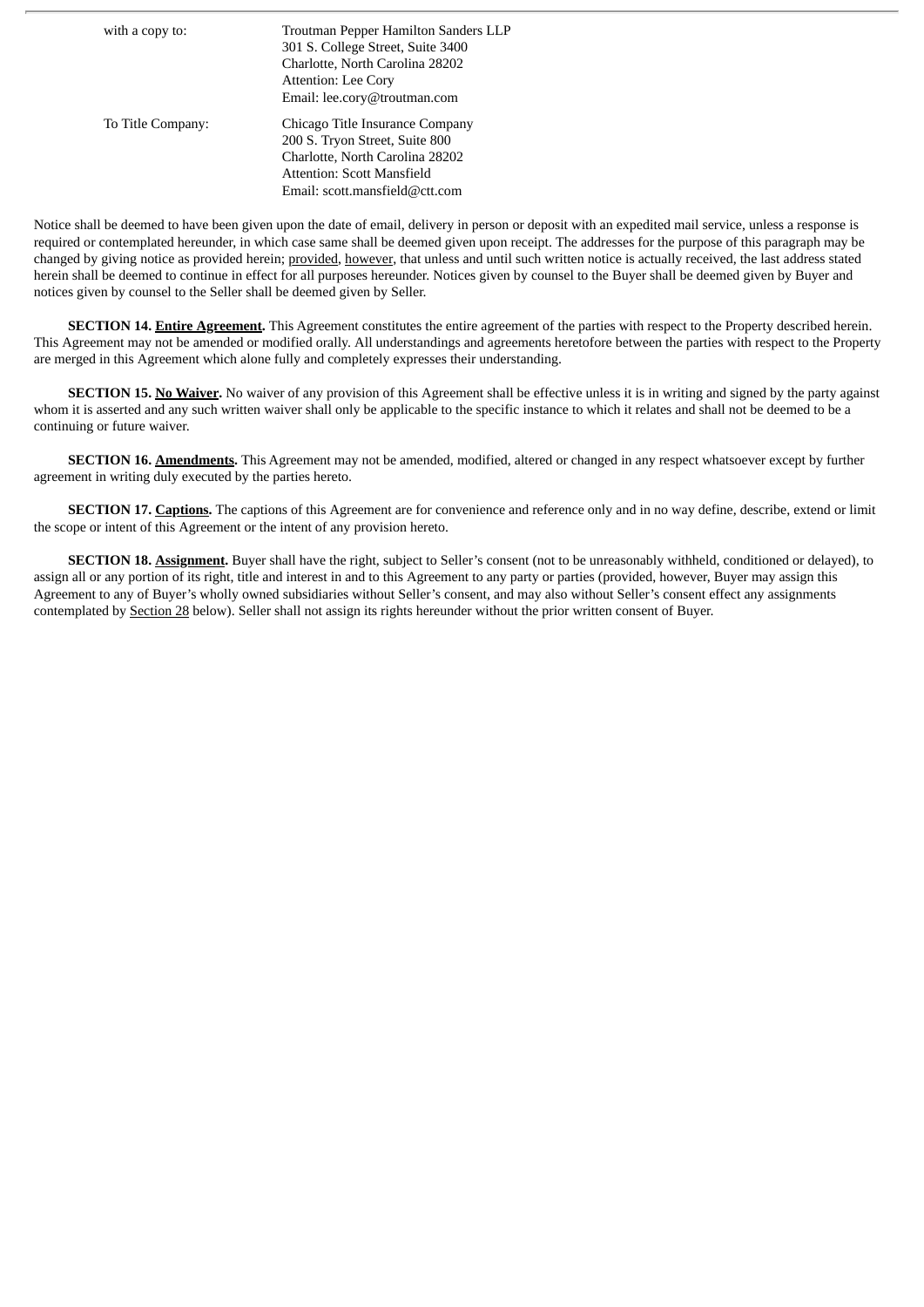**SECTION 19. Successors.** This Agreement shall be binding upon and inure to the benefit of the parties hereto and their respective heirs, successors, permitted assigns and legal representatives.

**SECTION 20. Time.** TIME IS OF THE ESSENCE WITH RESPECT TO ALL MATTERS CONTAINED HEREIN, except as otherwise provided in this Section 20. Whenever any time period is to be computed hereunder, the day from which the period shall begin to run is not to be included, and any period ending on a Saturday, Sunday or legal holiday will be extended to the next business day. In the event that either party hereto shall be delayed or hindered in or prevented from the performance of any act required by it hereunder by reason of strikes, lockouts, inability to procure labor or materials, riots, insurrections, wars or other reasons beyond the reasonable control of the party delayed in performing its obligations, then performance of such act shall be extended for a period equivalent to the period of such delay.

**SECTION 21. Counterparts.** This Agreement may be executed in one or more counterparts, all of which shall be considered one and the same agreement and shall become a binding agreement when one or more counterparts have been signed by and delivered to each of the parties. To facilitate execution of this Agreement, the parties may execute and exchange executed counterparts of the signature pages by e-mail (the parties acknowledging and agreeing that electronic signatures (including electronic copies of manual signatures) shall have the effect of original signatures relative to this Agreement).

**SECTION 22. Validity.** In the event any term or provision of this Agreement is determined by appropriate judicial authority to be illegal or otherwise invalid, such provision shall be given its nearest legal meaning or be construed or deleted as such authority determines, and the remainder of this Agreement shall remain in full force and effect.

**SECTION 23. No Recordation.** Neither this Agreement nor any notice or memorandum thereof shall be recorded in the public records of any jurisdiction.

**SECTION 24. Miscellaneous.** Whenever used, the singular shall include the plural, the plural shall include the singular, and the use of any gender shall include all genders.

**SECTION 25. Governing Law; Waiver of Jury Trial.** This Agreement shall be governed by and construed in accordance with the laws of the State of North Carolina, without giving effect to conflicts of laws principles that would cause the application of the laws of any other jurisdiction. EACH OF BUYER AND SELLER HEREBY IRREVOCABLY WAIVE ALL RIGHT TO A TRIAL BY JURY IN ANY ACTION, PROCEEDING OR CLAIM ARISING OUT OF OR RELATING TO THIS AGREEMENT OR THE TRANSACTION HEREBY CONTEMPLATED.

**SECTION 26. Attorneys' Fees.** If any action, suit, arbitration or other proceeding is instituted to remedy, prevent or obtain relief from a default in the performance by any party to this Agreement of its obligations under this Agreement, the prevailing party shall be reimbursed by the other party hereto for all of such party's attorneys' fees incurred in each and every such action, suit, arbitration or other proceeding, including any and all appeals or petitions therefrom. As used in this Section, attorneys' fees shall be deemed to mean the full and actual costs of any legal services actually performed in connection with the matters involved, calculated on the basis of the usual fee charged by the attorney performing such service.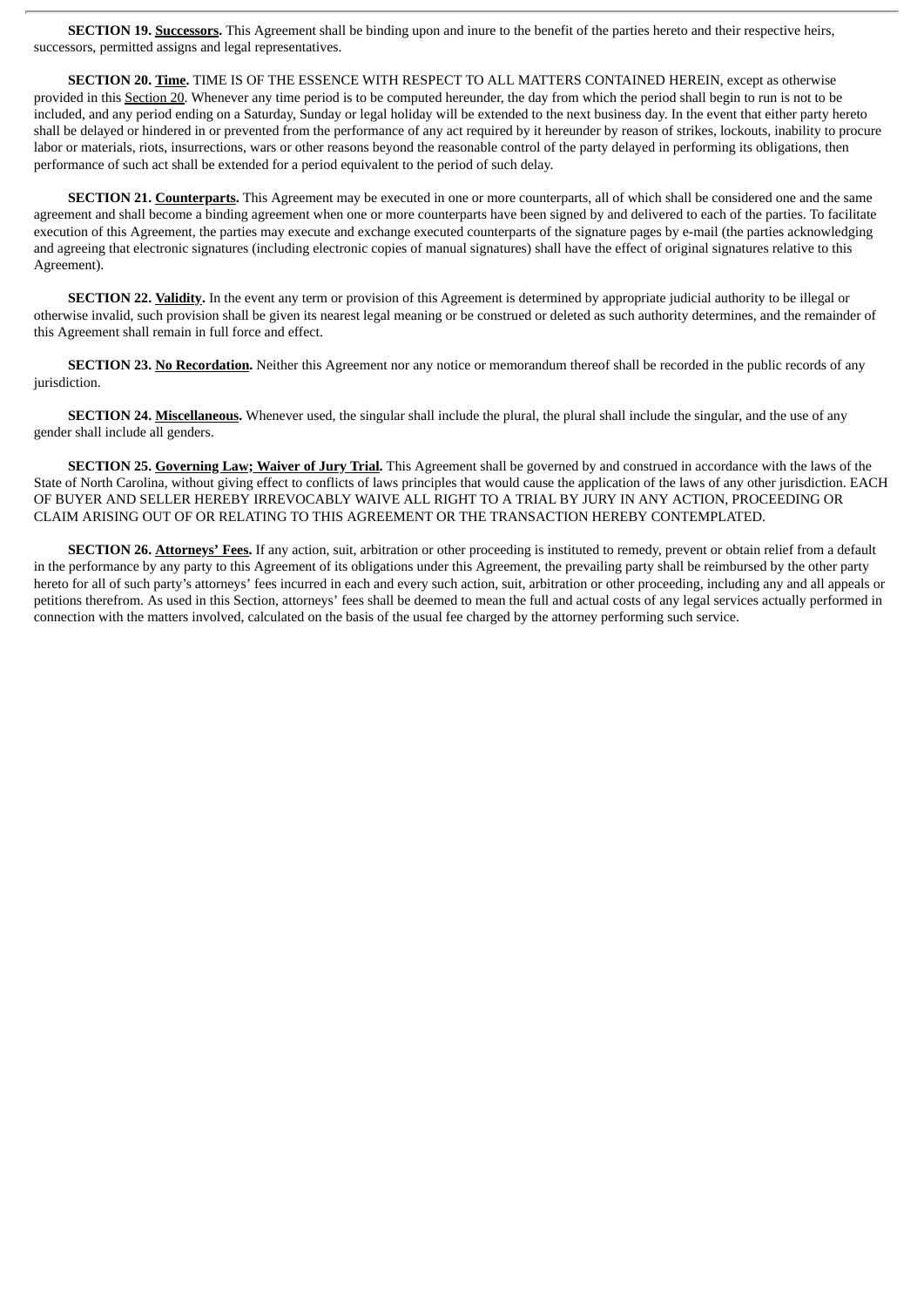**SECTION 27. Further Assurances.** Each party agrees that it will without further consideration execute and deliver such other documents and take such other action as may be reasonably requested by the other party to consummate more effectively the purposes or subject matter of this Agreement. The provisions of this Section 27 shall survive Closing.

**SECTION 28. Tax Deferred Exchange.** Buyer may be acquiring the Property or Seller may elect to sell the Property as part of an Internal Revenue Code Section 1031 tax deferred exchange. Each party agrees to assist and cooperate in such exchange at no cost, expense or liability to the cooperating party and further agrees to execute any and all documents as are reasonably necessary, in connection with such exchange. The applicable party may be assigning, and is permitted to assign, all contract rights and obligations hereunder to a "qualified intermediary", as that term is defined in the Internal Revenue Code and relevant Treasury regulations, in connection with an exchange. In connection with any such exchange, neither Buyer nor Seller shall be obligated to acquire or convey any property other than the Property. No such permitted assignment under this Section 28 shall relieve either Buyer or Seller of any liability hereunder.

# **SECTION 29. Confidentiality.**

A. As used herein, "Confidential Information" means information concerning the Property, Inspections, Seller's Deliveries and this Agreement, including any of the terms and conditions of upon which Seller has agreed to sell and Buyer has agreed to buy the Property described herein, including the Purchase Price.

B. Buyer and Seller agree, except with the prior written consent of the other party, not to directly or indirectly disclose, for any purpose whatsoever, any Confidential Information to a third party, except as may be reasonably required in connection with any proposed assignment of this Agreement, and except to its attorneys, accountants and other advisors, or as required by applicable law or the rules of any applicable stock exchange. Notwithstanding the foregoing, (i) a copy of this Agreement shall be permitted to be provided to the Title Company and (ii) Buyer may make public statements in response to specific questions by the press, analysts, investors or those attending industry conferences or financial analyst conference calls so long as any such statements are not materially inconsistent with previous press releases, public disclosures or public statements made with the prior written consent of Seller and do not reveal material, non-public information regarding Seller.

C. The restrictions set forth in Section 29.B above shall not apply to any part of the Confidential Information which is in or comes into the public domain other than as a result of a breach of this Agreement and shall not apply to any disclosures which are required to be made by law or pursuant to other legal requirement, such as a subpoena.

D. The obligations of confidentiality contained herein shall expire upon the Closing.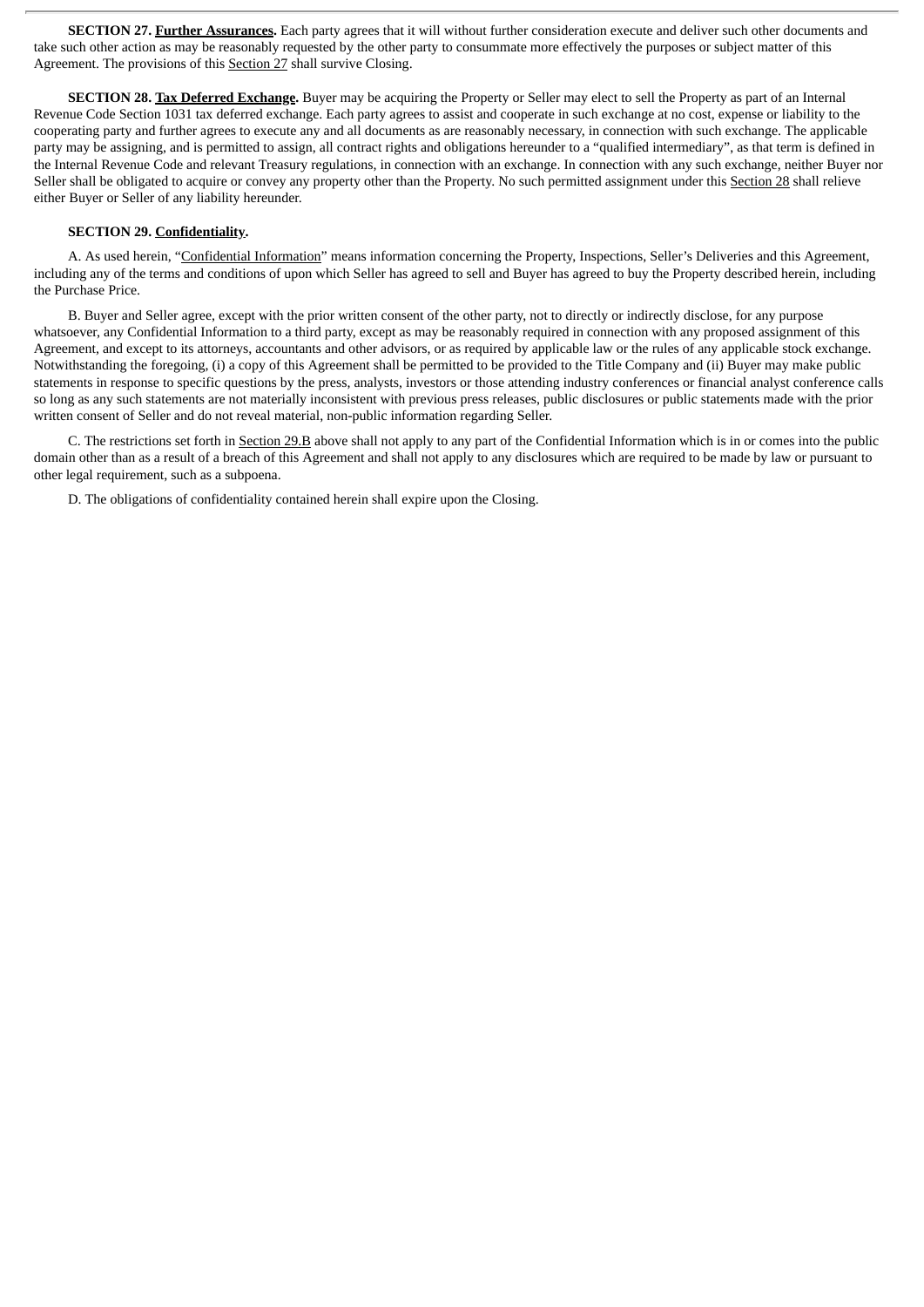## **SECTION 30. Special Provisions.**

A. At Closing, any and all contracts entered by Seller and related to the Property shall be terminated effective as of Closing.

B. At Closing, any obligations of Seller or the Property to any contractor, service agent, or other third-party provider relative to any tenant improvement, commissions, building services, other capital improvements and/or allowances will be satisfied and released, or, at Buyer's option, such funds necessary to fulfill all obligations shall be escrowed from the Purchase Price at Closing for the benefit of Buyer, or credited against the Purchase Price, in satisfaction of those obligations.

[Remainder of Page Intentionally Left Blank]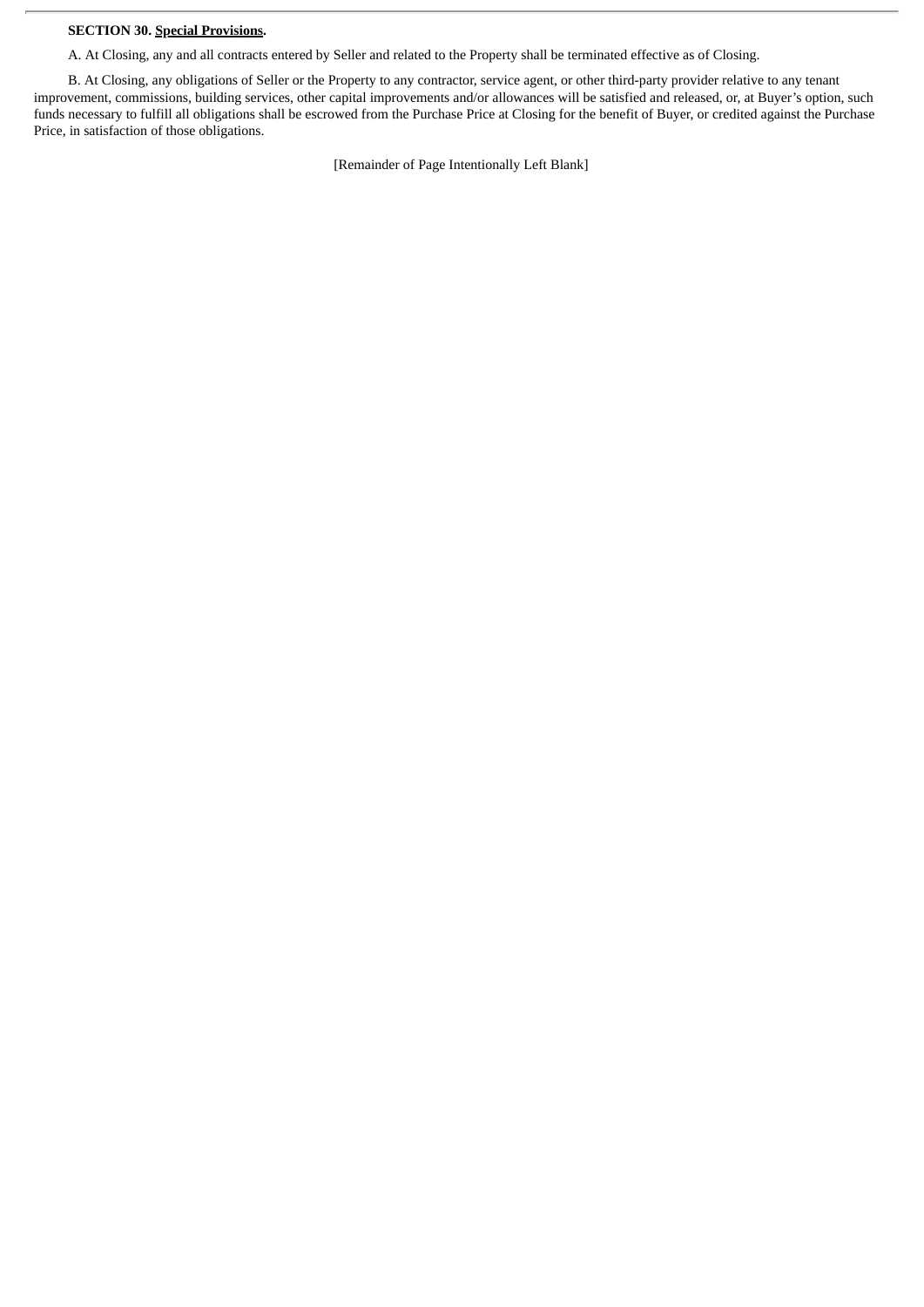**IN WITNESS WHEREOF**, the parties have executed this Agreement on the day and year first above written.

# **BUYER:**

**CCBCC OPERATIONS, LLC**, a Delaware limited liability company

By: /s/ F. Scott Anthony Name: F. Scott Anthony Its: Vice President

# **SELLER:**

**HARRISON LIMITED PARTNERSHIP ONE**, a North Carolina limited partnership

- By: JFH Management, Inc. a North Carolina corporation its General Partner
- By: /s/ John F. Henry, Jr. John F. Henry, Jr. President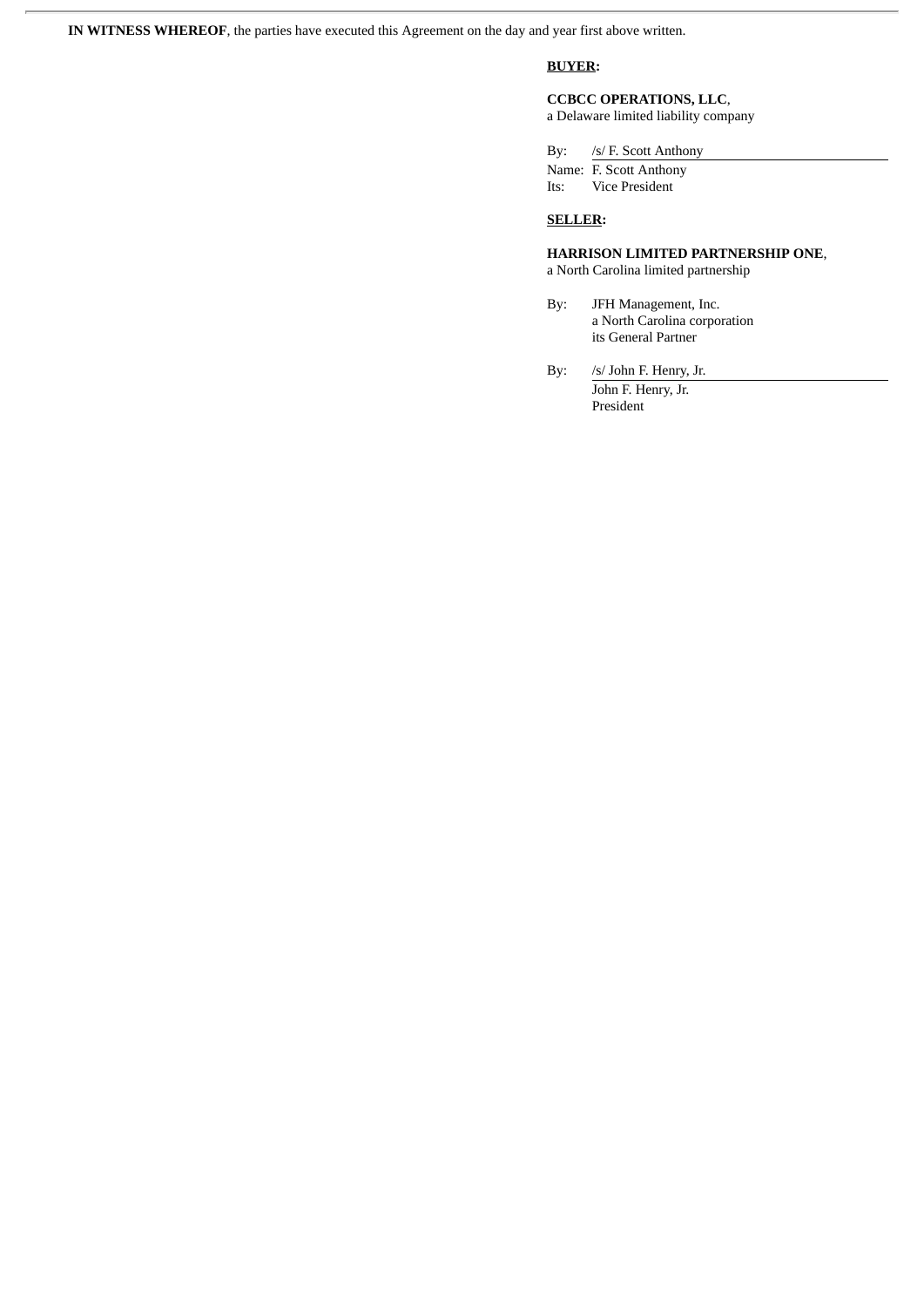## Exhibit A

#### Legal Description of Real Property

That certain tract or parcel of land situated, lying and being in the City of Charlotte, County of Mecklenburg, State of North Carolina and being more particularly described as follows:

**BEGINNING** at an existing 1/2-inch iron rod on the southerly right-of-way margin of Auten Road (60-foot public R/W), said point being a point of tangent as the right-of-way transitions to the westerly right-of-way margin of Chesapeake Drive (60-foot public R/W); Thence with a curve turning to the right having a radius of 20.00 feet and an arc length of 30.23 feet (chord bearing of **S 55°02'01" E** and a chord length of **27.43** feet) to an existing nail on the aforesaid westerly right-of-way margin of Chesapeake Drive; Thence with and along the westerly right-of-way margin of Chesapeake Drive for the following two (2) courses and distances:

1) with a reverse curve turning to the left having a radius of 302.09 feet and an arc length of 91.62 feet (chord bearing of **S 20°33'14" E** and a chord length of **91.27** feet) to an existing 1/2-inch iron rod;

2) **S 29°13'54" E** a distance of **1010.75** feet to a new 1/2-inch iron rod being the northeast corner of the property of Chesapeake Treatment Company LLC (now or formerly) as described in Deed Book 8339, Page 977 of the Mecklenburg County Public Registry (the "Registry");

Thence with and along the boundary of aforesaid property of Chesapeake Treatment Company LLC for the following four (4) courses and distances:

1) with a curve turning to the right having a radius of 20.00 feet and an arc length of 30.72 feet (chord bearing of **S 14°46'06" W** and a chord length of **27.79** feet) to an existing iron rod with cap;

2) **S 58°46'07" W** a distance of **550.45** feet to an existing nail;

3) **S 33°00'17" E** a distance of **305.21** feet to a new 1/2-inch iron rod;

4) **N 57°29'41" E** a distance of **550.23** feet to an existing iron rod with cap on the said westerly right-of-way margin of Chesapeake Drive;

Thence with and along aforesaid westerly right-of-way margin of Chesapeake Drive **S 29°15'07" E** a distance of **657.84** feet to an existing nail;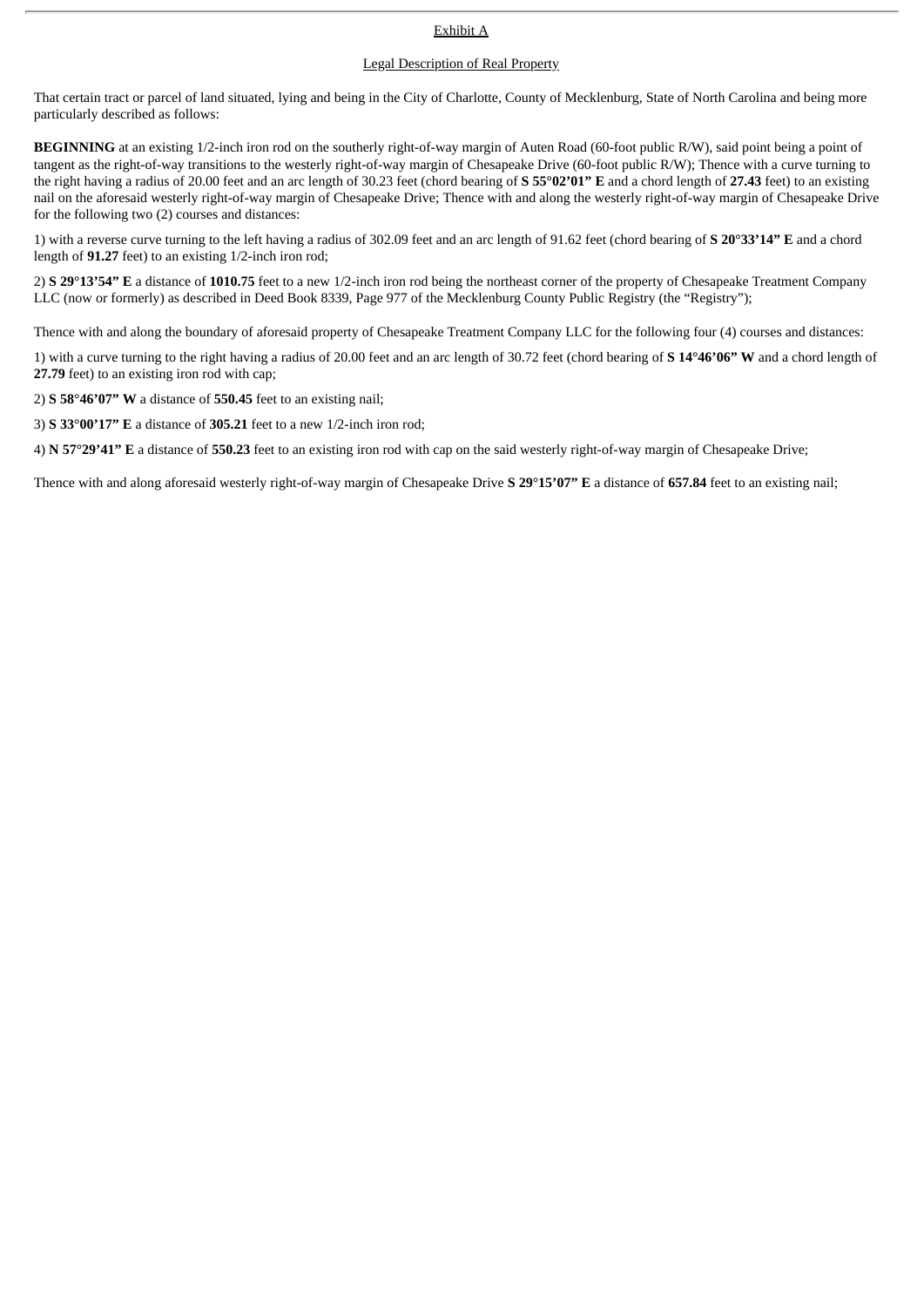Thence with a curve turning to the right having a radius of 20.00 feet and an arc length of 41.99 feet (chord bearing of **S 30°36'12" W** and a chord length of **34.69** feet) to an existing 1/2-inch iron rod on the northerly right-of-way margin of Black Satchel Drive (60-foot public R/W);

Thence with and along aforesaid northerly right-of-way margin of Black Satchel Drive for the following three (3) courses and distances:

1) **N 89°06'35" W** a distance of **113.48** feet to an existing 1/2-inch iron rod;

2) with a curve turning to the left having a radius of 183.58 feet and an arc length of 102.74 feet (chord bearing of **S 74°37'03" W** and a chord length of **101.40** feet) to an existing concrete monument;

3) **S 58°42'22" W** a distance of **994.97** feet to a new nail, said nail being the southeast corner of the property of CCBCC Operations LLC (now or formerly) as described in Deed Book 18188, Page 210 of said Registry;

Thence with and along the easterly and northerly boundary of aforesaid property of CCBCC Operations LLC for the following two (2) courses and distances:

1) **N 31°08'40" W** a distance of **421.26** feet to a new 1/2-inch iron rod;

2) **S 58°47'14" W** a distance of **130.06** feet to a new 1/2-inch iron rod on the easterly boundary of the property of Seaboard Coast Line Railroad Company (now or formerly) as described in Deed Book 3354, Page 285 of said Registry;

Thence with and along aforesaid easterly boundary of the property of Seaboard Coast Line Railroad Company for the following three (3) courses and distances:

1) **N 31°21'32" W** a distance of **535.16** feet to an existing iron rod with cap;

2) **S 81°07'17" W** a distance of **50.78** feet to an existing 1/2-inch iron rod;

3) **S 70°22'38" W** a distance of **37.48** feet to an existing 5/8-inch iron rod;

Thence continuing with and along the easterly boundary of the property of Seaboard Coast Line Railroad Company and then with the easterly boundary of the property of Fleet Operations Inc. (now or formerly) as described in Deed Book 7007, Page 259 of said Registry **N 31°16'54" W** a distance of **1211.95** feet to a new 1/2-inch iron rod, said iron being the southwest corner of the property of CCBCC Operations LLC (now or formerly) as described in Deed Book 19400, Page 1 of said Registry;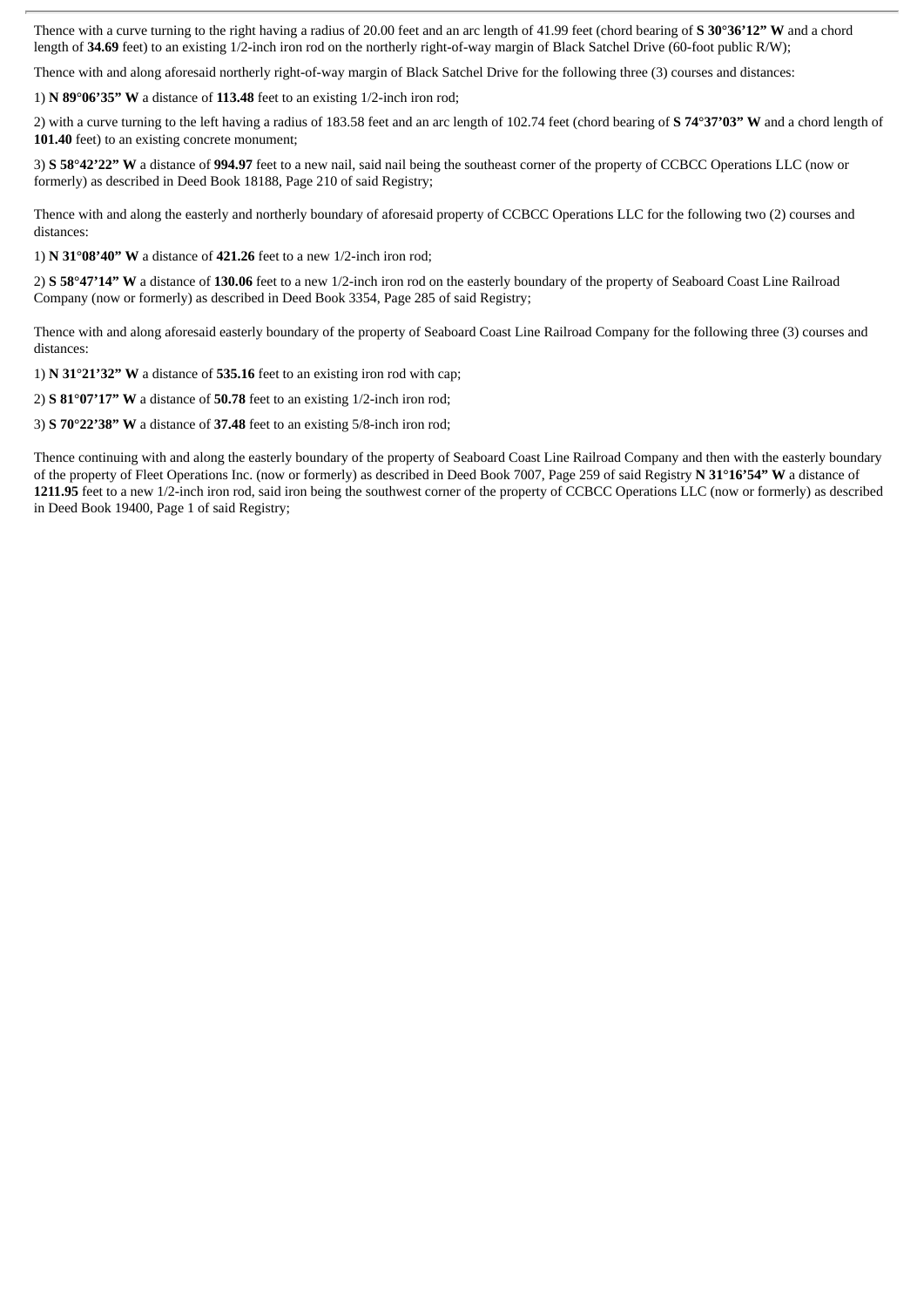Thence with and along the boundary of aforesaid property of CCBCC Operations LLC for the following three (3) courses and distances:

1) **N 58°39'11" E** a distance of **583.38** feet to a new 1/2-inch iron rod;

2) **N 81°30'12" E** a distance of **250.05** feet to a new 1/2-inch iron rod;

3) **N 08°59'08" W** a distance of **200.04** feet to an existing 5/8-inch iron rod on the southerly right-of-way margin of Auten Road;

Thence with and along aforesaid southerly right-of-way margin of Auten Road **N 81°36'53" E** a distance of **672.29** feet to the **POINT OF BEGINNING**;

having an area of 2,905,234 square feet or 66.6950 acres, more or less, as shown on a survey prepared by R. B. Pharr & Associates, P.A. dated December 19, 2017, and last revised March 4, 2022 (job no. 93716).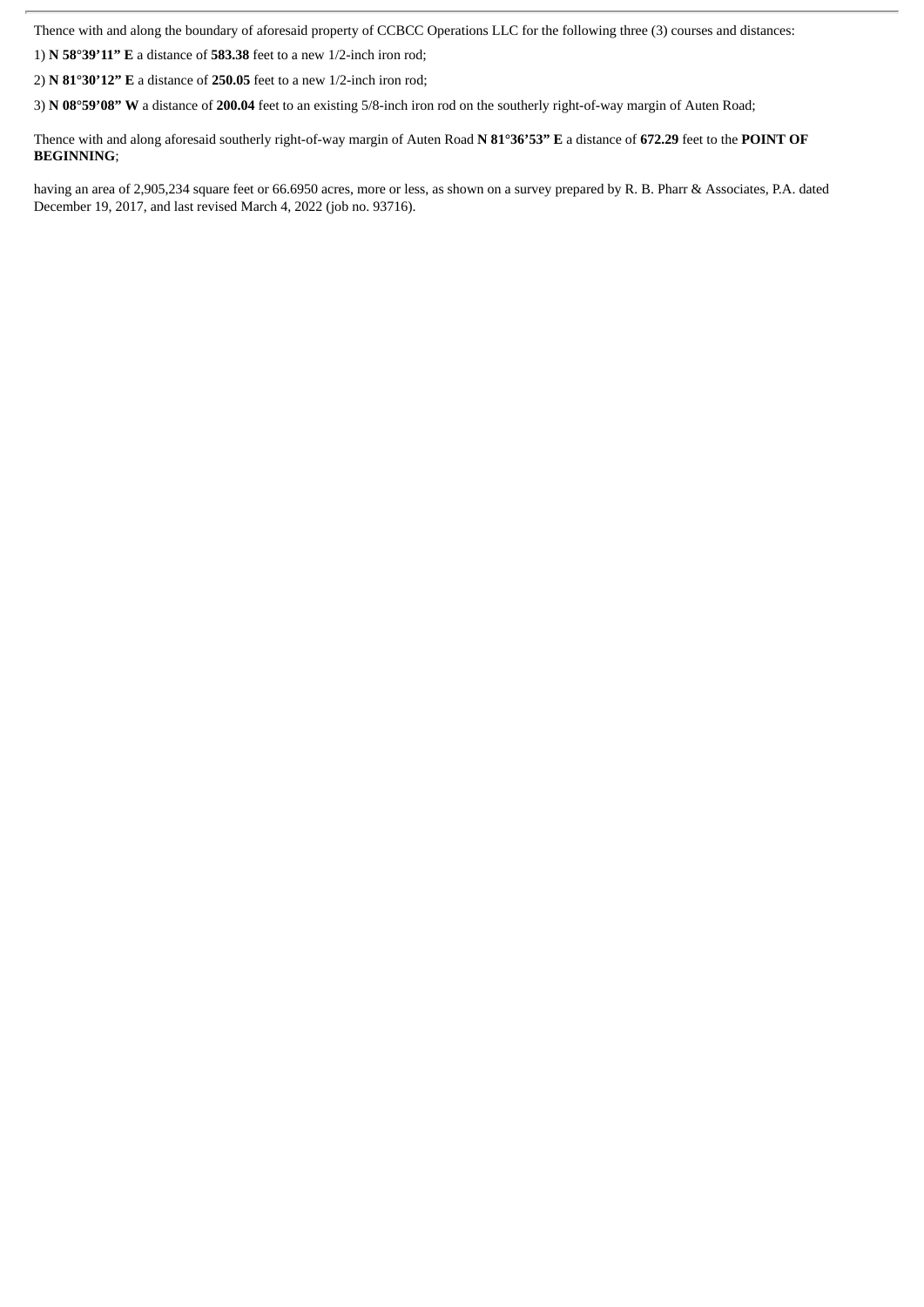Schedule 1

**Warranties** 

NONE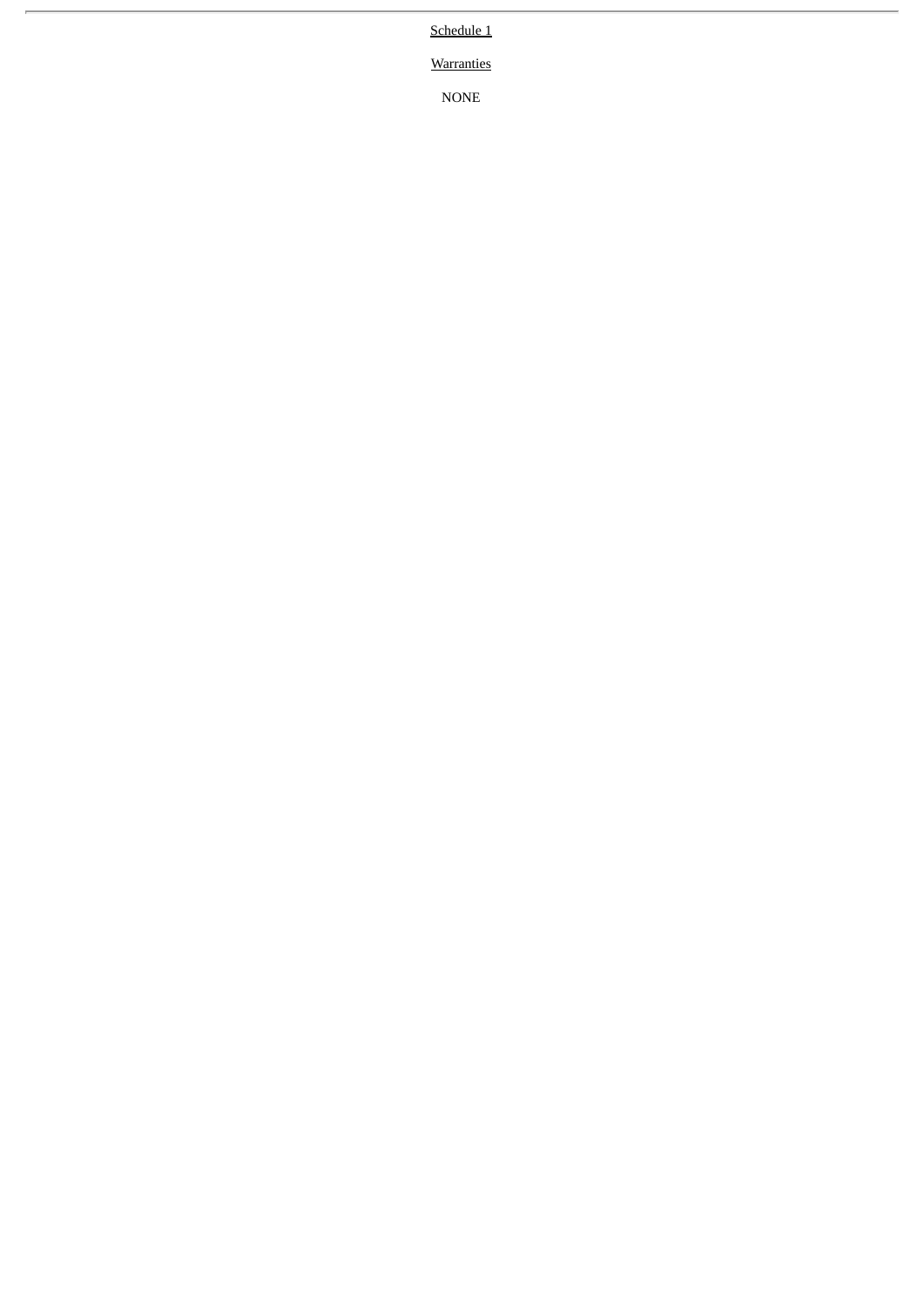#### **STOCKHOLDER CONVERSION AGREEMENT**

<span id="page-23-0"></span>THIS STOCKHOLDER CONVERSION AGREEMENT (this "Agreement"), dated as of March 17, 2022 is by and among Coca-Cola Consolidated, Inc., a Delaware corporation (the "Company"), and the Persons listed on the Schedule of Holders attached hereto (each a "Holder" and collectively, the "Holders").

WHEREAS, the Holders currently own an aggregate of 1,227,546 shares (the "Class B Shares") of the Company's Class B Common Stock, par value of \$1.00 per share ("Class B Common Stock"); and

WHEREAS, J. Frank Harrison, III ("JFHIII") has sole voting and investment power over the Class B Shares pursuant to the terms and conditions of the applicable trust documents or other agreements (collectively, the "Applicable Voting and Investment Power Documents");

WHEREAS, the Holders, JFHIII and the others party thereto have entered into a Simplification Plan and Agreement in which the Holders and JFHIII have agreed, subject to the execution and delivery of this Agreement and to the fulfillment of certain other terms and conditions, to modify the Applicable Voting and Investment Power Documents and to take such other actions as may be necessary to terminate JFHIII's sole voting and investment power over the Class B Shares effective from and after the conversion of the Class B Shares into Common Shares (as defined below);

WHEREAS, concurrently herewith, Harrison Limited Partnership One, a North Carolina limited partnership in which certain of the Holders hold a direct and indirect interest ("HLP"), and the Company have entered into a Purchase and Sale Agreement (the "Purchase and Sale Agreement") whereby HLP has agreed to sell to the Company those certain real estate parcels and improvements commonly known as the Snyder Production Center that HLP currently leases to the Company;

WHEREAS, the Class B Shares shall be converted into fully paid and nonassessable shares of the Company's Common Stock, par value of \$1.00 per share ("Common Stock"), upon the terms and conditions set forth herein on a one share for one share basis (the Class B Shares so converted to Common Stock, the "Common Shares"); and

WHEREAS, the Holders and the Company desire to enter into this Agreement to provide for the details and process for the conversion of the Class B Shares into the Common Shares and the registration of the Common Shares for resale pursuant to the Company's existing automatic shelf registration statement on Form S-3ASR, filed with the Securities and Exchange Commission (the "SEC") on December 15, 2020 (File No. 333-251358) (the "Automatic Shelf Registration Statement") and to set forth the restrictions pursuant to which the Holders are permitted to transfer the Common Shares.

NOW, THEREFORE, in consideration of the mutual covenants contained herein and other good and valuable consideration, the receipt and sufficiency of which are hereby acknowledged, the parties to this Agreement hereby agree as follows: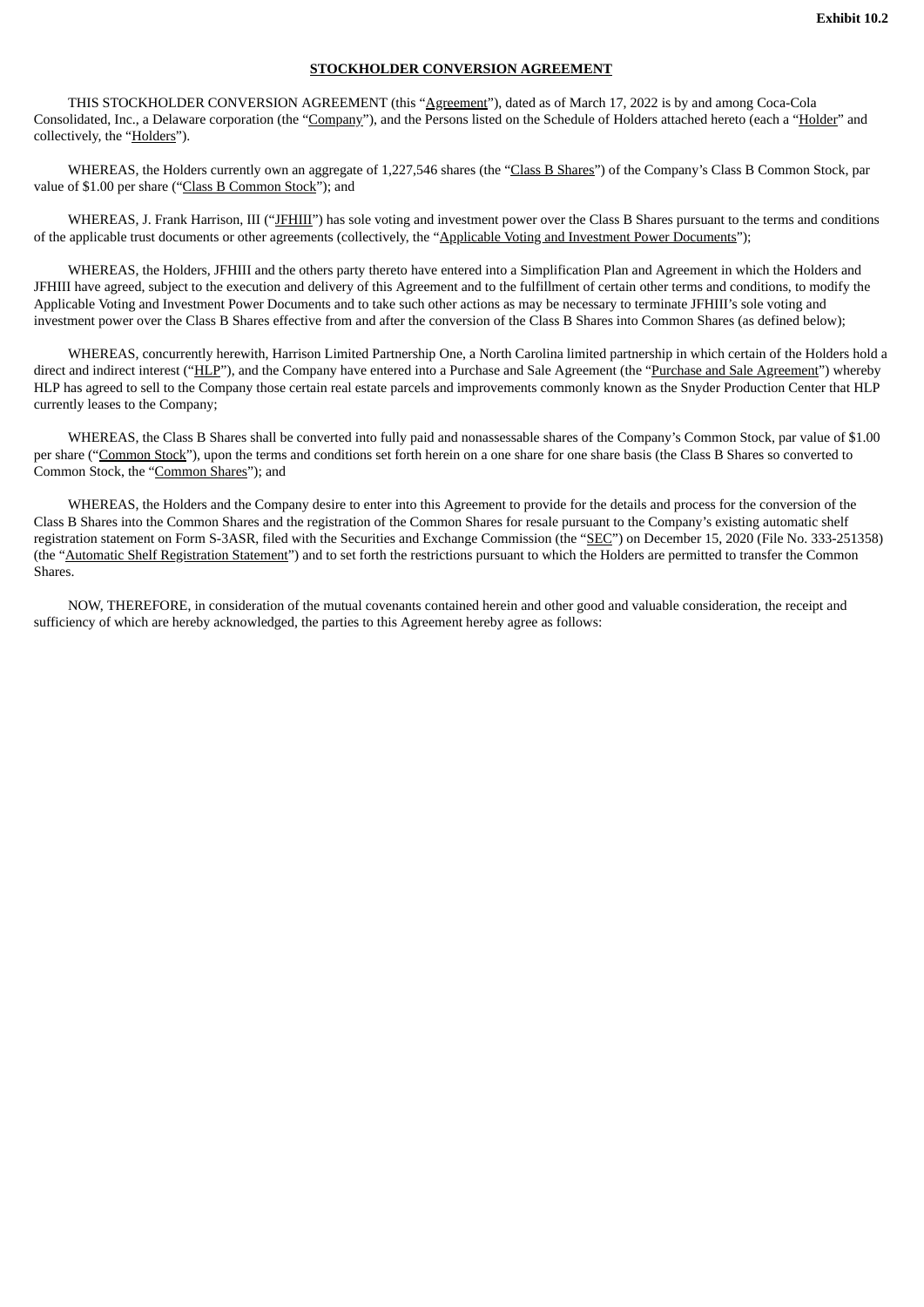**1. Definitions.** As used herein, the following terms will have the following meanings:

"Agreement" has the meaning set forth in the Preamble.

"Applicable Voting and Investment Power Documents" has the meaning set forth in the Preamble.

"AST" means American Stock Transfer & Trust Company, LLC, the Transfer Agent and Registrar for the Common Stock.

"Automatic Shelf Registration Statement" has the meaning set forth in the Preamble.

"Blackout Period" has the meaning set forth in Section 5(a).

"Business Day" means any day that is not a Saturday, a Sunday or other day on which Nasdaq is closed for trading.

"Class B Common Stock" has the meaning set forth in the Preamble.

"Class B Shares" has the meaning set forth in the Preamble.

"Common Shares" has the meaning set forth in the Preamble.

"Common Stock" has the meaning set forth in the Preamble.

"Company" has the meaning set forth in the Preamble.

"Effective Period" has the meaning set forth in Section 4(b).

"Exchange Act" means the Securities Exchange Act of 1934, as amended, and all rules and regulations promulgated thereunder, as each may be amended from time to time.

"FINRA" means the Financial Industry Regulatory Authority.

"HLP" has the meaning set forth in the Preamble.

"Holders" has the meaning set forth in the Preamble.

"JEHIII" has the meaning set forth in the Preamble.

"Nasdaq" means The NASDAQ Global Select Market, the exchange on which the shares of Common Stock are listed.

"Person" means any natural person, partnership, firm, corporation, limited liability company, association, cooperative, joint stock company, trust, joint venture or government entity, or any department, agency or political subdivision thereof, or any other entity, including any unincorporated organization, syndicate or affiliated group.

"Prospectus Supplement" means the resale prospectus supplement to the Company's Automatic Shelf Registration Statement covering the Common Shares.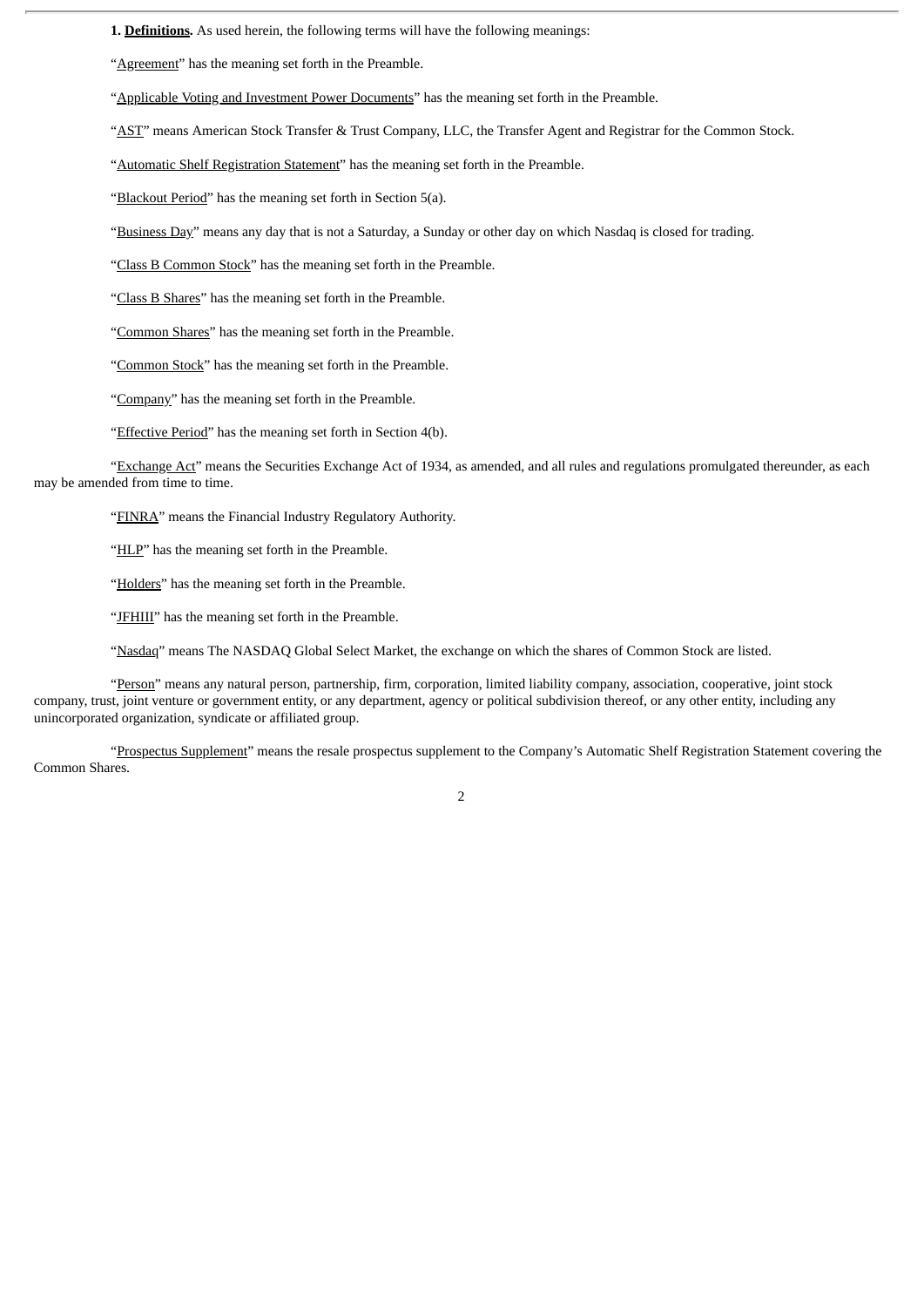"Sale Transaction" has the meaning set forth in Section 5(a).

"SEC" means the U.S. Securities and Exchange Commission, or any successor thereto.

"Securities Act" means the Securities Act of 1933, as amended, and all rules and regulations promulgated thereunder, as each may be amended from time to time.

#### **2. Class B Shares Conversion Process.**

(a) In accordance with Fourth(b)(3) of the Company's Restated Certificate of Incorporation, as of the closing date of the Purchase and Sale Agreement, each of the Holders shall furnish the Company with a written notice of the irrevocable request for conversion of their shares of Class B Common Stock into shares of Common Stock in the form attached hereto as **Exhibit A** (the "Conversion Notice"), which Conversion Notice will (i) be addressed to each of the Company's principal office and AST, (ii) list the name and address of the Holder and state the number of shares of Class B Common Stock to be converted into shares of Common Stock, (iii) be accompanied by a certificate or certificates, properly endorsed and ready for transfer, (iv) provide instructions to AST to cancel the applicable shares of Class B Common Stock and issue shares of Common Stock in exchange therefore, (v) request that such conversion be completed as promptly as possible following receipt of such notice, (vi) request AST to deposit the shares of Common Stock issued in exchange for the converted Class B Common Stock in book-entry form with the same restrictive legend currently on such certificated shares of Class B Common Stock and (vii) provide an acknowledgement by such Holder that the conversion is effective upon delivery to the Company of the Conversion Notice along with the certificate or certificates, properly endorsed and ready for transfer.

(b) As soon as practicable (and no later than 10 days after the execution of this Agreement), complete and submit the documentation required by AST to complete the conversion of the Class B Shares into Common Shares, including, but not limited to (i) an instruction notice to AST to convert such Class B Shares into Common Shares that includes the information set forth in the Conversion Notice, (ii) delivery of share certificates representing the shares of Class B Common Stock owned by such Holder, (iii) completion and delivery of AST's Form "Transfer of Ownership with W-9" to AST and the Company, (iv) a Medallion Signature Guarantee to guarantee the legal capacity of each Holder to execute the "Transfer of Ownership with W9" form OR a Waiver of Medallion Signature Guarantee, and (v) such other information necessary for AST to create the book-entry account for each of the Holders.

(c) Following receipt by the Company and AST of all of the documents necessary for the conversion of the Class B Shares into Common Shares as set forth in Section 2(a), the Company and the Holders will provide AST such information as reasonably requested to allow AST to take such actions to deposit such applicable shares of Common Stock to be issued in exchange for such Class B Common Stock in book-entry form with the same restrictive legend currently on such certificated shares of Class B Common Stock and otherwise complete the conversion process.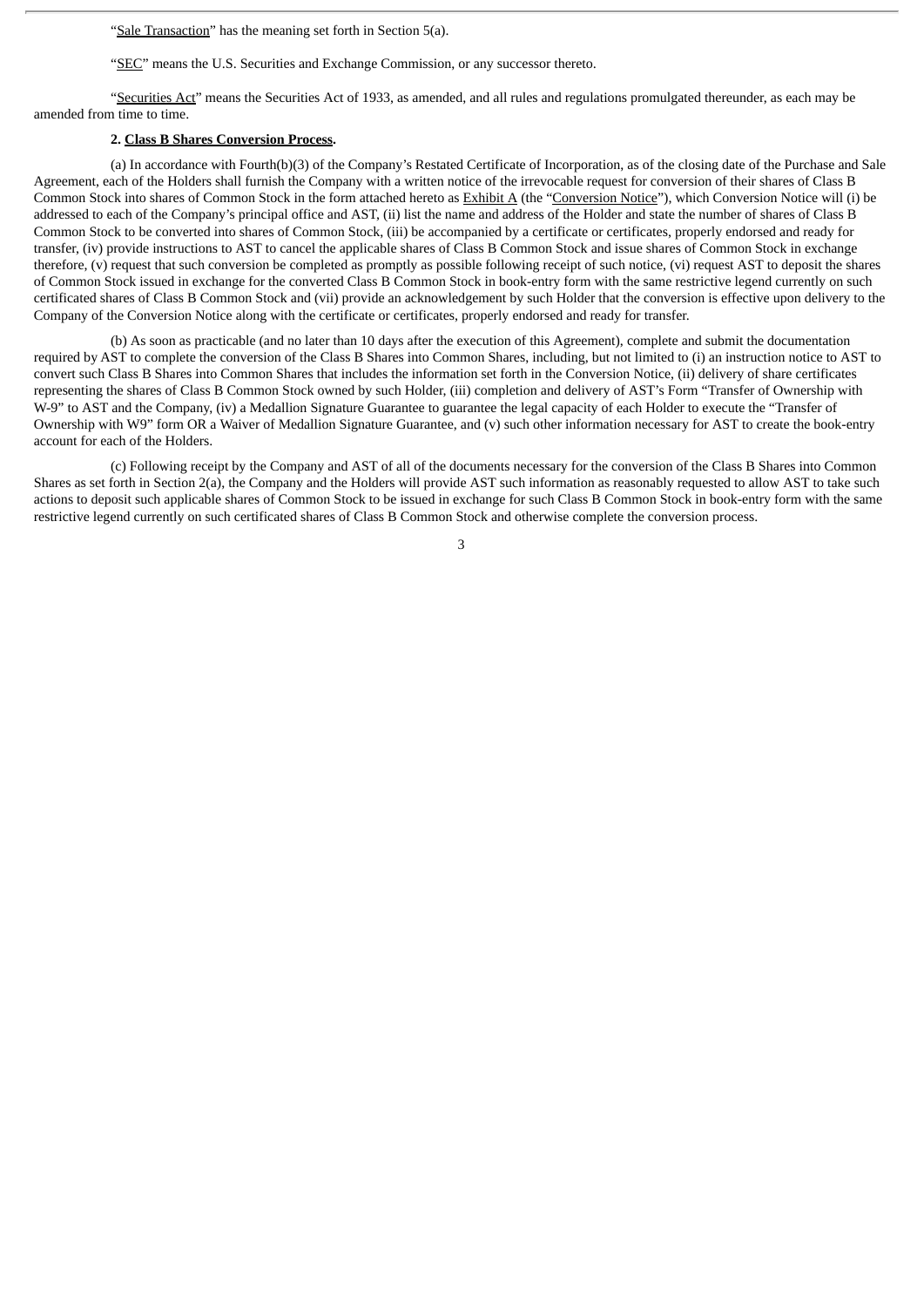(d) Promptly following the conversion of the Class B Shares into Common Shares, and in accordance with the Exchange Act, the Holders will file with the SEC an amendment to the Schedule 13D/A filed on October 26, 2021, or a Schedule 13G, as applicable, to disclose the conversion of the Class B Shares and their beneficial ownership of the Common Shares.

#### **3. Resale Prospectus Supplement.**

(a) Promptly following the date hereof and in connection with the conversion of the Class B Shares to Common Shares pursuant to Section 2, the Holders will deliver to the Company a completed selling Stockholder questionnaire in the form of Exhibit B.

(b) Following receipt by the Company of a completed selling Stockholder questionnaire by each of the Holders, the Company will use its commercially reasonable efforts to promptly file the Prospectus Supplement with the SEC. The Prospectus Supplement will include the plan of distribution attached hereto as Exhibit C. The Holders agree to use their reasonable efforts to cooperate with the Company with respect to the preparation of the Prospectus Supplement.

(c) Notwithstanding the foregoing, if the Company determines in good faith and in its sole discretion that it would be materially detrimental to the Company and its stockholders for such Prospectus Supplement to be used for the sales of the Common Shares because such action would (i) materially interfere with a significant acquisition, disposition, corporate reorganization, or other similar transaction involving the Company; (ii) require premature disclosure of material information that the Company has a bona fide business purpose for preserving as confidential; (iii) occur during the marketing period of an underwritten financing or similar engagement with an investment bank or a non-deal roadshow; or (iv) render the Company unable to comply with requirements under the Securities Act or Exchange Act, then the Company will have the right to defer taking action with respect to the filing of the Prospectus Supplement for a period of not more than sixty (60) days.

**4. Registration Procedures.** The Company will, as promptly as reasonably possible following the filing with the SEC of the Prospectus Supplement:

(a) deliver to AST a notice that the Prospectus Supplement has been filed with the SEC and is effective;

(b) use its commercially reasonable efforts to prepare and file with the Commission such amendments, post-effective amendments and supplements to such Automatic Registration Statement and the Prospectus Supplement used in connection therewith as may be necessary to keep such Automatic Registration Statement effective for resales of the Common Shares for a period ending the earlier of (i) three years from the date of the initial filing with the SEC of the Automatic Shelf Registration Statement or (ii) until the plan of distribution of the Common Shares as contemplated in the Prospectus Supplement has been completed (the "Effective Period");

(c) furnish to the Holders such numbers of copies of the Prospectus Supplement as required by the Securities Act, along with such other documents as the Holders may reasonably request in order to facilitate resales of their Common Shares;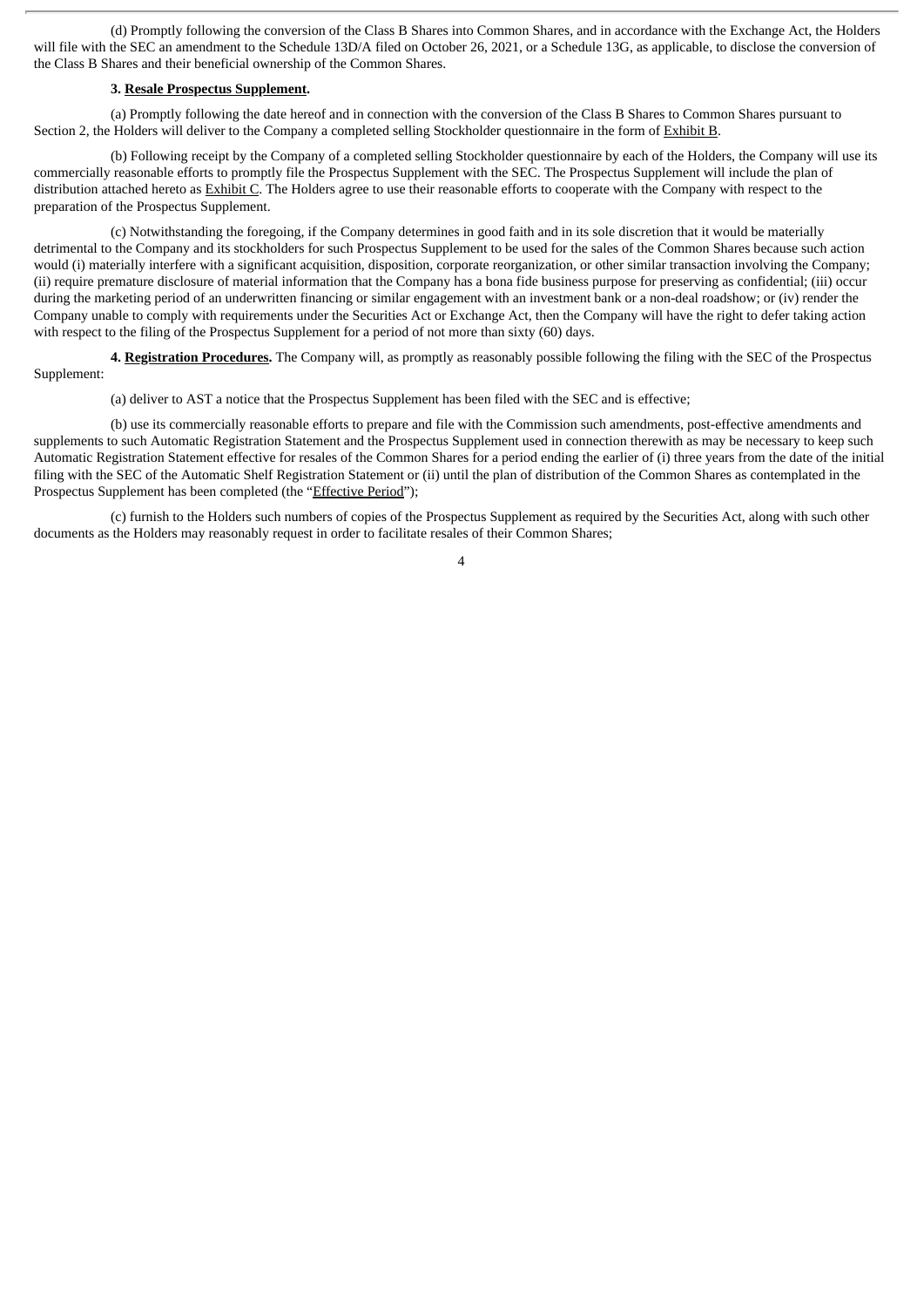(d) notify the Holders (i) promptly after it receives notice thereof, of the date and time when any Prospectus Supplement to the Automatic Shelf Registration Statement has been filed, (ii) promptly after receipt thereof, of any request by the SEC or any state securities authority for the amendment or supplementing of such Automatic Shelf Registration Statement or Prospectus Supplement or for additional information, (iii) promptly after it receives notice thereof, of the issuance by the SEC or any state securities regulator of any stop order suspending such Automatic Shelf Registration Statement or the initiation of any proceedings for that purpose, (iv) promptly after receipt thereof, of any notification with respect to the suspension of qualification of the Common Shares for sale in any jurisdiction or the initiation of any proceeding for such purpose, and (v) promptly during any time when an Automatic Shelf Registration Statement or Prospectus Supplement relating thereto is required to be delivered under the Securities Act, any event has occurred, the result of which is that the Prospectus Supplement included in such Automatic Shelf Registration Statement or any other prospectus as then in effect contains an untrue statement of a material fact or omits any material fact necessary to make the statements therein, in the light of the circumstances in which they were made, not misleading, and, at the request of Holders of a majority of the then outstanding Common Shares included in such Automatic Shelf Registration Statement, the Company will promptly prepare and file a supplement or amendment to such Prospectus Supplement so that, as thereafter delivered to the purchasers of such Common Shares pursuant to the Prospectus Supplement, such Prospectus Supplement will not contain an untrue statement of a material fact or omit to state any material fact necessary to make the statements therein not misleading in the light of the circumstances under which they were made;

(e) prepare and file promptly with the SEC, and notify the Holders of the then outstanding Common Shares included in such Prospectus Supplement prior to the filing of, such amendments or supplements to such Automatic Shelf Registration Statement or Prospectus Supplement as may be necessary to correct any statements or omissions if, at the time when a Prospectus Supplement relating to such Common Shares is required to be delivered under the Securities Act, any event has occurred the result of which any such Prospectus Supplement or any other prospectus as then in effect would include an untrue statement of a material fact or omit to state any material fact necessary to make the statements therein not misleading in the light of the circumstances under which they were made not misleading;

(f) use its commercially reasonable efforts to cause all such Common Shares to be listed on the Nasdaq;

(g) use its commercially reasonable efforts to prevent the issuance of any stop order suspending the effectiveness of the Automatic Shelf Registration Statement, or of any order suspending or preventing the use the Prospectus Supplement or suspending the qualification of any Common Shares for sale in any jurisdiction, and in the event of the issuance of any such stop order or other such order the Company will advise the holders of the then outstanding Common Shares included in such Prospectus Supplement of such stop order or other such order promptly after it will receive notice or obtain knowledge thereof and will use its reasonable best efforts to promptly obtain the withdrawal of such order;

(h) use commercially reasonable efforts to cooperate with any Holder in connection with any filings required to be made with FINRA by such Holder;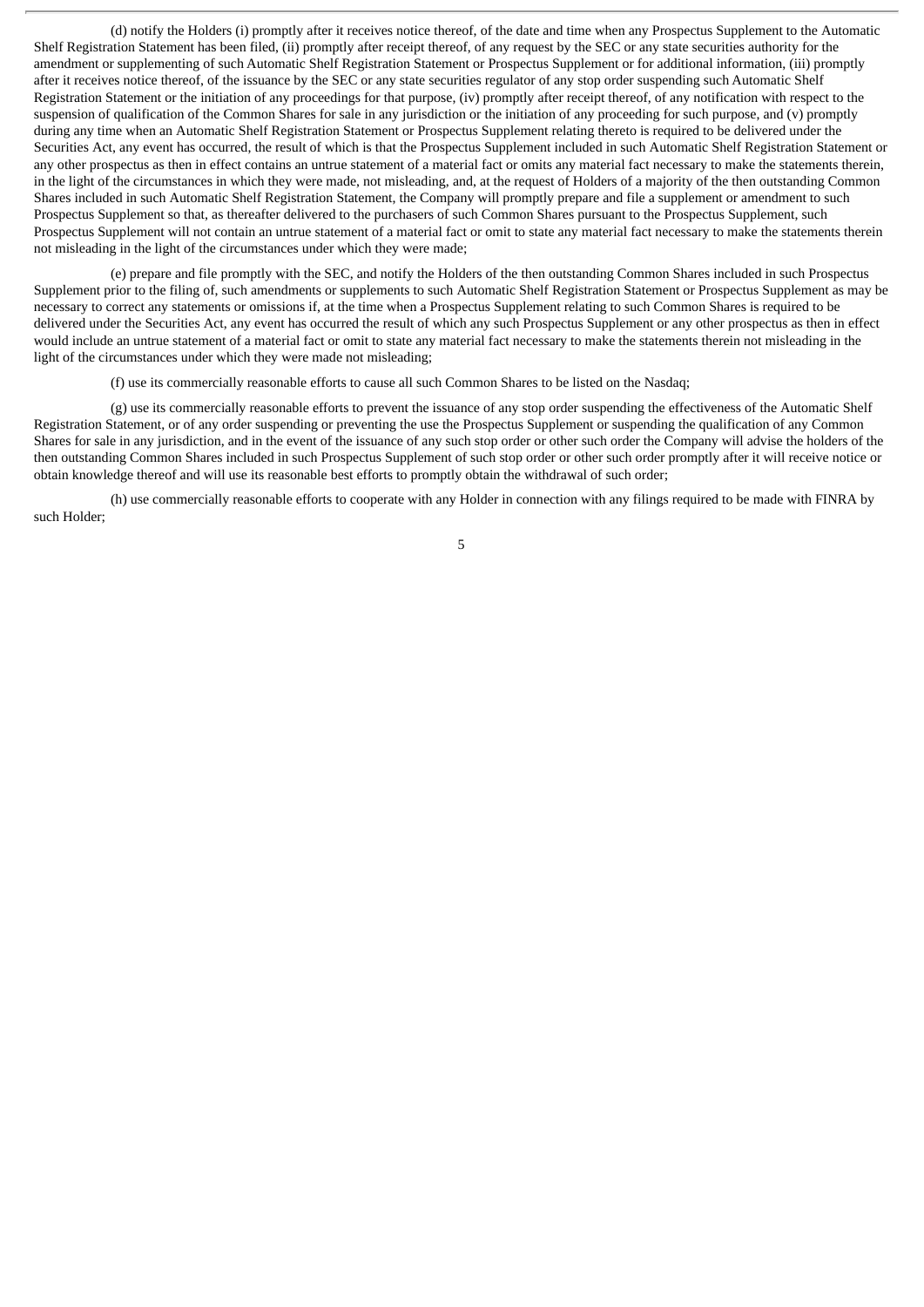(i) use its commercially reasonable efforts to register or qualify such Common Shares under such other securities or blue sky laws of such jurisdictions as any Holder reasonably requests (provided that the Company will not be required to (x) qualify generally to do business in any jurisdiction where it would not otherwise be required to qualify but for this subparagraph, (y) consent to general service of process in any such *jurisdiction, or (z) subject it to taxation in any such jurisdiction);*

(j) provide and cause to be maintained a transfer agent and registrar for all Common Shares; and

(k) take such other actions and deliver such other documents and instruments as may be reasonably necessary to facilitate the registration and disposition of the Common Shares in the jurisdictions in which such Common Shares have been registered and qualified for disposition as contemplated hereby.

**5. Holder Covenants.** Each Holder covenants and agrees as follows:

(a) Blackout Periods. Each Holder of Common Shares agrees that it will not sell, transfer, make any short sale of, grant any option for the purchase of or enter into any hedging or similar transaction with the same economic effect as a sale (including sales pursuant to Rule 144 promulgated under the Securities Act) (a "Sale Transaction") of its Common Shares (i) during the period that is ten (10) Trading Days prior to the end of the Company's fiscal quarter and through the date that is three (3) Trading Days after the earnings release is filed for such fiscal quarter, (ii) during any period set forth in the Company's written insider trading compliance program, to the extent applicable, or (iii) upon written notice from the Company made in good faith to suspend any Sale Transactions until such time as the Company provides written notification of the lifting of such suspension (each, a "Blackout Period"). The Company may impose stop transfer instructions with respect to the Common Shares subject to the foregoing restriction until the end of such period.

(b) Trade Volume Limitations. Each Holder agrees that it will not undertake any Sale Transaction that would result in an excess of its respective Pro Rata Portion (as set forth on the attached Schedule of Holders) of Common Shares being sold in any three (3) consecutive month period.

(c) Notice to AST. Following the filing of the Prospectus Supplement and as long as the related Automatic Shelf Registration Statement remains valid and outstanding, at each such time that a Holder determines it has a present intention to sell Common Shares in a Sale Transaction over the following 60 days, the Holder will send a written notice to AST (with a copy to the Company) to that effect and specifying the number of Common Shares it intends to sell. Upon receipt of such notice, the Company will instruct AST to remove the restrictive legends from the Common Shares subject to such present intention to sell.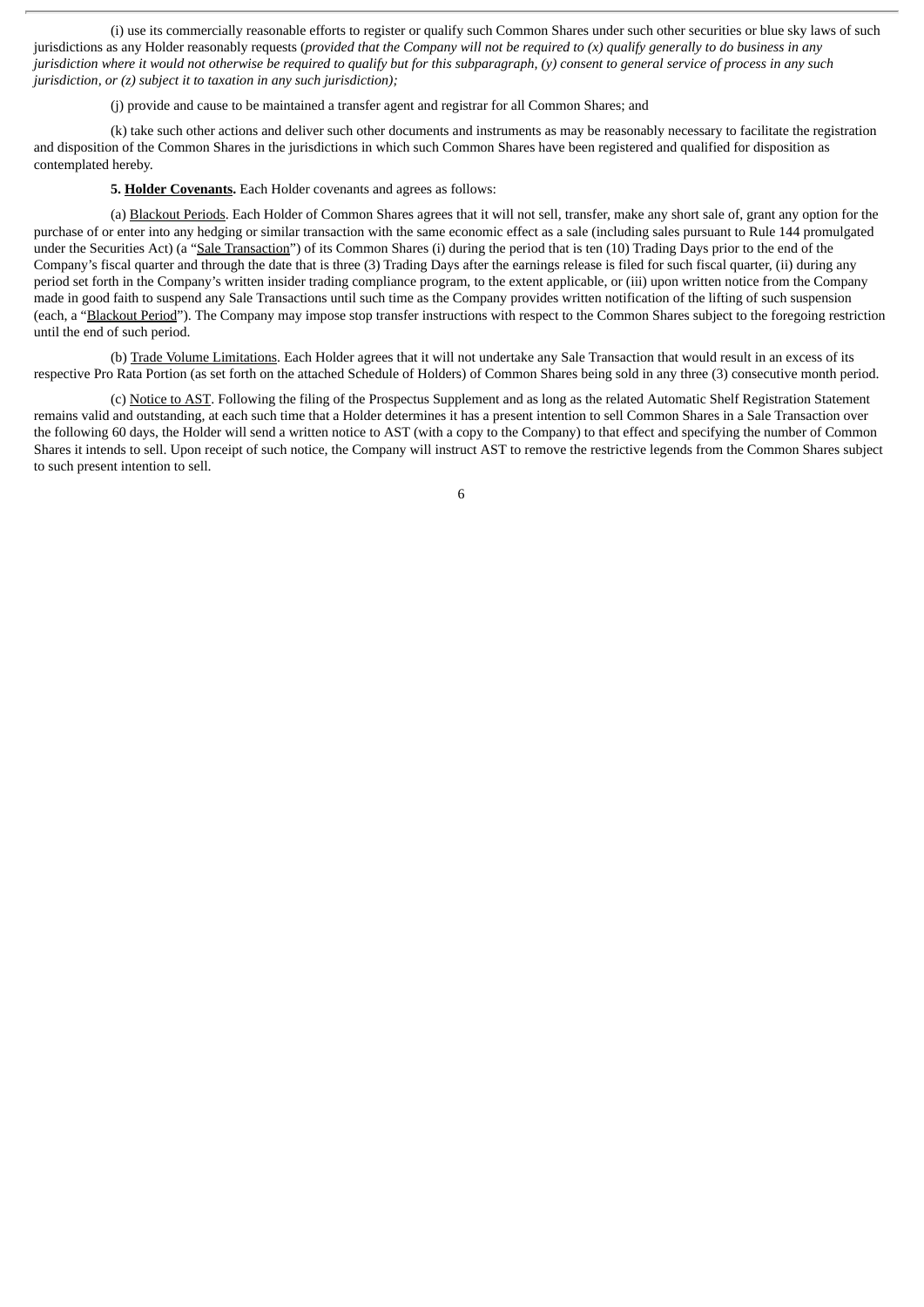#### (d) Indemnification.

(i) In connection with the Prospectus Supplement, each Holder will furnish to the Company in writing such information as the Company reasonably requests in writing for use in connection with such Prospectus Supplement and each Holder, to the extent permitted by applicable law, will, severally and not jointly, (i) indemnify the Company, its directors and officers and each Person who controls the Company (within the meaning of the Securities Act) against, and pay and reimburse the foregoing Persons for, any losses, claims, damages, liabilities and expenses resulting from any untrue or alleged untrue statement of material fact contained or incorporated by reference in the Registration Statement or Prospectus Supplement, or any amendment thereof or supplement thereto, used by the Company or the Holders, or any omission or alleged omission of a material fact required to be stated therein or necessary to make the statements therein (and with respect to the Prospectus Supplement, in the light of the circumstances under which they were made) not misleading, and (ii) reimburse the Company, its directors and officers and each Person who controls the Company (within the meaning of the Securities Act) for any legal or other expenses reasonably incurred by such Persons in connection with the investigation or defense of such loss, claim, damage, liability or expense, but in the case of the foregoing clause (i) and clause (ii),  $(x)$  solely in connection with any registration, offer or sale of the Common Shares and  $(y)$  only to the extent the untrue statement or alleged untrue statement or omission or alleged omission was made in such Registration Statement or Prospectus Supplement, or any amendment thereof or supplement thereto, in reliance upon and in conformity with written information furnished by such Holder to the Company expressly for use therein. No Holder will be liable in respect of indemnity amounts for more than the net proceeds actually received by such Holder in connection with the sale of such Common Shares.

(ii) Any Person entitled to indemnification hereunder will (A) give prompt written notice to the indemnifying party of any claim with respect to which it seeks indemnification; *provided* that failure to give such notice will not affect the right of such Person to indemnification hereunder unless such failure is materially prejudicial to the indemnifying party's ability to defend such claim, and (B) permit such indemnifying party to assume the defense of such claim with counsel reasonably satisfactory to the indemnified party unless either (Y) in such indemnified party's reasonable judgment a conflict of interest between such indemnified and indemnifying parties may exist with respect to such claim or (Z) there are one or more legal defenses available to such indemnified party that are substantially different from or additional to those available to the indemnifying party. If such defense is assumed, the indemnifying party will not be subject to any liability for any settlement made by the indemnified party without its prior written consent, which will not be unreasonably withheld, conditioned or delayed. An indemnifying party who is not entitled to, or elects not to, assume the defense of a claim will not be obligated to pay the fees and expenses of more than one counsel (plus any local counsel necessary for defending such claim as reasonably determined by an indemnified party), if any, for all parties indemnified by such indemnifying party with respect to such claim, unless in the reasonable judgment of any indemnified party a conflict of interest may exist between such indemnified party and any other of such indemnified parties with respect to such claim.

(iii) No indemnifying party will, except with the consent of the indemnified party, consent to the entry of any judgment or enter into any settlement that does not include as an unconditional term thereof the giving by the claimant or plaintiff to such indemnified party of a release from all liability in respect to such claim or litigation in form and substance reasonably satisfactory to such indemnified party.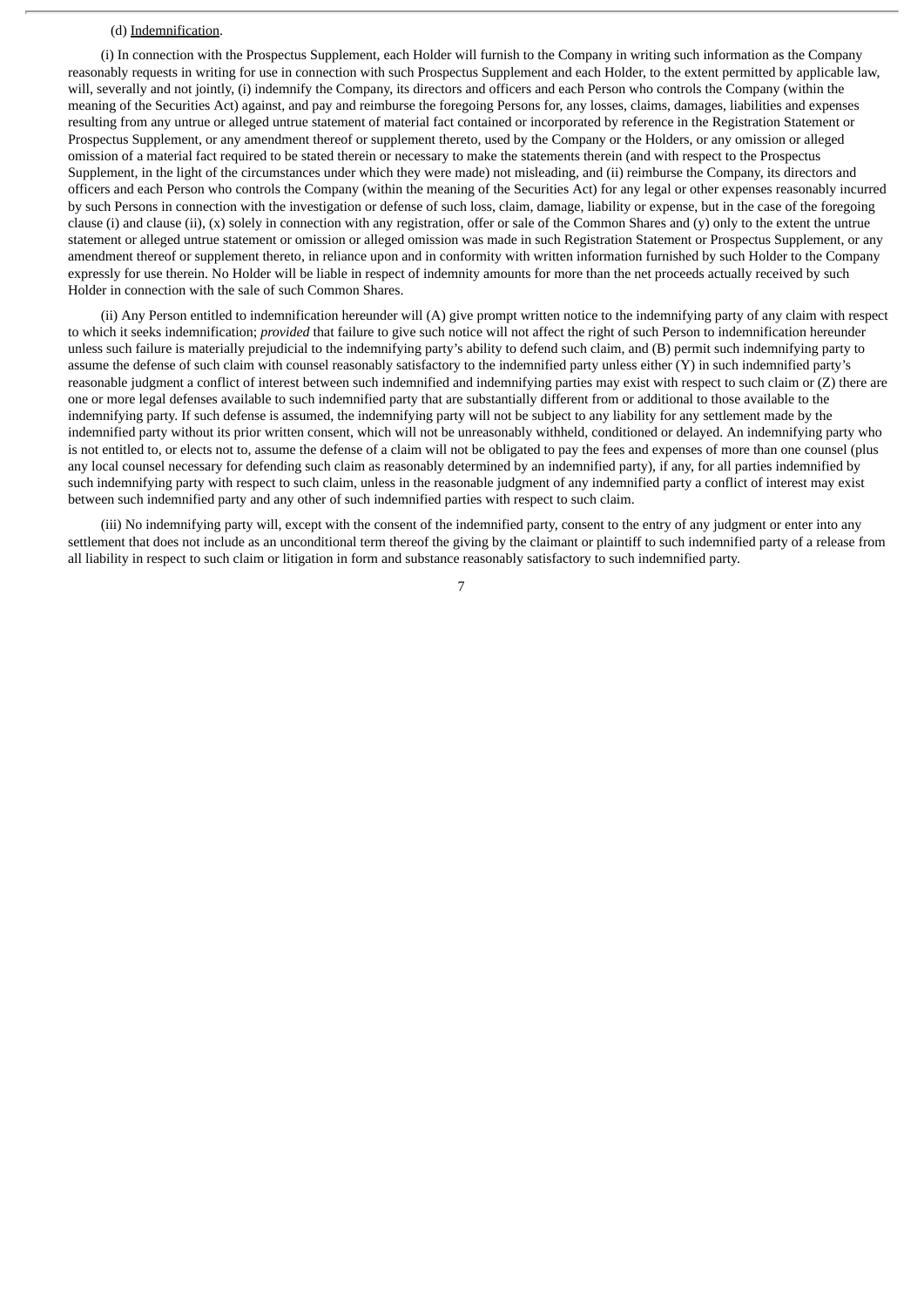(e) These indemnification provisions will survive the transfer of Common Shares and the termination of this Agreement.

(f) Each Holder hereby irrevocably appoints JFHIII as his, her or its true and lawful attorney-in-fact, with the power to appoint his substitute, and hereby authorize(s) JFHIII to represent and to vote, all of the shares of Common Stock and Class B Common Stock of the Company that each such Holder is entitled to vote at the 2022 Annual Meeting of Stockholders of the Company to be held at 9:00 a.m., Eastern Time, on Tuesday, May 10, 2022 via live audio webcast, and any adjournment or postponement thereof. The proxy holder is further authorized to vote on such other business as may properly come before the meeting or any adjournment or postponement thereof.

#### **6. Miscellaneous.**

(a) Costs and Expenses. Except as set forth herein, each of the parties hereto agrees to pay the expenses incurred by it in connection with the negotiation, preparation, execution and delivery of this Agreement, the filing of the Prospectus Supplement with the SEC, including any fees and expenses related thereto, and the consummation of the transactions contemplated hereby, including the fees and expenses of counsel to such party.

# (b) Governing Law; Severability; Waiver of Jury Trial.

(i) This Agreement, together with any claim or defense arising out of or based upon this Agreement or relating to the subject matter hereof, will in all respects be governed by, interpreted, and construed in accordance with, and all rights and remedies hereunder will be governed by, the laws of the State of Delaware (without regard to any conflict of law provisions that would result in the application of the laws of another jurisdiction). If it is determined by a court of competent jurisdiction that any provision of this Agreement is invalid under applicable law, such provision will be ineffective only in such jurisdiction and only to the extent of such prohibition or invalidity, without invalidating the remainder of this Agreement.

(ii) TO THE EXTENT NOT PROHIBITED BY APPLICABLE LAW THAT CANNOT BE WAIVED, EACH PARTY HERETO WAIVES, AND COVENANTS THAT SUCH PARTY WILL NOT ASSERT (WHETHER AS PLAINTIFF, DEFENDANT OR OTHERWISE), ANY RIGHT TO TRIAL BY JURY IN ANY FORUM IN RESPECT OF ANY ISSUE, CLAIM OR PROCEEDING ARISING OUT OF THIS AGREEMENT OR RELATING TO THE SUBJECT MATTER HEREOF OR IN ANY WAY CONNECTED WITH THE DEALINGS OF ANY OTHER PARTY HERETO IN CONNECTION WITH ANY OF THE ABOVE, IN EACH CASE, WHETHER NOW EXISTING OR HEREAFTER ARISING AND WHETHER IN CONTRACT, TORT OR OTHERWISE.

Each party hereto may file an original counterpart or a copy of this Section 6(b)(i) with any court as written evidence of the consent of parties hereto to the waiver of their rights to trial by jury.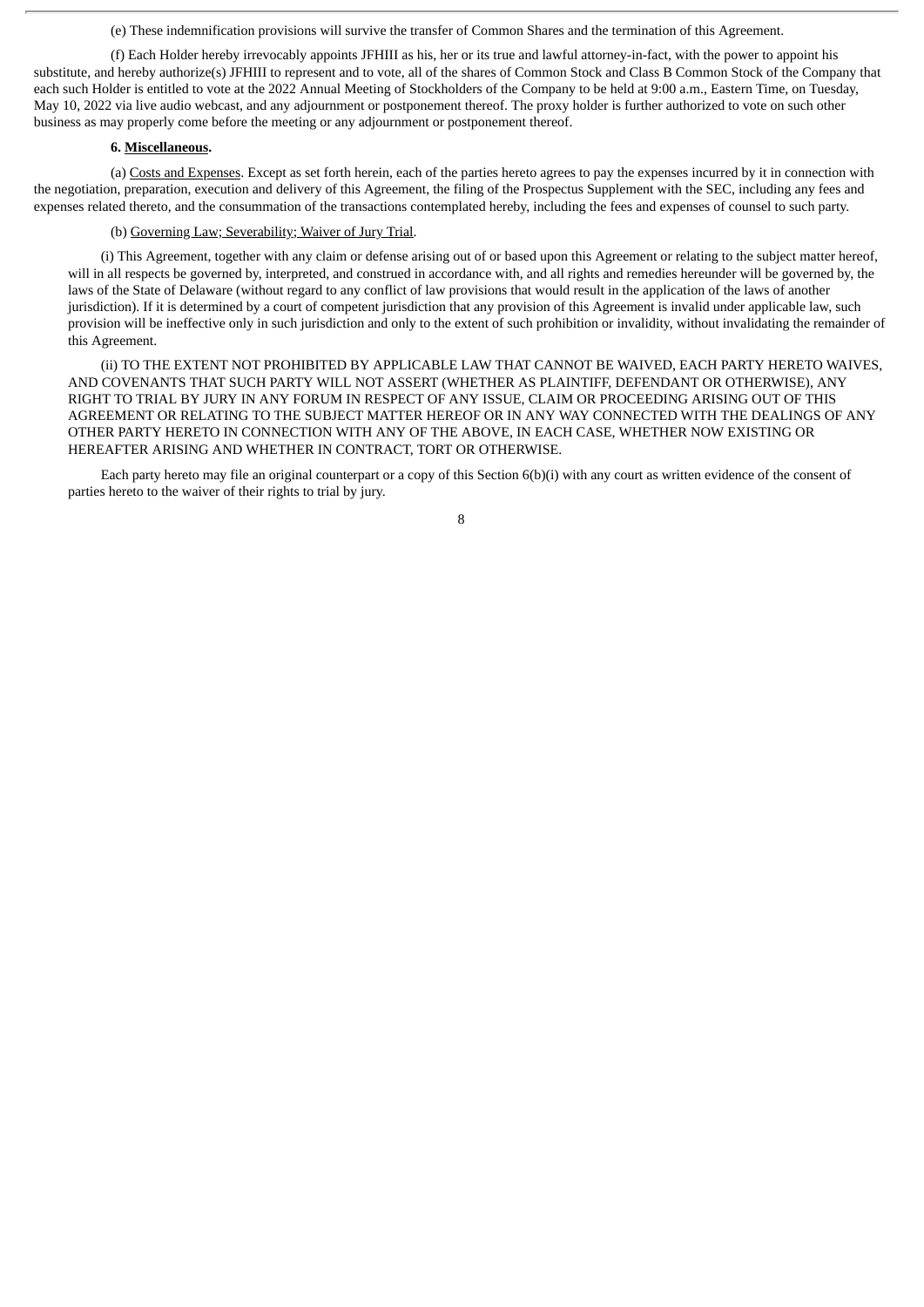(c) Amendment and Waiver. This Agreement may be amended, modified or waived only upon the written approval of the Company and by the Holders of at least a majority in interest of the Common Shares at the time in question. The waiver by any party of a breach of any provision of this Agreement will not operate or be construed as a further or continuing waiver of such breach or as a waiver of any other or subsequent breach. No failure on the part of any party to exercise, and no delay in exercising, any right, power or remedy hereunder will operate as a waiver thereof, nor will any single or partial exercise of such right, power or remedy by such party preclude any other or further exercise thereof or the exercise of any other right, power or remedy. No course of dealing between or among the parties hereto will be deemed effective to modify, amend or discharge any part of this Agreement or any rights or obligations of any such party or such holder under or by reason of this Agreement.

(d) Changes in Company Securities. If, and as often as, there are any changes in the Common Stock by way of stock split, stock dividend, combination or reclassification, or through merger, consolidation, reorganization or recapitalization, or by any other means, and only to the extent Common Shares are held by the Holders, appropriate adjustment will be made in the provisions hereof as may be required so that the rights and privileges granted hereby will continue with respect to the Common Shares as so changed and the Company will make appropriate provision in connection with any merger, consolidation, reorganization or recapitalization that any successor to the Company (or resulting parent thereof) will agree, as a condition to the consummation of any such transaction, to expressly assume the Company's obligations hereunder.

(e) Notices. All notices and other communications given or made pursuant to this Agreement will be in writing and will be deemed effectively given upon the earlier of actual receipt or: (i) personal delivery to the party to be notified; (ii) when sent, if sent by electronic mail or facsimile during the recipient's normal business hours, and if not sent during normal business hours, then on the recipient's next business day; (iii) five (5) days after having been sent by registered or certified mail, return receipt requested, postage prepaid; or (iv) one (1) business day after the business day of deposit with a nationally recognized overnight courier, freight prepaid, specifying next-day delivery, with written verification of receipt. All communications will be sent to the respective parties at their addresses as set forth on the Schedule of Holders hereto, or to the principal office of the Company and to the attention of its General Counsel, in the case of the Company, or to such email address, facsimile number, or address as subsequently modified by written notice given in accordance with this Section.

(f) Complete Agreement; Counterparts. This Agreement constitutes the entire agreement among the Company and the Holders and supersedes all other agreements and understandings, both written and oral, among the parties or any of them, with respect to the subject matter hereof. Other than as expressly contained herein, the parties hereto have made no other representations and warranties to each other. This Agreement may be executed by any one or more of the parties hereto in any number of counterparts, each of which will be deemed to be an original, but all such counterparts will together constitute one and the same instrument. Counterparts may be delivered via facsimile, electronic mail (including any electronic signature covered by the U.S. federal ESIGN Act of 2000, Uniform Electronic Transactions Act, the Electronic Signatures and Records Act or other applicable law, e.g., www.docusign.com) or other transmission method and any counterpart so delivered will be deemed to have been duly and validly delivered and be valid and effective for all purposes.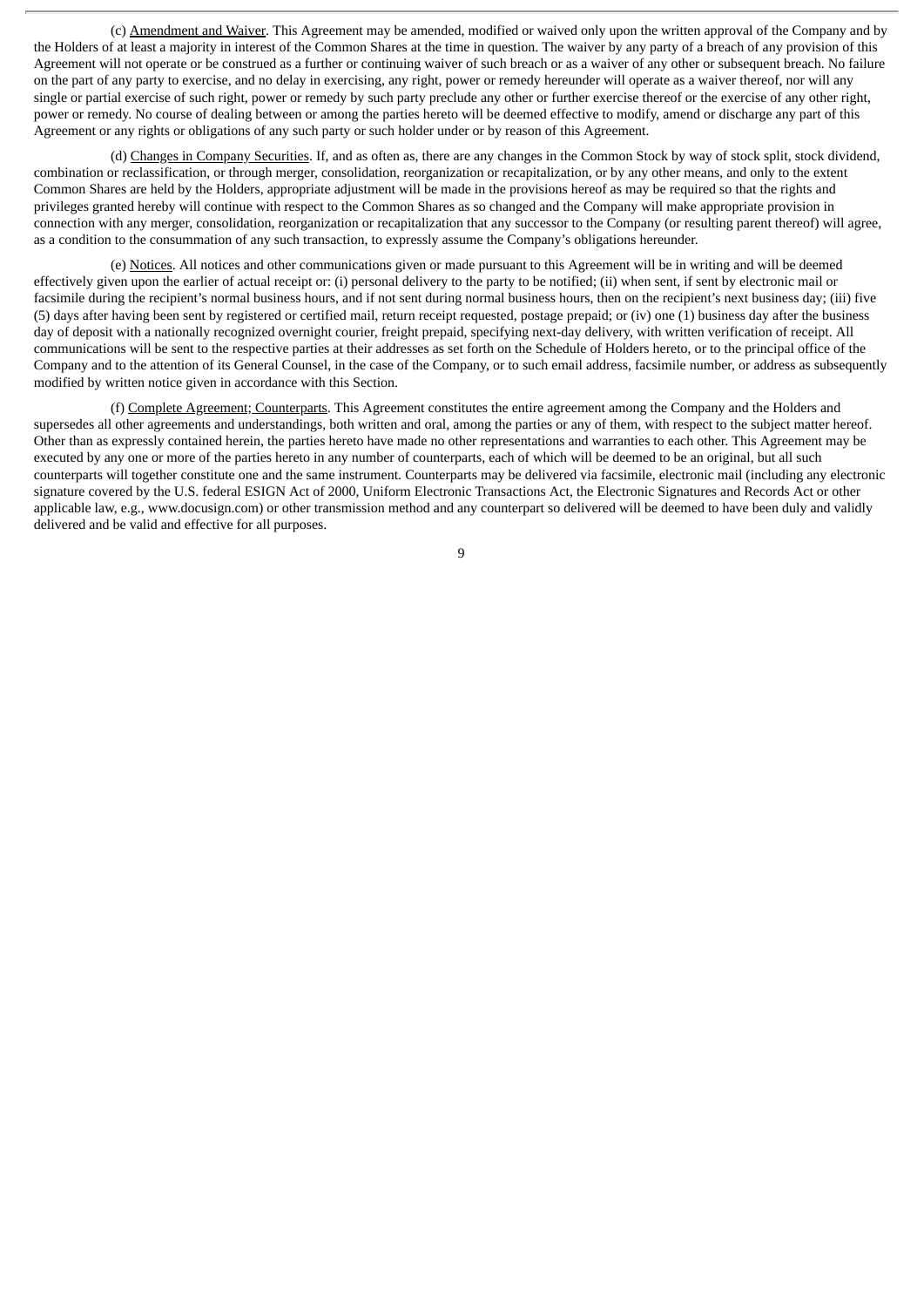(g) Descriptive Headings, etc. In this Agreement, unless otherwise specified or where the context otherwise requires:

(i) the headings in this Agreement are inserted for convenience only and will not be construed as a part of this Agreement or serve as a limitation or expansion on the scope of any term or provision of this Agreement;

(ii) words importing any gender will include other genders;

(iii) words importing the singular only will include the plural and *vice versa*;

(iv) the words "include", "includes" or "including" will be deemed to be followed by the words "without limitation";

(v) the words "hereof," "herein" and "herewith" and words of similar import will, unless otherwise stated, be construed to refer to this Agreement as a whole and not to any particular provision of this Agreement;

(vi) references to "Exhibits," "Sections" or "Schedules" will be to Exhibits, Sections or Schedules of or to this Agreement;

(vii) references to any Person include the successors and permitted assigns of such Person;

(viii) the use of the words "or," "either" and "any" will not be exclusive;

(ix) references to any agreement, contract or schedule, unless otherwise stated, are to such agreement, contract or schedule as amended, modified or supplemented from time to time in accordance with the terms hereof and thereof; and

(x) the parties hereto have participated jointly in the negotiation and drafting of this Agreement; accordingly, in the event an ambiguity or question of intent or interpretation arises, this Agreement will be construed as if drafted jointly by the parties hereto, and no presumption or burden of proof will arise favoring or disfavoring any party hereto by virtue of the authorship of any provisions of this Agreement.

(h) Remedies. Each Holder will have all rights and remedies set forth in this Agreement and all rights and remedies that such Person has been granted at any time under any other agreement or contract and all of the rights that such Person has under any applicable law. Any Person having any rights under any provision of this Agreement or any other agreements contemplated hereby will be entitled to enforce such rights specifically (without posting a bond or other security) to recover damages by reason of any breach of any provision of this Agreement and to exercise all other rights granted by applicable law. All remedies hereunder are cumulative and are not exclusive of any other remedies provided by law.

(i) Successors and Assigns. Except as otherwise provided herein, this Agreement will bind and inure to the benefit of and be enforceable by the Company and the Holders and each of their respective successors in interest.

\* \* \* \* \*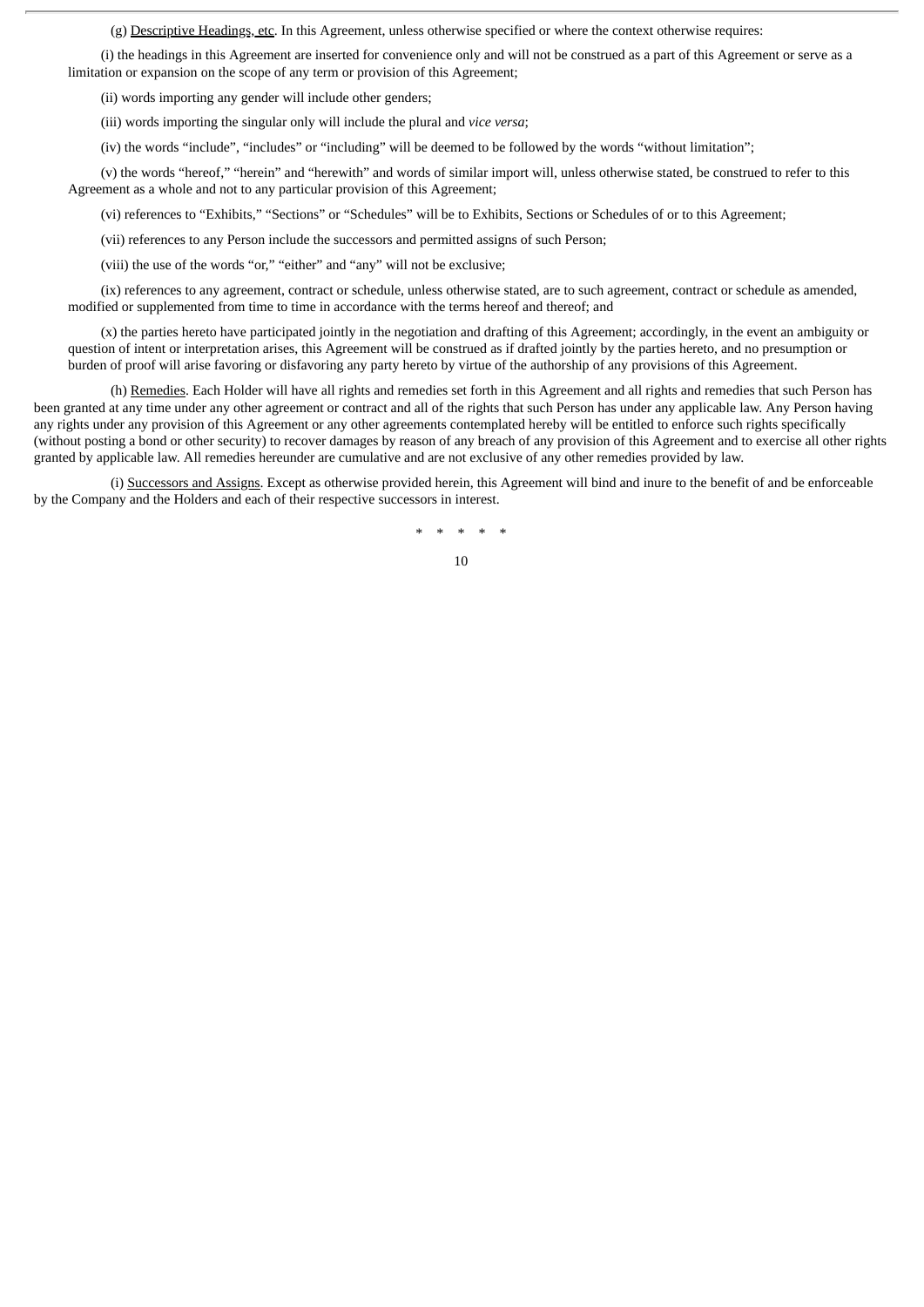**IN WITNESS WHEREOF**, the parties hereto have executed this Stockholder Conversion Agreement as of the date first above written.

## **COMPANY:**

#### **COCA-COLA CONSOLIDATED, INC.**

By: /s/ F. Scott Anthony

Name: F. Scott Anthony Title: Executive Vice President & Chief Financial Officer

#### **HOLDERS:**

#### **JFH FAMILY LIMITED PARTNERSHIP—SW1**

By: J. Frank Harrison Family, LLC

Its: General Partner

By: /s/ J. Frank Harrison, III

Name: J. Frank Harrison, III Title: Chief Manager and Consolidated Stock Manager

#### **ANNE LUPTON CARTER TRUST f/b/o SUE ANNE H. WELLS**

By: /s/ J. Frank Harrison, III

Name: J. Frank Harrison, III Title: Trustee and Authorized Signatory as Holder of Personal Powers re: Coca-Cola Consolidated, Inc. Stock

#### **JFH FAMILY LIMITED PARTNERSHIP—DH1**

By: J. Frank Harrison Family, LLC

Its: General Partner

By: /s/ J. Frank Harrison, III

Name: J. Frank Harrison, III Title: Chief Manager and Consolidated Stock Manager

## **ANNE LUPTON CARTER TRUST f/b/o DEBORAH S. HARRISON**

By: /s/ J. Frank Harrison, III

Name: J. Frank Harrison, III Title: Trustee and Authorized Signatory as Holder of Personal Powers re: Coca-Cola Consolidated, Inc. Stock

*[Signature Page to Stockholder Conversion Agreement]*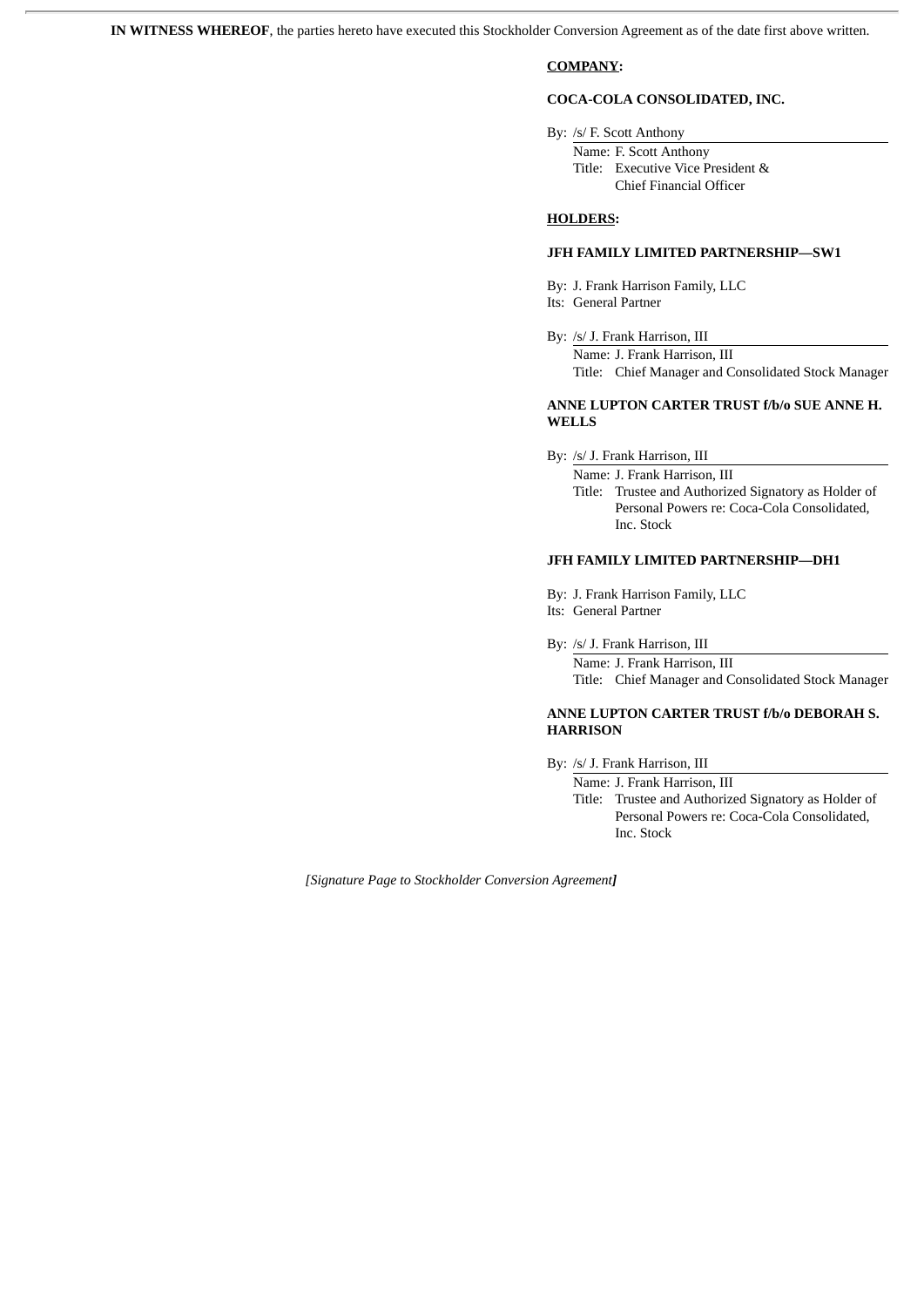# **SCHEDULE OF HOLDERS**

| <b>Holder and Address</b>                          | <b>Number of Class B</b><br><b>Shares Owned</b> | <b>Pro Rata Portion</b> |
|----------------------------------------------------|-------------------------------------------------|-------------------------|
| JFH Family Limited Partnership-SW1                 |                                                 |                         |
| c/o David Smith, LBMC,                             |                                                 |                         |
| 605 Chestnut Street, Suite 1100,                   |                                                 |                         |
| Chattanooga, Tennessee 37450                       | 535,178                                         | 76,295                  |
| Anne Lupton Carter Trust f/b/o Sue Anne H. Wells   |                                                 |                         |
| c/o David Smith, LBMC,                             |                                                 |                         |
| 605 Chestnut Street, Suite 1100,                   |                                                 |                         |
| Chattanooga, Tennessee 37450                       | 78,595                                          | 11,205                  |
| JFH Family Limited Partnership-DH1                 |                                                 |                         |
| c/o David Smith, LBMC,                             |                                                 |                         |
| 605 Chestnut Street, Suite 1100,                   |                                                 |                         |
| Chattanooga, Tennessee 37450                       | 535,178                                         | 76.295                  |
| Anne Lupton Carter Trust f/b/o Deborah S. Harrison |                                                 |                         |
| c/o David Smith, LBMC,                             |                                                 |                         |
| 605 Chestnut Street, Suite 1100,                   |                                                 |                         |
| Chattanooga, Tennessee 37450                       | 78,595                                          | 11,205                  |
| <b>Total</b>                                       | 1,227,546                                       | 175,000                 |
|                                                    |                                                 |                         |

S-1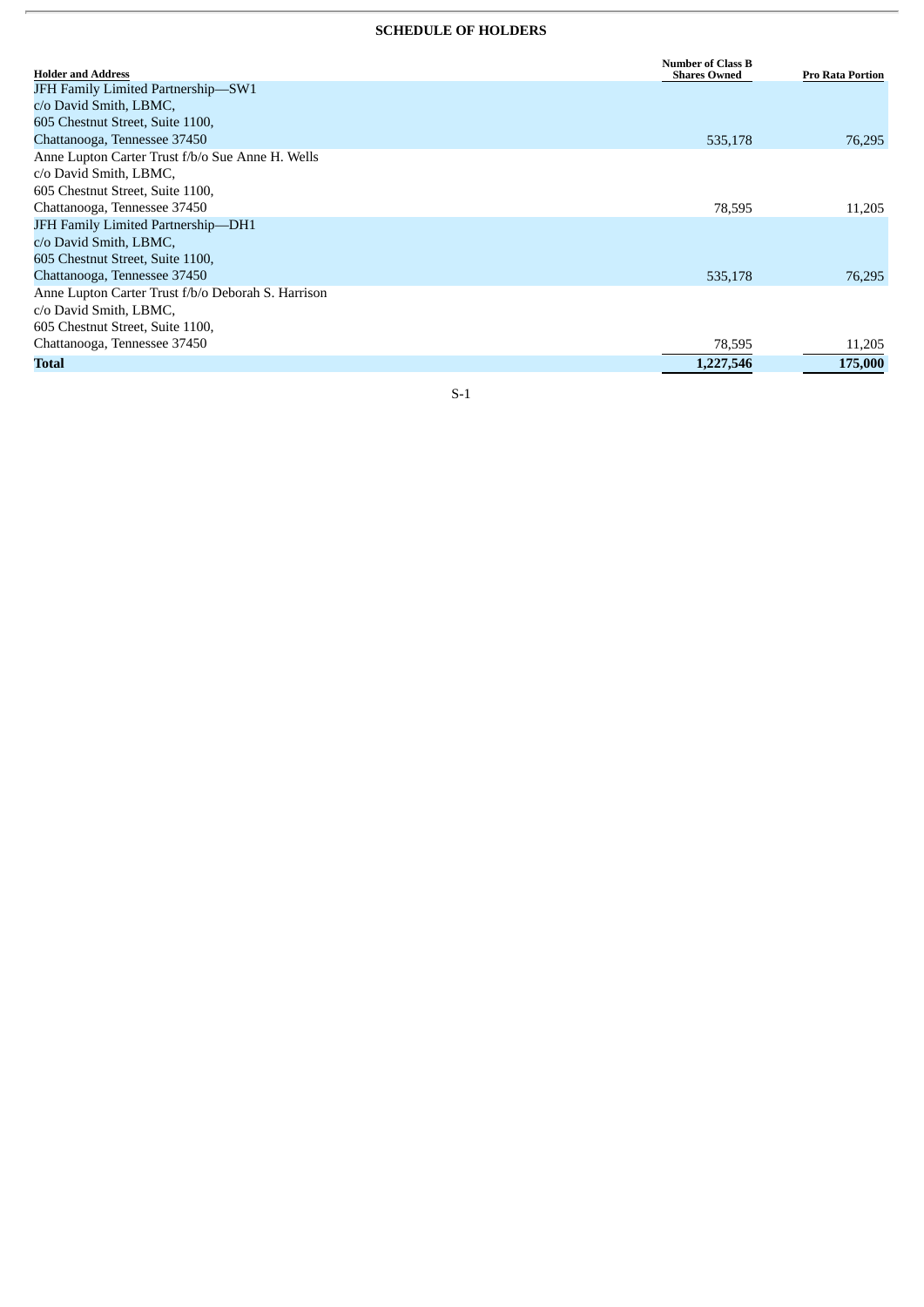#### **EXHIBIT A**

#### **NOTICE OF ELECTION TO CONVERT CLASS B COMMON STOCK**

To: Coca-Cola Consolidated, Inc. 4100 Coca-Cola Plaza Charlotte, NC 28211 Attention: Beau Fisher, Esq. (beau.fisher@cokeconsolidated.com)

The undersigned, [NAME OF HOLDER OF RECORD] ("Holder"), owner of the enclosed stock certificate(s) No(s). \_\_\_\_\_, representing an aggregate of shares (the "Class B Shares") of Class B Common Stock, \$1.00 par value (the "Class B Common Stock"), of Coca-Cola Consolidated, Inc. (the "Issuer"), hereby irrevocably exercises on behalf of Holder and Holder's heirs, executors, representatives, estate, successors and assigns, the right and option to convert the enclosed Class B Common Stock into shares of Common Stock, \$1.00 par value (the "Common Stock", and the Class B Shares so converted to Common Stock the "Common Shares"), of the Issuer, as promptly as possible following receipt of this notice and in accordance with the terms of the Stockholder Conversion Agreement, and directs that the Common Shares of the Issuer issuable and deliverable upon such conversion be issued in book-entry form with the same restrictive legend currently on such converted Class B Common Shares in the name of the Holder (or such other name as shall be designated below) at the address designated below. If shares are to be registered in the name of a person other than the Holder, the Holder will pay any transfer taxes payable with respect thereto. Holder hereby expressly acknowledges that the conversion of the Class B Shares to Common Shares shall be deemed effective upon delivery to the Issuer of this Conversion Notice along with the certificate or certificates, properly endorsed and ready for transfer.

| Dated:                                                           |                             |
|------------------------------------------------------------------|-----------------------------|
|                                                                  | Name:                       |
| <b>Signature Guaranteed By:</b>                                  |                             |
| Number of shares of Class B Common Stock to be Converted: ______ |                             |
| (Name in which Common Shares are to be issued)                   | (Address)                   |
| (City and State)                                                 | (Tax Identification Number) |
|                                                                  | $A-1$                       |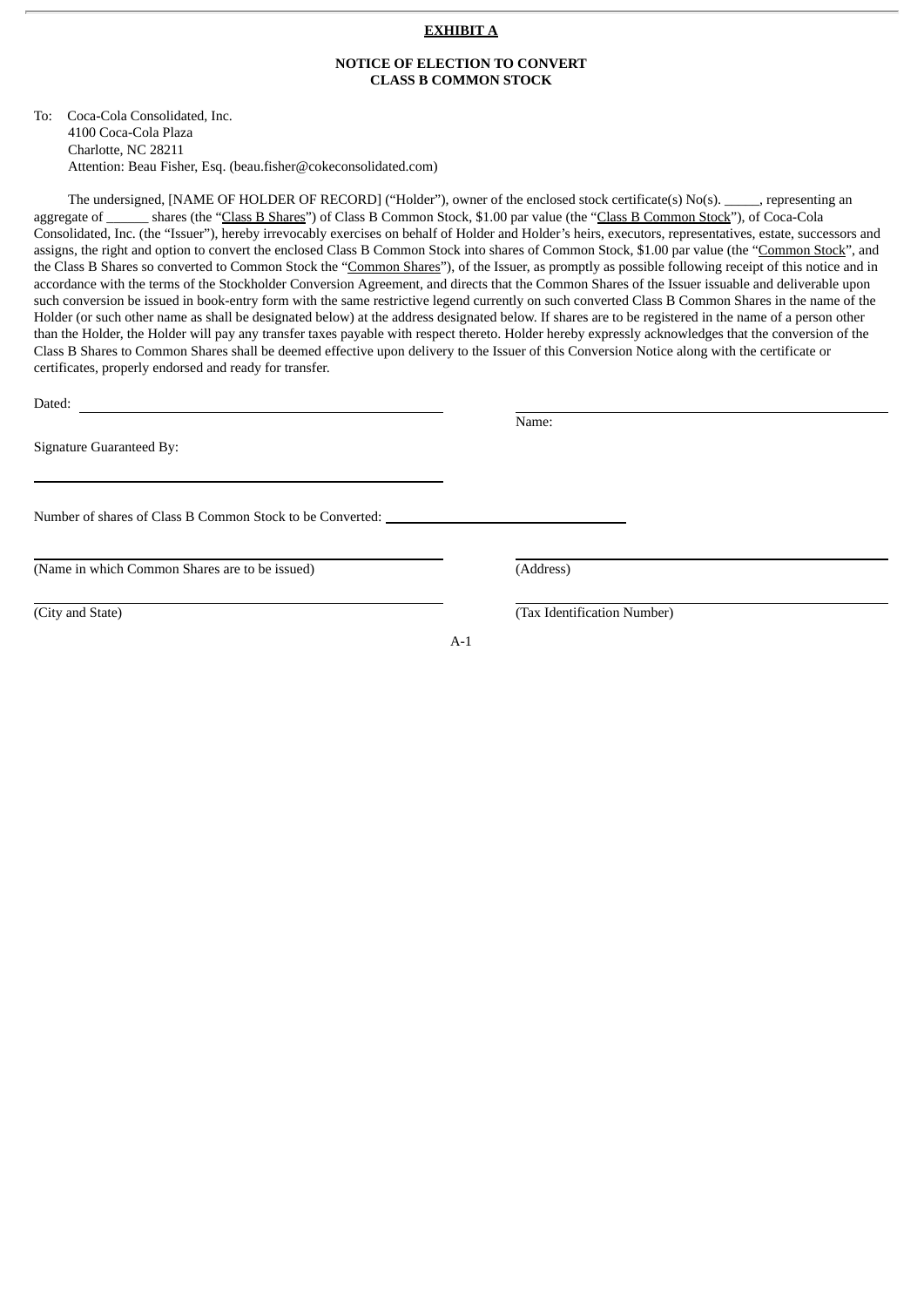#### **EXHIBIT B**

## **SELLING STOCKHOLDER QUESTIONNAIRE RELATING TO REGISTRATION OF COCA-COLA CONSOLIDATED, INC. COMMON STOCK ON REGISTRATION STATEMENT ON FORM S-3**

#### **TO:** [SELLING STOCKHOLDER NAME]

**FROM:** Coca-Cola Consolidated, Inc.

#### **DATE: [•]**, 2022

This questionnaire (this "**Questionnaire**") is being distributed in connection with the anticipated filing by Coca-Cola Consolidated, Inc. (the "**Corporation**") with the Securities and Exchange Commission of a registration statement on Form S-3 (the "**Registration Statement**"), pursuant to which the Corporation intends to provide for the resale of certain shares (the "**Shares**") of the Corporation's common stock held by you as a Selling Stockholder.

The furnishing of accurate and complete responses to the questions posed in this Questionnaire is an extremely important part of the registration process. The inclusion of inaccurate or incomplete disclosures in the Registration Statement can result in potential liabilities, both civil and criminal, to the Corporation and to the individuals who furnish the information. Accordingly, you are advised to consult your own securities counsel regarding the consequences of being named as a Selling Stockholder, as well as the meaning or implication of any of the terminology used in this Questionnaire or as to the significance of any particular fact situation.

#### Please complete, sign, and return one copy of this Questionnaire by facsimile, email or overnight courier as soon as possible.

Coca-Cola Consolidated, Inc. 4100 Coca-Cola Plaza Charlotte, NC 28211 Attention: Beau Fisher, Esq. Email: beau.fisher@cokeconsolidated.com

The Corporation must receive a signed and fully completed questionnaire from the you in order to include your Shares in the **Registration Statement.** Please remember to make a copy of the completed Questionnaire for your files.

Please review Annex A for a list of defined terms, which are in *bold/italics* in this Questionnaire.

Please give a response to every question, indicating "None" or "Not Applicable" where appropriate. Each question should be answered based on information available to you as of the date you complete this Questionnaire. Please also promptly inform the Corporation if there is any change or inaccuracies in the information supplied in answer to this Questionnaire.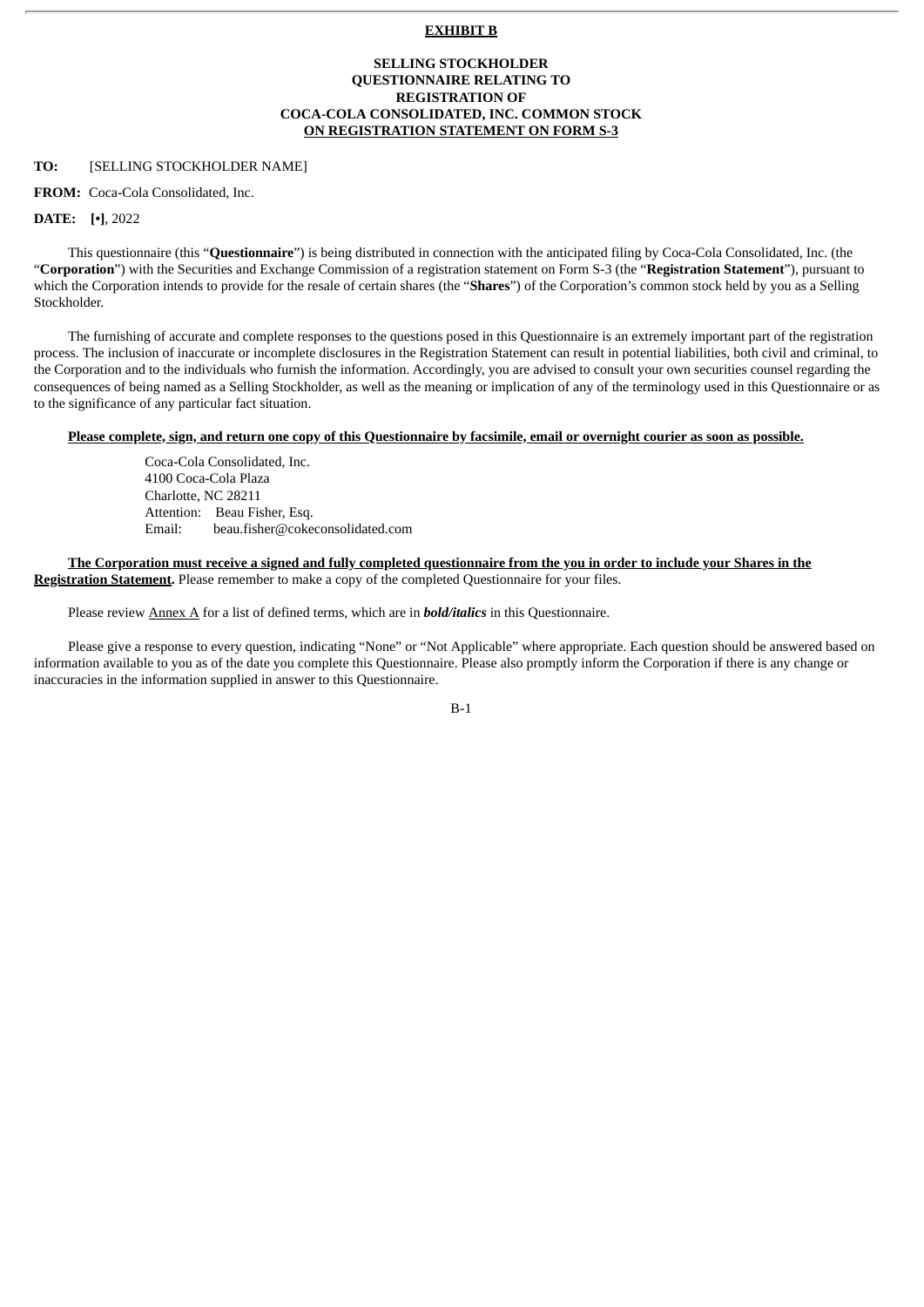# **A. GENERAL INFORMATION**

|  |  |  | Please provide the following information about the Selling Stockholder: |
|--|--|--|-------------------------------------------------------------------------|
|  |  |  |                                                                         |

| Identity of beneficial owner (if different than record holder): __________ |
|----------------------------------------------------------------------------|
|                                                                            |
|                                                                            |
| Email address of contact person:                                           |
|                                                                            |

2. Since January 1, 2019, have any of your *Affiliates* been an officer, director or employee of the Corporation or any of its subsidiaries or *Affiliates*? If you mark "Yes," please provide detailed information regarding such relationship on a separate piece of paper.

|    | Yes $\Box$ | No $\Box$                                                                                                                                                                                                                                                                                                                                                                                                         |
|----|------------|-------------------------------------------------------------------------------------------------------------------------------------------------------------------------------------------------------------------------------------------------------------------------------------------------------------------------------------------------------------------------------------------------------------------|
| 3. |            | Except as set forth in A.2., since January 1, 2018, have you had any other direct or indirect material relationship with the Corporation or any of<br>its subsidiaries or affiliates? For purposes of this Item, please include information with respect to any other material relationship with the<br>Corporation that any of your " <b>immediate family members</b> " may have had during the relevant period. |
|    | Yes $\Box$ | No <sub>1</sub>                                                                                                                                                                                                                                                                                                                                                                                                   |
| 4. |            | Are you a registered broker-dealer or an <i>Affiliate</i> of a registered broker-dealer? If so, identify the registered broker-dealer and describe the nature                                                                                                                                                                                                                                                     |

of the affiliation(s) on a separate piece of paper:

Yes  $□$  No  $□$ 

# **B. SECURITY HOLDINGS**

You must include shares *Beneficially Owned* as of the date you complete this Questionnaire.

1. List below any shares of the Corporation's securities *Beneficially Owned* by the Selling Stockholder:

| Class of Security | Number of Shares | Record Holder of such Shares |
|-------------------|------------------|------------------------------|
|                   |                  |                              |

2. Do you claim not to have ("disclaim") *Beneficial Ownership* under the securities laws of any of these securities?  $Yes \Box$  No  $\Box$ 

If you disclaim *Beneficial Ownership*, please explain why on a separate piece of paper.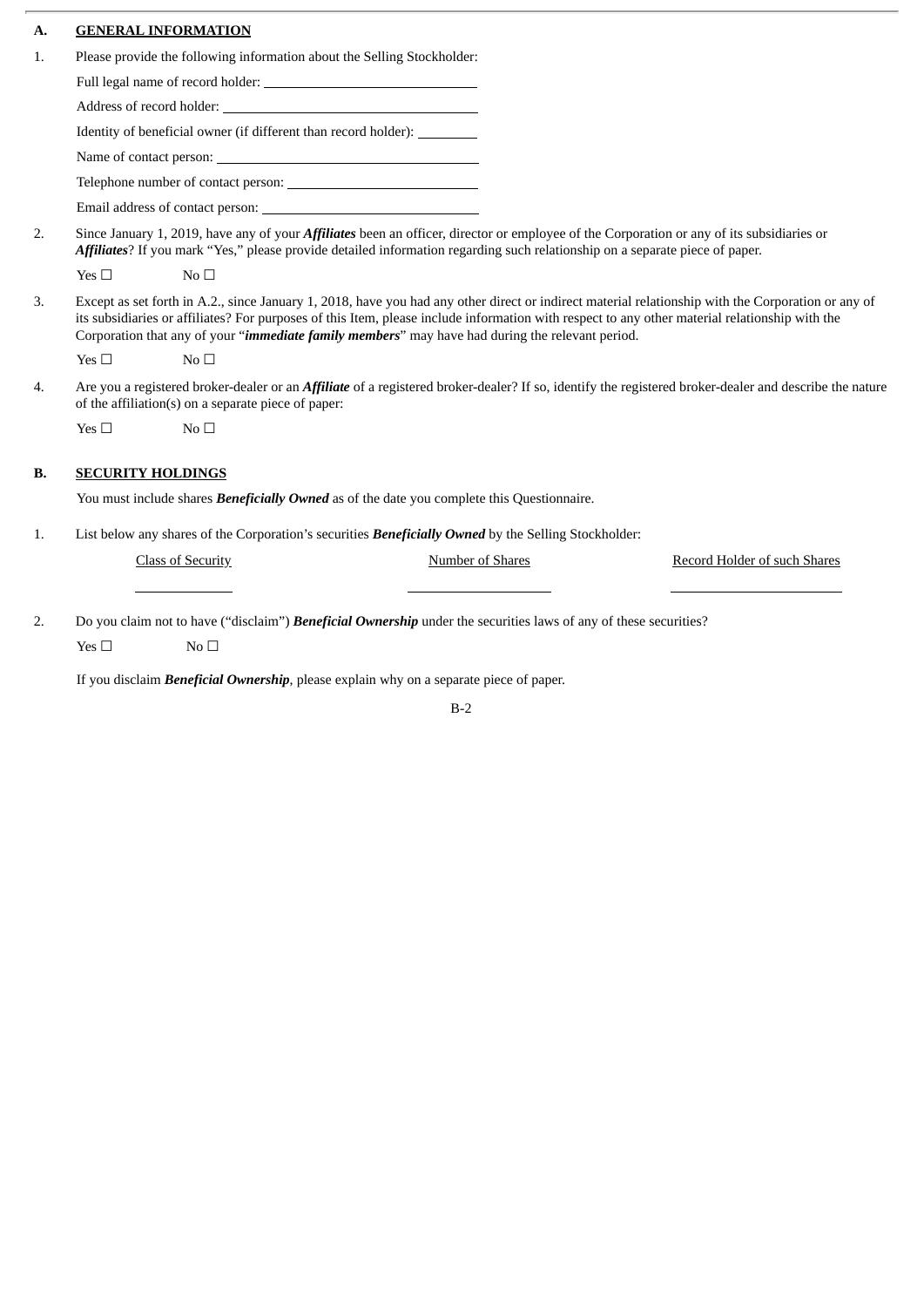| 3. | If there are other securities of the Corporation held in the name of another person (for example, a trust or LLC) that the Selling Stockholder has<br>the power to vote or sell or otherwise <b>Beneficially Own</b> , please also list below: |                 |                                                                                                                |                                                                                                                                                                                                                                                                                                                                                                                                                                               |
|----|------------------------------------------------------------------------------------------------------------------------------------------------------------------------------------------------------------------------------------------------|-----------------|----------------------------------------------------------------------------------------------------------------|-----------------------------------------------------------------------------------------------------------------------------------------------------------------------------------------------------------------------------------------------------------------------------------------------------------------------------------------------------------------------------------------------------------------------------------------------|
|    | <b>Class of Security</b>                                                                                                                                                                                                                       |                 | <b>Number of Shares</b>                                                                                        | Record Holder of such Shares                                                                                                                                                                                                                                                                                                                                                                                                                  |
| 4. |                                                                                                                                                                                                                                                |                 | detailed information regarding such pledge, lien or charge on a separate piece of paper.                       | Is there any pledge, lien or charge of any kind against any of the Corporation's securities <b>Beneficially Owned</b> by you? If "Yes," please provide                                                                                                                                                                                                                                                                                        |
|    | Yes $\square$                                                                                                                                                                                                                                  | No <sub>1</sub> |                                                                                                                |                                                                                                                                                                                                                                                                                                                                                                                                                                               |
| 5. |                                                                                                                                                                                                                                                |                 | Is there any unresolved dispute regarding the Selling Stockholder's ownership of the Corporation's securities? |                                                                                                                                                                                                                                                                                                                                                                                                                                               |
|    | Yes $\square$                                                                                                                                                                                                                                  | No $\square$    |                                                                                                                |                                                                                                                                                                                                                                                                                                                                                                                                                                               |
| 6. | proceeding?                                                                                                                                                                                                                                    |                 |                                                                                                                | Is the Selling Stockholder the subject of a bankruptcy or insolvency proceeding, receivership, liquidation, reorganization, or other judicial                                                                                                                                                                                                                                                                                                 |
|    | Yes $\square$                                                                                                                                                                                                                                  | No <sub>1</sub> |                                                                                                                |                                                                                                                                                                                                                                                                                                                                                                                                                                               |
| 7. | Power and Investment Power?                                                                                                                                                                                                                    |                 |                                                                                                                | With respect to any of the Corporation's securities Beneficially Owned by you, do you have just "Voting Power" (the power to vote or direct the<br>voting of such securities) or just "Investment Power" (the power to dispose or direct the disposition of such securities), rather than both Voting                                                                                                                                         |
|    |                                                                                                                                                                                                                                                |                 |                                                                                                                | A situation wherein the "Voting Power" and "Investment Power" are held by different persons would arise, for example, where a voting trust is<br>established under a trust agreement requiring the trustee to vote on all corporate matters but reserving to the grantor the power to direct the<br>disposition of the securities. If you mark "Yes," please provide detailed information regarding such powers on a separate piece of paper. |
|    | Yes $\square$                                                                                                                                                                                                                                  | No <sub>1</sub> |                                                                                                                |                                                                                                                                                                                                                                                                                                                                                                                                                                               |
| 8. |                                                                                                                                                                                                                                                |                 | exclusively by you (for example, shares held jointly with another person or shares subject to a voting trust)? | With respect to any of the Corporation's securities Beneficially Owned by you, is the "Voting Power" or "Investment Power" not exercised                                                                                                                                                                                                                                                                                                      |
|    |                                                                                                                                                                                                                                                |                 | provide detailed information regarding such powers on a separate piece of paper.                               | In any such instance, you must state whether the "Voting Power" or "Investment Power" is shared by another person with you, or exercised by<br>another person exclusively, naming such person and describing his/her relationship to you and to the Corporation. If you mark "Yes," please                                                                                                                                                    |

Yes  $□$  No  $□$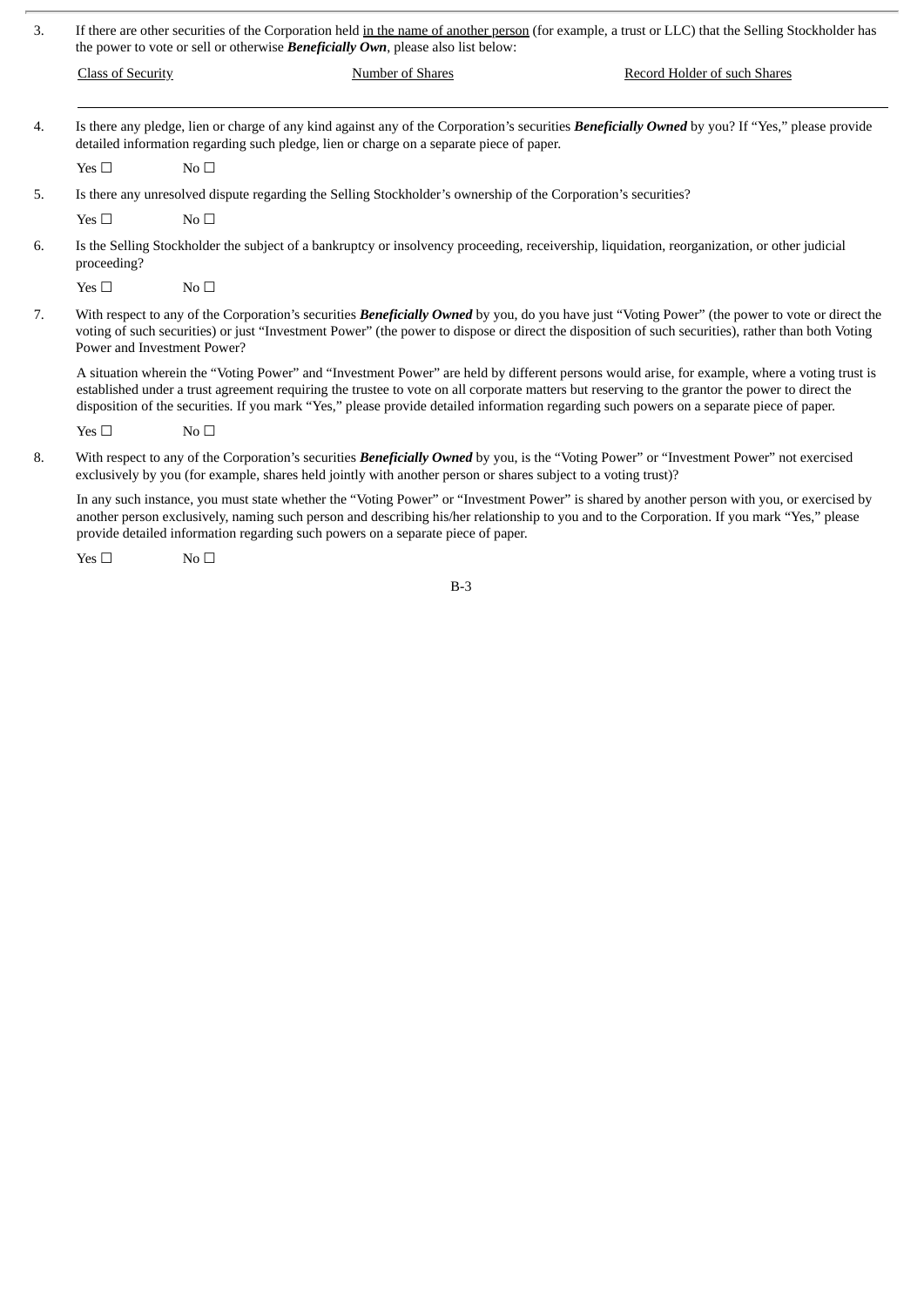# 9. Nature of *Beneficial Ownership*

a. Is the Selling Stockholder a natural person?

 $Yes \Box$  No  $\Box$ 

b. Is the Selling Stockholder required to file, or is it a wholly owned subsidiary of a company that is required to file, periodic and other reports (for example, Form 10K, 10-Q, 8-K) with the SEC pursuant to Section 13(a) or 15(d) of the Exchange Act?

Yes  $□$  No  $□$ 

c. Is the Selling Stockholder an investment company, or a subsidiary of an investment company, registered under the Investment Company Act of 1940, as amended?

 $Yes \Box$  No  $\Box$ 

If a subsidiary, please identify the publicly held parent entity:

- d. Please describe the ultimate controlling person or manager of the Selling Stockholder (publicly traded, privately owned, managed by another entity); and, if controlled or managed by another entity, provide the exact legal description of such entity (repeat this step until the last entity described is managed by a natural person, a reporting entity under the Securities Exchange Act of 1934, or an investment company registered under the Investment Company Act of 1940, as amended).
- 10. Please provide the names of each person or persons having voting and investment control over the Corporation's securities that the entity owns (e.g., director(s), general partner(s), managing member(s), etc.).

# **C. CERTAIN TRANSACTIONS**

1. If you, any of your associates, or any immediate family members had or will have any direct or indirect material interest in any transactions or series of transactions to which the Corporation or any of its subsidiaries was a party at any time since January 1, 2019, or in any currently proposed transactions or series of transactions in which the Corporation or any of its subsidiaries will be a party, in which the amount involved exceeds \$120,000, please specify (a) the names of the parties to the transaction(s) and their relationship to you, (b) the nature of the interest in the transaction, (c) the amount involved in the transaction, and (d) the amount of the interest in the transaction. If the answer is "none," please so state.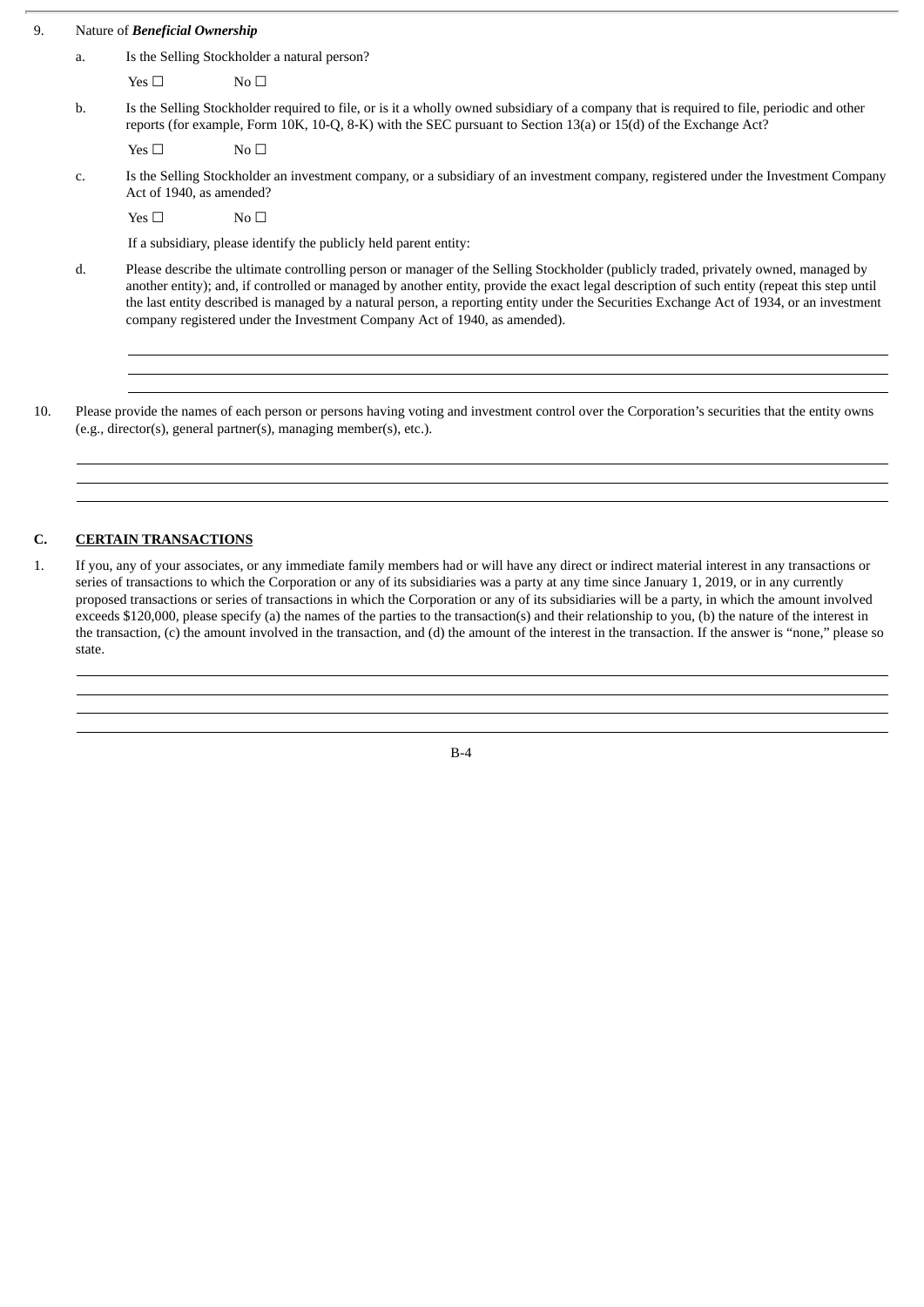The undersigned consents to being named a Selling Stockholder in the Registration Statement. Further, the undersigned consents to the Corporation's use and disclosure of the information contained herein in the Registration Statement and to the Corporation's reliance on the information contained herein in connection therewith. The answers to the foregoing questions are true and accurate to the best of the undersigned's knowledge and belief after reasonable investigation. The undersigned will promptly notify the Corporation if there are any material changes to, or inaccuracies in, the information provided subsequent to the date hereof for so long as the Corporation's securities are Beneficially Owned by the undersigned.

The undersigned, duly authorized, has caused this Questionnaire to be executed and delivered as of the date above first written.

# **[SELLING STOCKHOLDER NAME]**

| By:    |  |  |  |
|--------|--|--|--|
| Name:  |  |  |  |
| Title: |  |  |  |

B-5

Dated: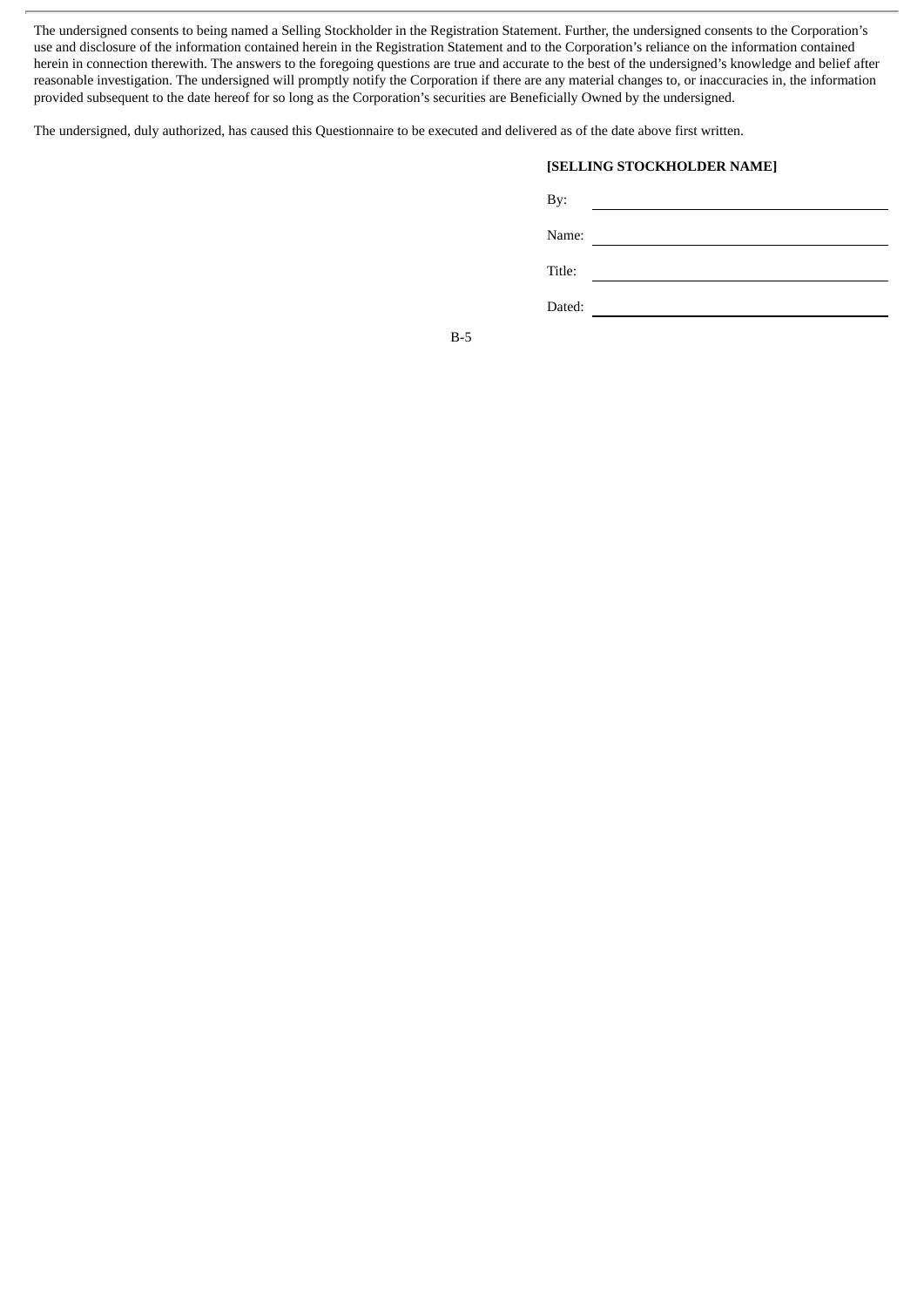#### **Annex A**

# **DEFINITION OF "AFFILIATE"**

1. The term "affiliate" of a specified person means a person that directly, or indirectly through one or more intermediaries, controls, or is controlled by, or is under common control with, the specified person.

#### **DEFINITION OF "BENEFICIAL OWNERSHIP"**

- 1. A "Beneficial Owner" of a security includes any person who, directly or indirectly, through any contract, arrangement, understanding, relationship or otherwise has or shares:
	- (a) **Voting power** which includes the power to vote, or to direct the voting of, such security; and/or
	- (b) **Investment power** which includes the power to dispose, or direct the disposition of, such security.
	- Please note that either voting power or investment power, or both, is sufficient for you to be considered the beneficial owner of shares.
- 2. Any person who, directly or indirectly, creates or uses a trust, proxy, power of attorney, pooling arrangement or any other contract, arrangement or device with the purpose or effect of divesting such person of beneficial ownership of a security or preventing the vesting of such beneficial ownership as part of a plan or scheme to evade the reporting requirements of the federal securities acts shall be deemed to be the beneficial owner of such security.
- 3. Notwithstanding the provisions of paragraph (1), a person is deemed to be the "beneficial owner" of a security if that person has the right to acquire beneficial ownership of such security within 60 days, including but not limited to any right to acquire: (a) through the exercise of any option, warrant or right; (b) through the conversion of a security; (c) pursuant to the power to revoke a trust, discretionary account or similar arrangement; or (d) pursuant to the automatic termination of a trust, discretionary account or similar arrangement; provided, however, any person who acquires a security or power specified in (a), (b) or (c) above, with the purpose or effect of changing or influencing the control of the issuer, or in connection with or as a participant in any transaction having such purpose or effect, immediately upon such acquisition shall be deemed to be the beneficial owner of the securities which may be acquired through the exercise or conversion of such security or power.

#### **DEFINITION OF "IMMEDIATE FAMILY MEMBER"**

1. The term "immediate family member" means a person's spouse, parents, children, siblings, mothers- and fathers-in-law; sons- and daughters-in-law, brothers- and sisters-in-law and anyone (other than domestic employees) residing in such person's home.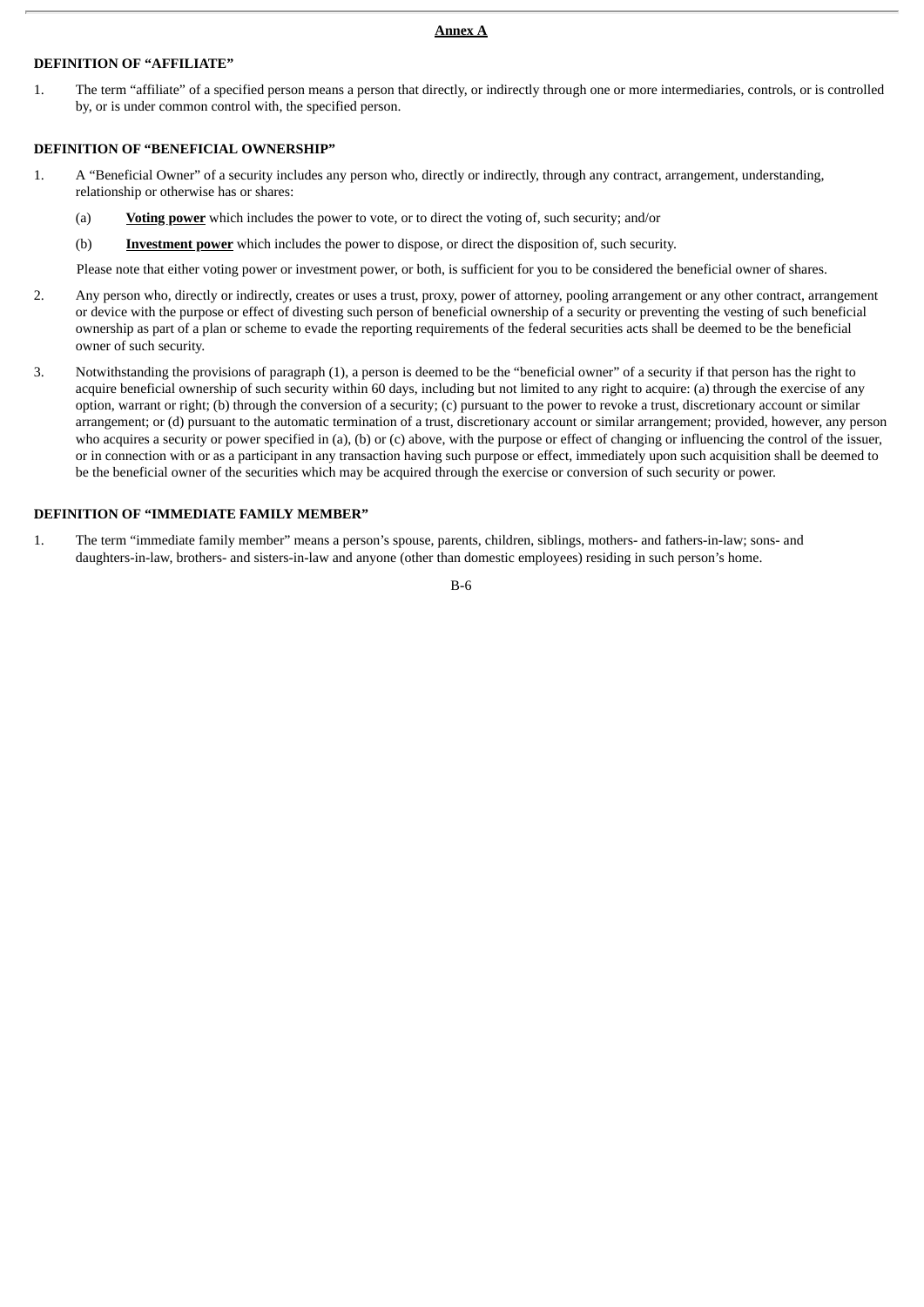#### **Exhibit C**

## **Plan of Distribution**

This prospectus supplement relates to the offer and sale, from time to time, of shares of our Common Stock by the selling stockholders. The term "selling stockholder" includes pledgees, donees, assignees, transferees or other successors in interest selling shares of our Common Stock received after the date of this prospectus supplement from the selling stockholders as a gift, pledge, partnership distribution or other non-sale related transfer. We are registering the resale of shares of our Common Stock to provide the selling stockholders with freely tradable securities, but the registration of such shares does not necessarily mean that any of such shares will be offered or sold by the selling stockholders pursuant to this prospectus supplement or at all.

The selling stockholders may, from time to time, offer the shares of our Common Stock offered in this prospectus supplement in one or more transactions (which may involve underwritten offerings on a firm commitment or best efforts basis, cross sales or block transactions) on the NASDAQ Global Select Market, in secondary distributions pursuant to and in accordance with the rules of the NASDAQ Global Select Market, through one or more electronic trading platforms or services, in the over-the-counter market, in negotiated transactions, directly to one or more purchasers, including affiliates, through the writing of options on the shares (whether such options are listed on an options exchange or otherwise), short sales or a combination of such methods of sale or any other method permitted by applicable law, at fixed prices, at market prices or varying prices prevailing at the time of sale, at prices related to such prevailing market prices or at negotiated prices, including pursuant to one or more "10b5-1" trading plans or similar plans. The selling stockholders may also engage in short sales against the box, puts and calls, writing options, hedging transactions and other transactions in our securities or derivatives of our securities and may sell or deliver the shares of our Common Stock registered pursuant to this prospectus supplement in connection with these trades as permitted by applicable law, including, without limitation, delivering such shares to a lender in satisfaction of all or part of stock borrowed from such lender in connection with a short sale. The selling stockholders may pledge or grant a security interest in some or all of the shares of our Common Stock registered pursuant to this prospectus supplement owned by them and, if they default in the performance of their secured obligations, the pledgees or secured parties may offer and sell such shares from time to time under this prospectus supplement.

The selling stockholders might not sell any securities under this prospectus supplement. In addition, any shares of Common Stock that qualify for sale pursuant to an exemption from the registration requirements of the Securities Act (including, for example, under Rule 144 under the Securities Act) may be sold pursuant to such exemption rather than pursuant to this prospectus supplement.

The selling stockholders may effect such transactions by selling the shares of our Common Stock offered in this prospectus supplement to or through broker-dealers or through other agents, including electronic trading platforms or similar services, and such broker-dealers or agents may receive compensation in the form of commissions, discounts or fees from the selling stockholders and/or the purchasers of shares for whom they may act as agent. Sales effected with a broker-dealer may involve ordinary brokerage transactions, transactions in which the broker-dealer solicits purchasers or transactions in which the broker-dealer is principal and resells for its account. The selling stockholders and any agents or broker-dealers that participate in the distribution of the shares of Common Stock offered in this prospectus supplement may be deemed to be "underwriters" within the meaning of the Securities Act, and any commissions or discounts received by them and any profit on the sale of registered shares may be deemed to be underwriting commissions or discounts under the Securities Act.

C-1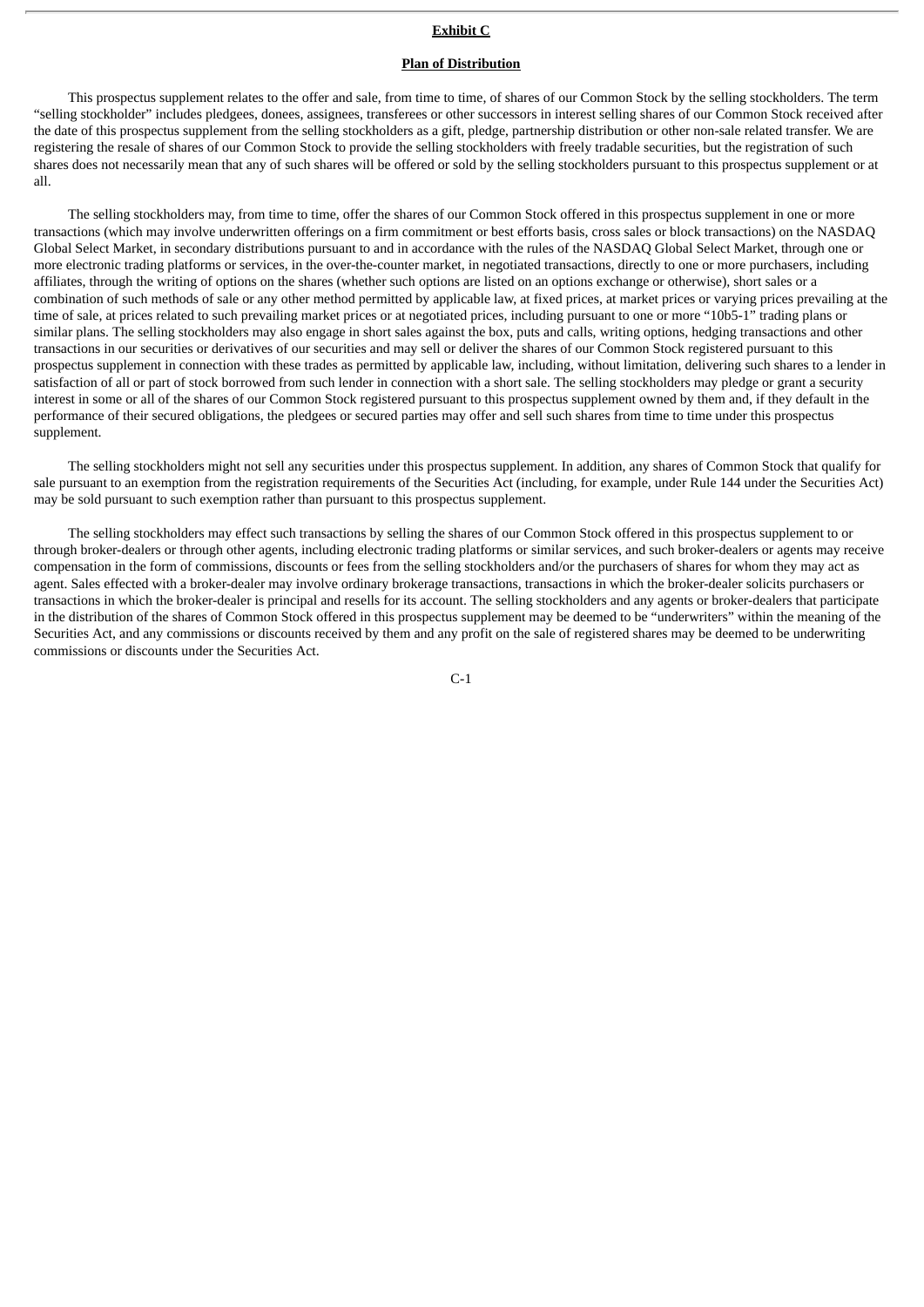In the event of a "distribution" of the shares of our Common Stock offered in this prospectus supplement, the selling stockholders, any selling broker-dealer or agent and any "affiliated purchasers" may be subject to Regulation M under the Exchange Act, which would prohibit, with certain exceptions, each such person from bidding for or purchasing any security which is the subject of such distribution until his participation in that distribution is completed. In addition, Regulation M under the Exchange Act prohibits certain "stabilizing bids" or "stabilizing purchases" for the purpose of pegging, fixing or stabilizing the price of Common Stock in connection with this offering.

At a time a particular offering of shares of our Common Stock is made, an additional prospectus supplement, if required, may be distributed that will set forth the name or names of any dealers or agents and any commissions and other terms constituting compensation from the selling stockholders and any other required information. Shares of our Common Stock may be sold from time to time at varying prices determined at the time of sale or at negotiated prices.